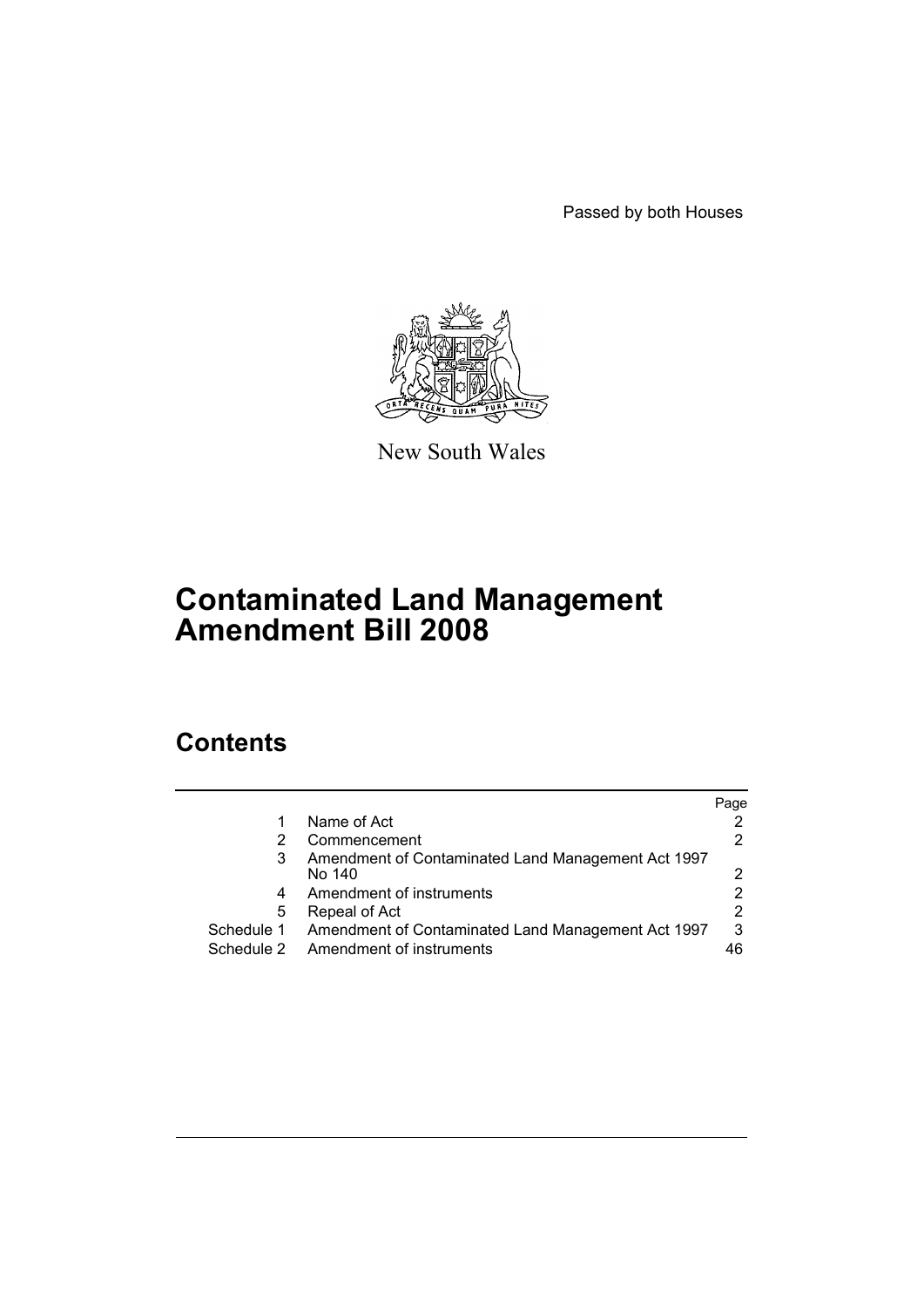*I certify that this public bill, which originated in the Legislative Assembly, has finally passed the Legislative Council and the Legislative Assembly of New South Wales.*

> *Clerk of the Legislative Assembly. Legislative Assembly, Sydney, , 2008*



New South Wales

# **Contaminated Land Management Amendment Bill 2008**

Act No , 2008

An Act to amend the *Contaminated Land Management Act 1997* to promote the better management of contaminated land and to amend certain other instruments; and for other purposes.

*I have examined this bill and find it to correspond in all respects with the bill as finally passed by both Houses.*

*Assistant Speaker of the Legislative Assembly.*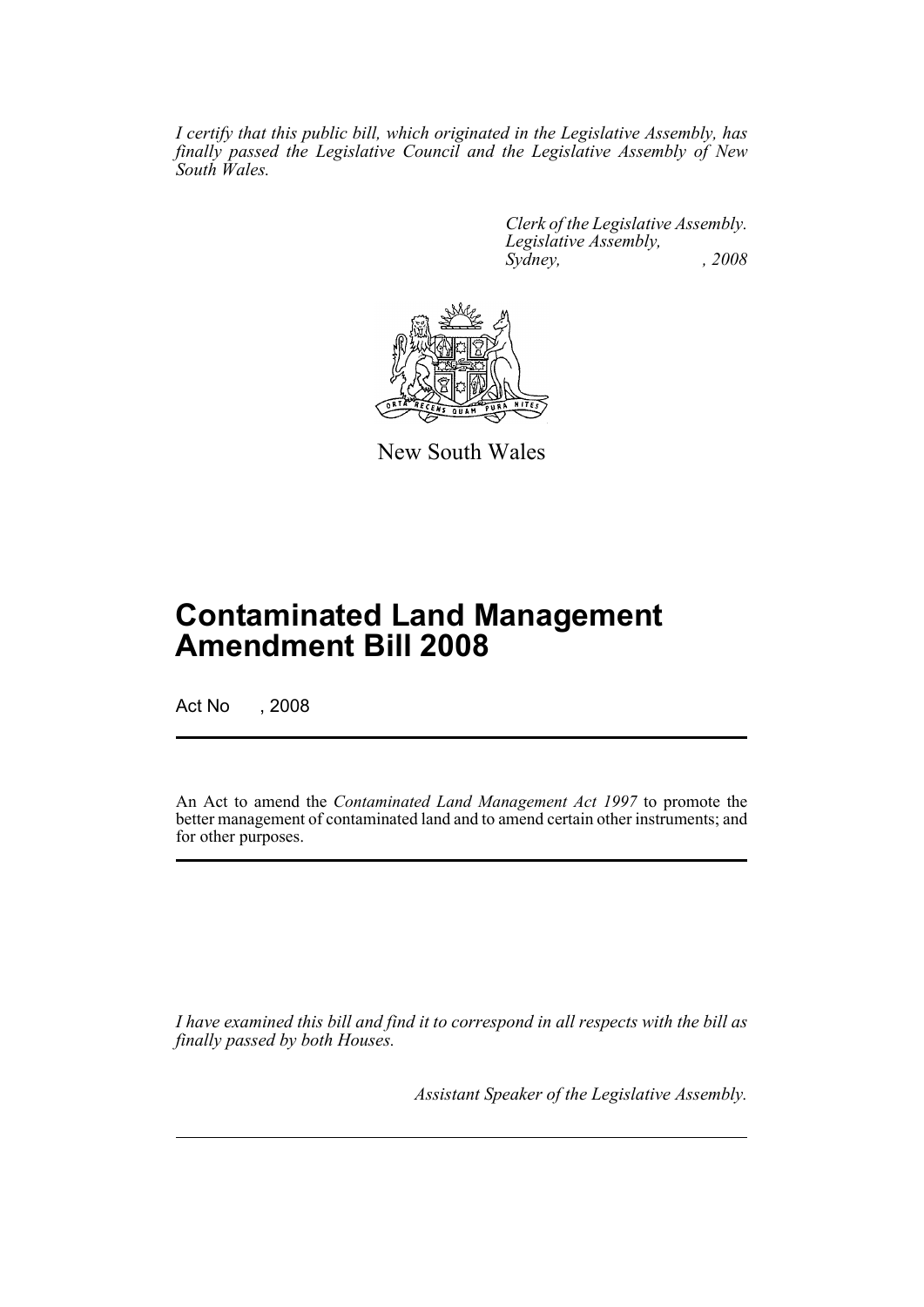## <span id="page-2-0"></span>**The Legislature of New South Wales enacts:**

## **1 Name of Act**

This Act is the *Contaminated Land Management Amendment Act 2008*.

## <span id="page-2-1"></span>**2 Commencement**

- (1) This Act commences on a day or days to be appointed by proclamation except as provided by subsection (2).
- (2) Schedule 1 [5], [10], [13], [27], [29]–[31], [34], [36], [37], [40], [42], [44], [45],  $[48]$ – $[55]$  and  $[57]$ – $[61]$  commence on the date of assent to this Act.

## <span id="page-2-2"></span>**3 Amendment of Contaminated Land Management Act 1997 No 140**

The *Contaminated Land Management Act 1997* is amended as set out in Schedule 1.

## <span id="page-2-3"></span>**4 Amendment of instruments**

Each instrument specified in Schedule 2 is amended as set out in that Schedule.

## <span id="page-2-4"></span>**5 Repeal of Act**

- (1) This Act is repealed on the day following the day on which all of the provisions of this Act have commenced.
- (2) The repeal of this Act does not, because of the operation of section 30 of the *Interpretation Act 1987*, affect any amendment made by this Act.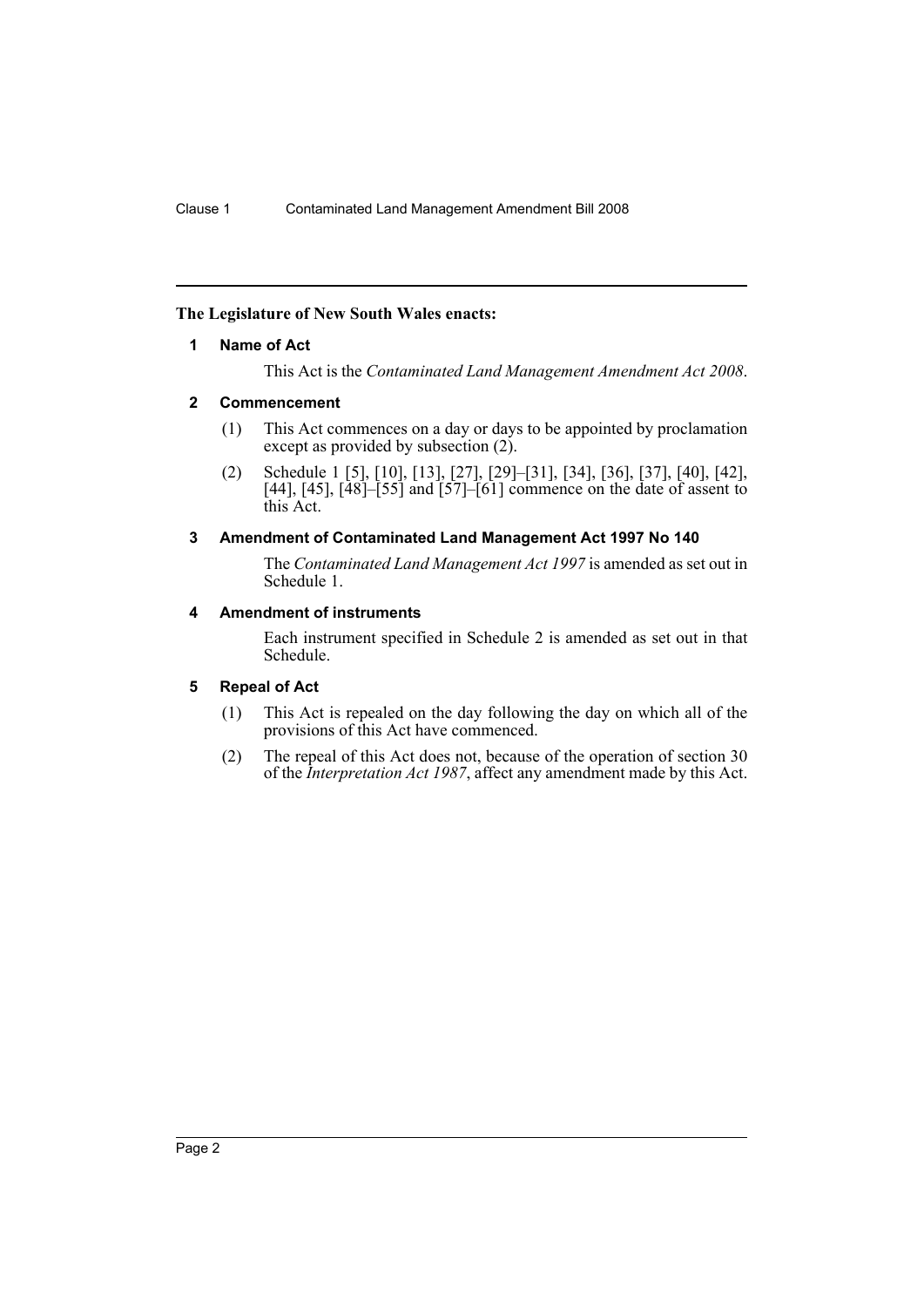Amendment of Contaminated Land Management Act 1997 Schedule 1

# <span id="page-3-0"></span>**Schedule 1 Amendment of Contaminated Land Management Act 1997**

(Section 3)

#### **[1] Section 3 Objects of this Act**

Omit "areas where contamination presents a significant risk of harm to human health or some other aspect of the environment" from section 3 (1).

Insert instead "that the EPA considers to be contaminated significantly enough to require regulation under Division 2 of Part 3".

## **[2] Section 3 (2) (a)**

Omit "a significant risk of harm is identified".

Insert instead "the EPA considers the contamination is significant enough to require regulation under Division 2 of Part 3".

## **[3] Section 3 (2) (b)**

Omit ", remediation".

## **[4] Section 4 Definitions**

Omit the definitions of *appropriate person*, *Director-General*, *interested person* or *person interested*, *investigation area*, *investigation order*, *notional owner*, *remediation order* and *remediation site*.

Insert in alphabetical order:

*appropriate person* means a person specified in accordance with section 13 as a person who is to be the subject of a management order.

*approved use* of land means a use to which the subject land may be put without approval or development consent under Part 3A or 4 of the *Environmental Planning and Assessment Act 1979*.

*approved voluntary management proposal* means a voluntary management proposal that has been approved by the EPA under section 17, as modified by any conditions imposed by the EPA under that section.

*costs* include expenses.

*Department* means the Department of Environment and Climate Change.

*Director-General* means the Director-General of the Department.

*interested person* means, in relation to land, a person referred to in section  $13(2)(a)$ , (b) or (c).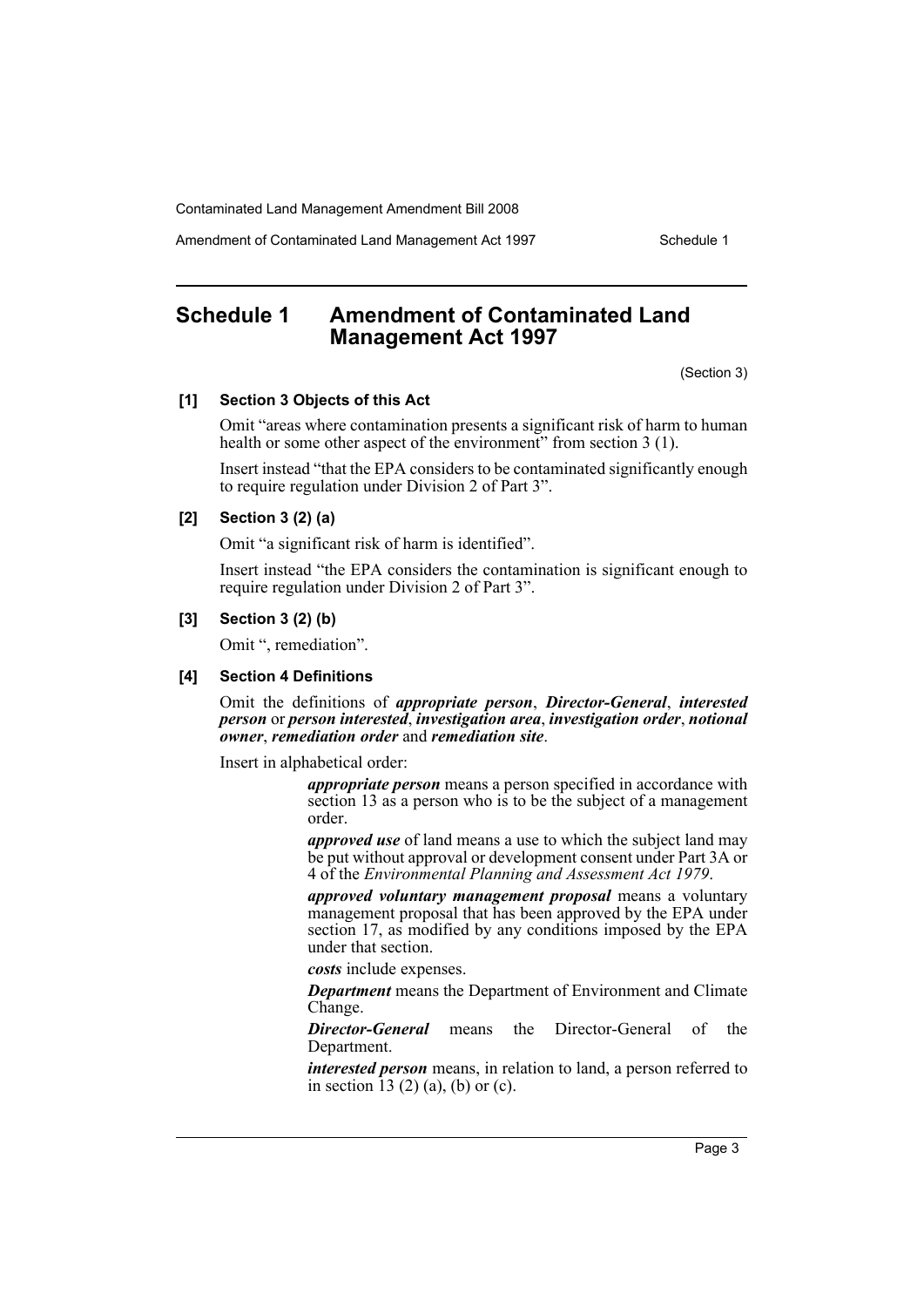Schedule 1 Amendment of Contaminated Land Management Act 1997

*management* of land or of contamination of land means management in relation to the actual or possible contamination of the land, including investigation into the existence, nature and extent of contamination of the land and remediation of contaminated land.

*management order* means an order under section 14 (1).

*notional owner*—see section 7.

*ongoing maintenance order* means an order under section 28 (2).

*preliminary investigation order* means an order under section 10 (1).

*significant contaminant* and *significant contamination*—see section 11 (3).

*significantly contaminated land* means land described in a notice having effect under section 11.

*site audit* means a review:

- (a) that relates to management (whether under this Act or otherwise) of the actual or possible contamination of land, and
- (b) that is conducted for the purpose of determining any one or more of the following matters:
	- (i) the nature and extent of any contamination of the land,
	- (ii) the nature and extent of any management of actual or possible contamination of the land,
	- (iii) whether the land is suitable for any specified use or range of uses,
	- (iv) what management remains necessary before the land is suitable for any specified use or range of uses,
	- (v) the suitability and appropriateness of a plan of management, long-term management plan or a voluntary management proposal.

*site audit report* means a site audit report prepared by a site auditor in accordance with Part 4.

*site audit statement* means a site audit statement prepared by a site auditor in accordance with Part 4.

*site auditor* means a person for the time being accredited under Part 4 as a site auditor.

*voluntary management proposal*—see section 17 (1).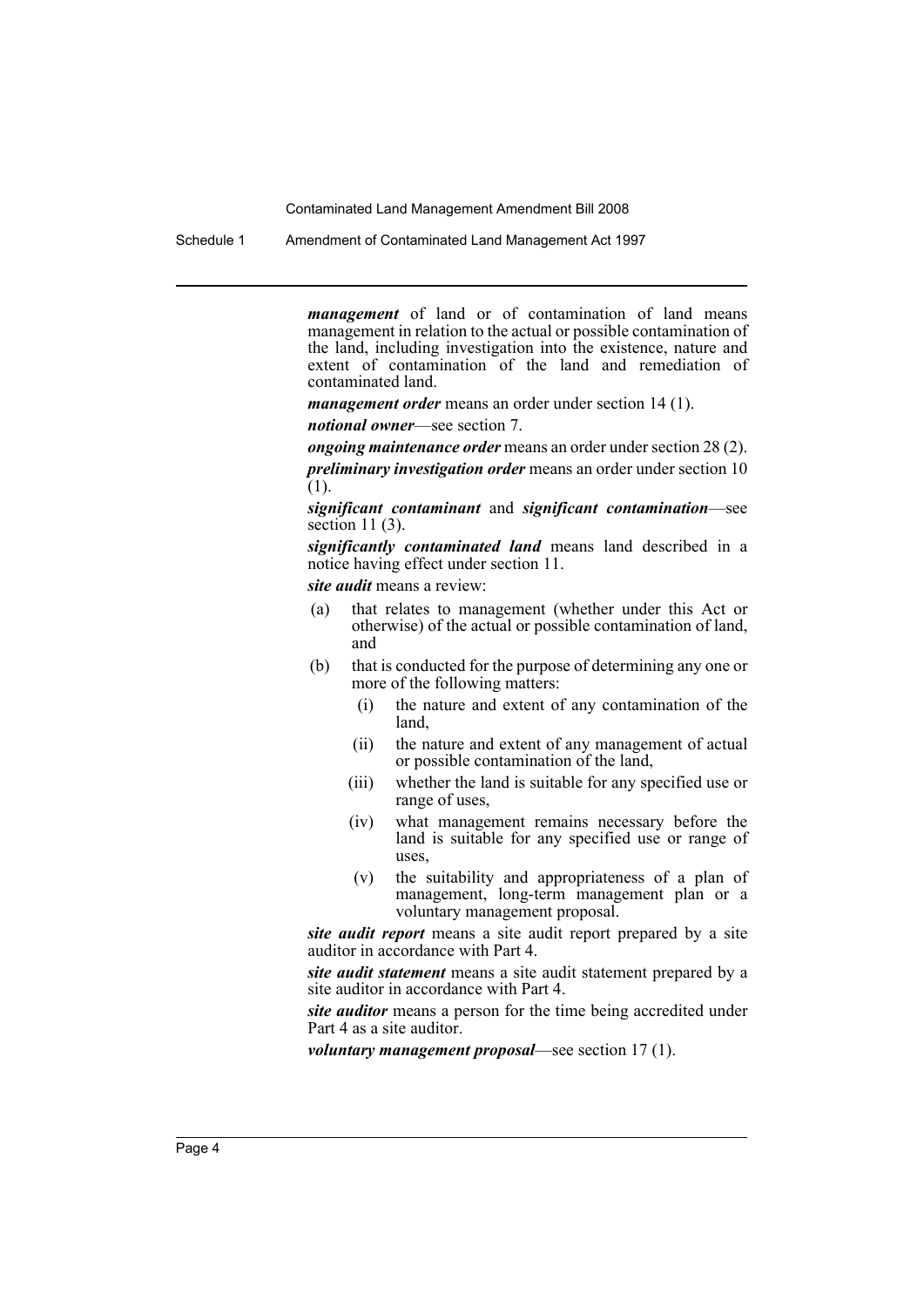## **[5] Section 4 (2) and (3)**

Insert at the end of section 4:

- The power of the EPA to order a person to take specified action under Part 3 includes a power to order the person to refrain from taking specified action.
- (3) Notes included in this Act do not form part of this Act.

#### **[6] Sections 6–9**

Omit Part 2. Insert instead:

#### **6 Responsibility for contamination of land**

- (1) For the purposes of this Act, a person is responsible for contamination of land (whether or not the contamination is significant contamination) if any one or more of the following is true:
	- (a) the person caused the contamination of the land (whether or not any other person also caused the contamination of the land),
	- (b) the contamination occurred because an act or activity of the person resulted in the conversion of a substance that did not cause contamination of the land into a substance that did cause contamination of the land,
	- (c) the person is the owner or occupier of the land and the person knew or ought reasonably to have known that contamination of the land would occur and the person failed to take reasonable steps to prevent the contamination,
	- (d) the person carried on activities on the land that generate or consume:
		- (i) the same substances as those that caused the contamination, or
		- (ii) substances that may be converted, by reacting with each other or by the action of natural processes on the land, into substances that are the same as those that caused the contamination,

unless it is established that the contamination was not caused by the person.

(2) For the purposes of this Act, a person is also responsible for significant contamination of land if either or both of the following is true: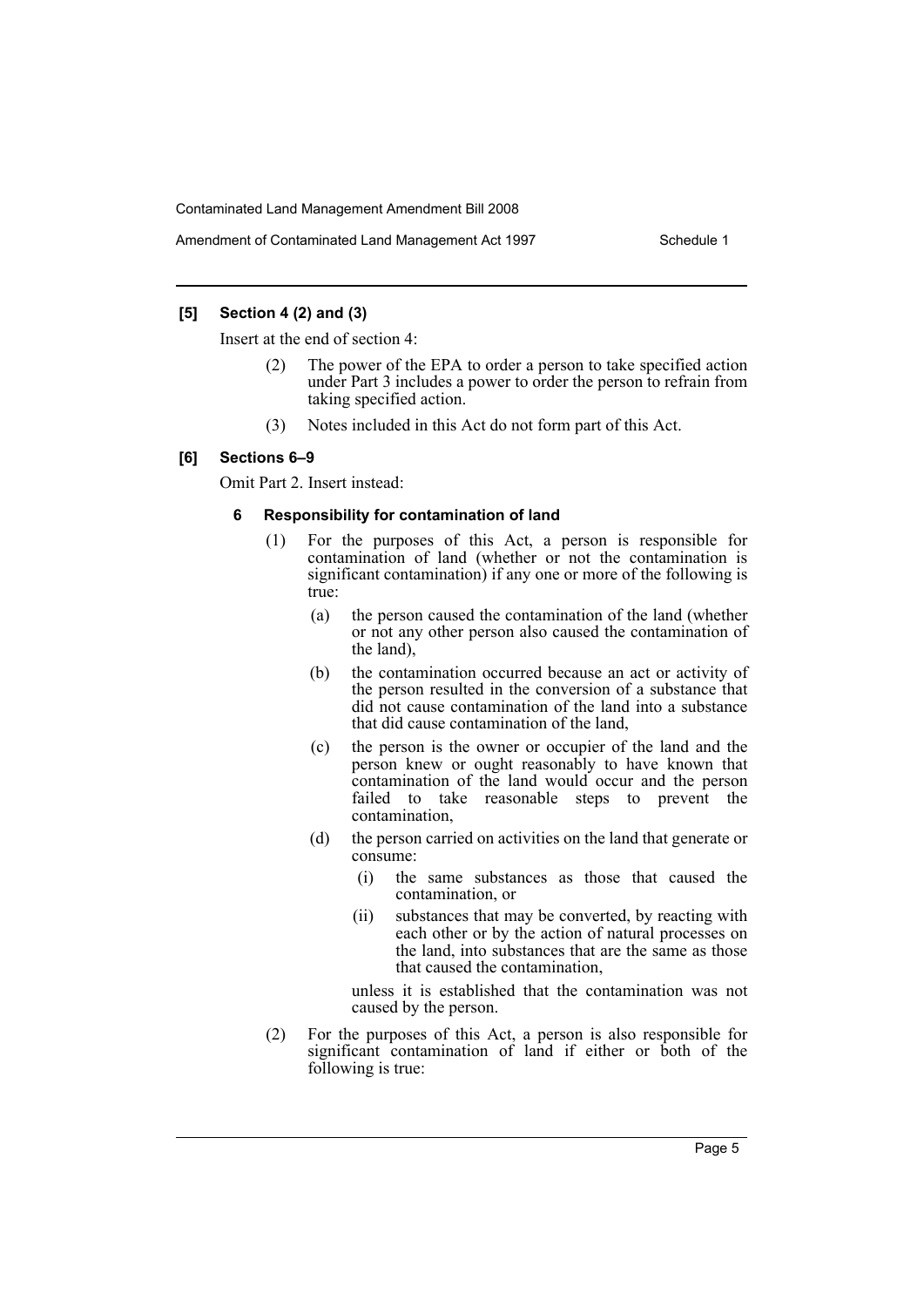Schedule 1 Amendment of Contaminated Land Management Act 1997

- (a) the significant contamination occurred because an act or activity of the person resulted in a change in some pre-existing contamination of the land so that the contamination of the land became significant contamination,
- (b) the significant contamination occurred because an act or activity of the person resulted in a change in the approved use of the land and the consequent increase in the risk of harm caused the EPA to identify the land as significantly contaminated land (even if the contamination itself did not change).
- (3) In determining whether a person is responsible for contamination of land, it is irrelevant that the contamination did not arise contemporaneously with the act, activity or omission of the person that ultimately was responsible for (or is taken to be responsible for) the contamination of the land.
- (4) An act referred to in subsection  $(2)$  (b) includes the making of an application for an approval under Part 3A, or for development consent under Part 4, of the *Environmental Planning and Assessment Act 1979*.
- (5) A public authority or Minister does not become a person referred to in subsection (2) (b) merely by giving an approval or consent, or concurring in the giving of consent under the *Environmental Planning and Assessment Act 1979*.
- (6) A person who is responsible for contamination continues to be responsible for that contamination under this Act whether or not the person has entered a contract or other arrangement that provides for some other person to be responsible for the contamination or for any harm caused by the contamination.

## **7 Concept of notional owner**

- (1) For the purposes of this Act, a *notional owner* of land is a person who is a mortgagee in possession of the land or who has a vested interest with respect to the land:
	- (a) that carries an entitlement to have a freehold interest in the land vested in the person, or
	- (b) that enables the person to dispose of or otherwise deal with a freehold interest in the land,

so that the person is able to benefit from the value of the land, or a substantial portion of it, by such vesting, disposal or dealing.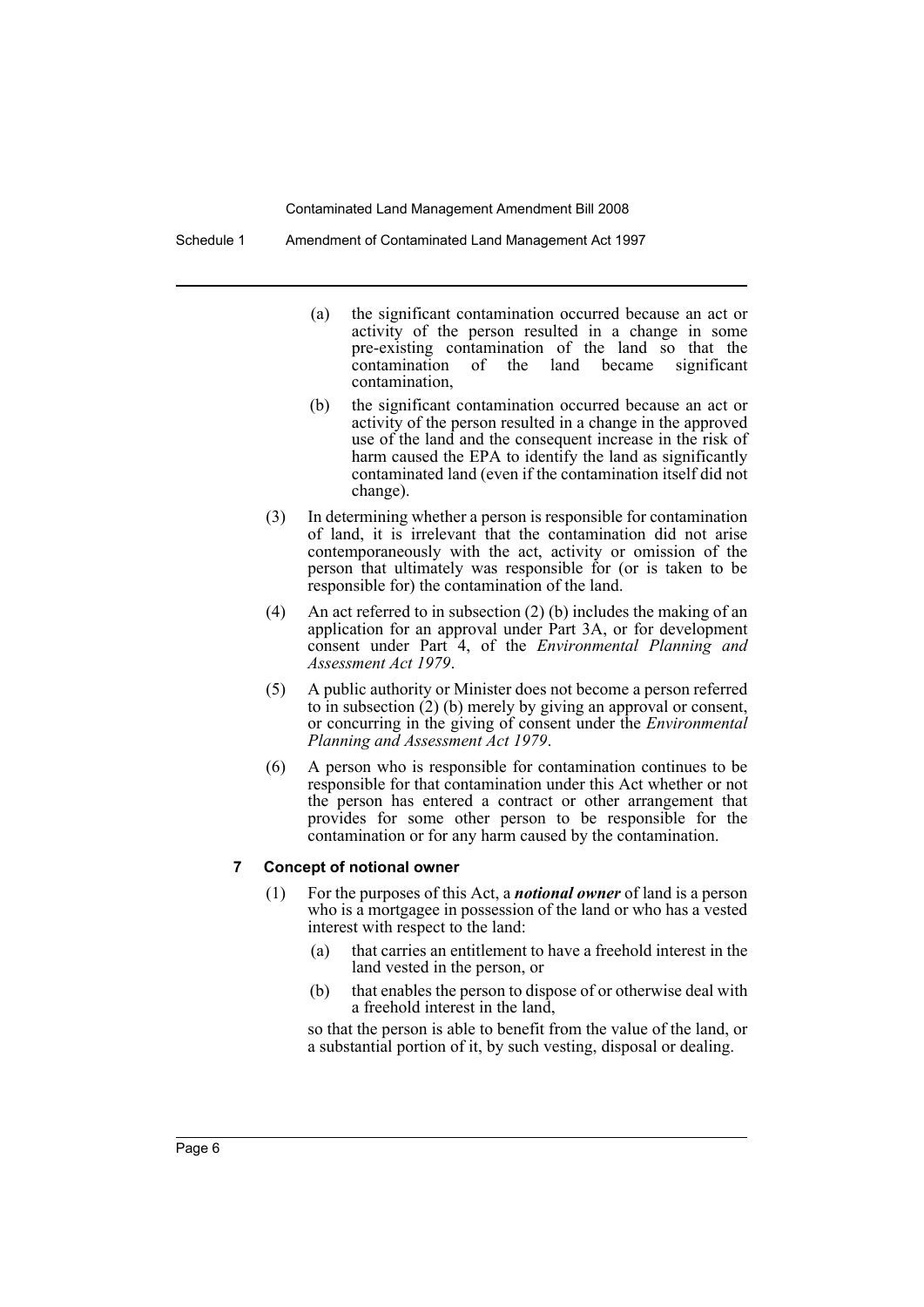- Amendment of Contaminated Land Management Act 1997 Schedule 1
	- (2) Despite subsection (1), a person is not a notional owner of land:
		- (a) if the person, not being a mortgagee in possession of the land, is the owner of the land or is the Crown or a person or body representing the Crown, or
		- (b) merely because the person has a security (such as a mortgage, charge or lien) over the land, or
		- (c) merely because the person is a legal personal representative of a person who was an owner of the land immediately before the person's death or the appointment of the representative took effect, or
		- (d) merely because the person is the Public Trustee and the land is deemed to be vested in the Public Trustee by the operation of section 61 of the *Probate and Administration Act 1898*, or
		- (e) if the person would otherwise be a notional owner of land, but:
			- (i) the person has some security over the land, and
			- (ii) the person (or a financial controller appointed by the person) has entered into a contract to sell the land for the purpose of realising part or all of the value of the land in order to discharge the obligation so secured.
	- (3) In subsection (2) (e) (ii), *financial controller* means a receiver, manager or other person who has possession or control of land for the purpose of realising part or all of the value of the land in order to discharge an obligation secured over the land.

#### **8 General functions of EPA**

- (1) It is the duty of the EPA to do the following in a manner and to an extent reasonable in the circumstances:
	- (a) examine, and respond to, information that it receives of actual or possible contamination of land,
	- (b) address any contamination that the EPA considers to be significant enough to require regulation under Division 2 of Part 3,
	- (c) record what it has done under paragraphs (a) and (b) and the reasons for it.
- (2) It is the duty of the EPA to respond to a person (other than the EPA or an authorised officer) who has furnished information referred to in subsection (1). The response must:
	- (a) be made in a reasonable time, and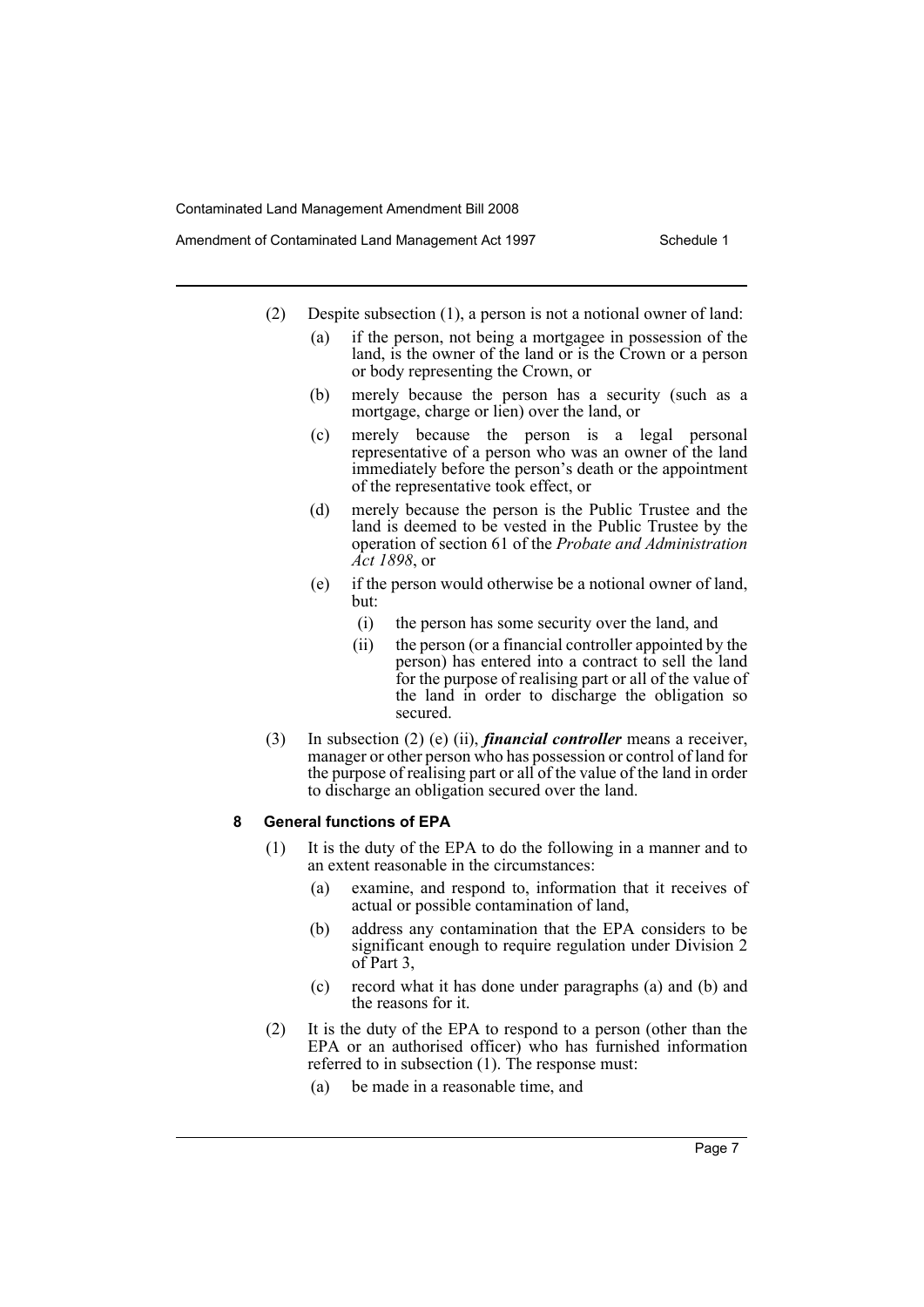- (b) state what the EPA has done in relation to the information and the reasons for doing it, and
- (c) be in writing if the information was in writing.
- (3) In addition to any functions the EPA has under this or any other Act, the EPA may take such reasonable steps as it considers necessary in relation to investigating or managing contamination of land (including significantly contaminated land) or the threat of harm from any such contamination.

#### **9 Need to maintain ecologically sustainable development**

- (1) The EPA is to have regard to the principles of ecologically sustainable development in the exercise of its functions under this Act and is to seek the implementation of those principles in the management by other persons of contaminated land.
- (2) In this section, *ecologically sustainable development* and the *principles and programs* that relate to it are to be construed according to their meanings in the statements of principle set out in subsection (3) (the *principles of ecologically sustainable development*).
- (3) Ecologically sustainable development requires the effective integration of economic and environmental considerations in decision-making processes. Ecologically sustainable development can be achieved through the implementation of the following principles and programs:
	- (a) the precautionary principle—namely, that if there are threats of serious or irreversible environmental damage, lack of full scientific certainty should not be used as a reason for postponing measures to prevent environmental degradation. In the application of the precautionary principle, public and private decisions should be guided by:
		- (i) careful evaluation to avoid, wherever practicable, serious or irreversible damage to the environment, and
		- (ii) an assessment of the risk-weighted consequences of various options,
	- (b) inter-generational equity—namely, that the present generation should ensure that the health, diversity and productivity of the environment are maintained or enhanced for the benefit of future generations,
	- (c) conservation of biological diversity and ecological integrity—namely, that conservation of biological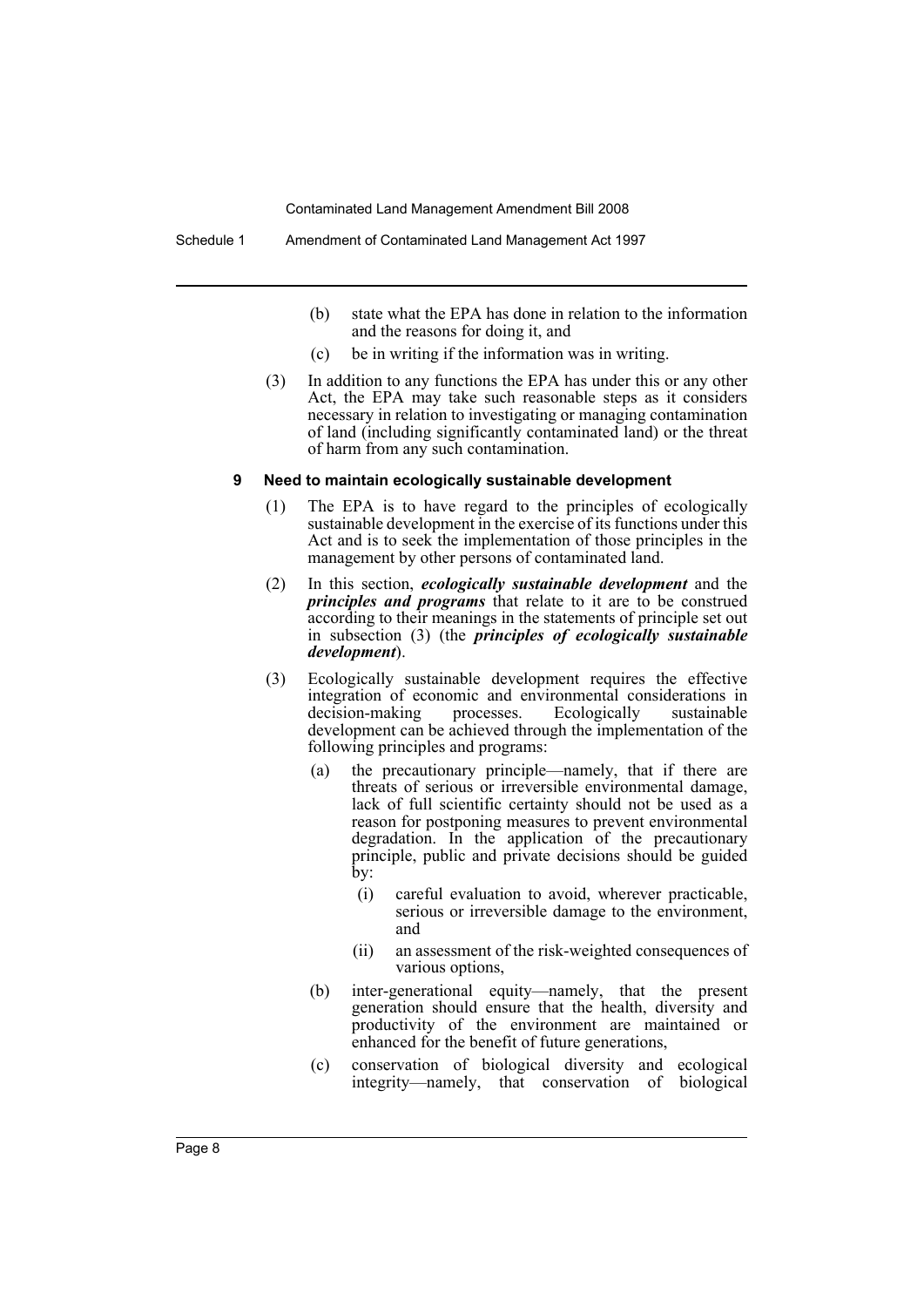diversity and ecological integrity should be a fundamental consideration,

- (d) improved valuation, pricing and incentive mechanisms namely, that environmental factors should be included in the valuation of assets and services, such as:
	- (i) polluter pays—that is, those who generate pollution and waste should bear the cost of containment, avoidance or abatement,
	- (ii) the users of goods and services should pay prices based on the full life cycle of costs of providing goods and services, including the use of natural resources and assets and the ultimate disposal of any waste,
	- (iii) environmental goals, having been established, should be pursued in the most cost effective way, by establishing incentive structures, including market mechanisms, that enable those best placed to maximise benefits or minimise costs to develop their own solutions and responses to environmental problems.

## **[7] Part 3, heading**

Omit the heading. Insert instead:

# **Part 3 Management of contaminated land**

## **[8] Part 3, Divisions 1 and 2**

Omit the Divisions. Insert instead:

## **Division 1 Preliminary investigation of land**

## **10 Preliminary investigation orders**

- (1) The EPA may, by order in writing served on a person, direct the person to conduct a preliminary investigation of land specified in the order (the *specified land*) within the time specified in the order to:
	- (a) investigate whether the land is contaminated with the substances specified in the order (the *specified substances*) being the substances that the EPA reasonably suspects contaminate the specified land, and
	- (b) investigate the nature and extent of any such contamination, and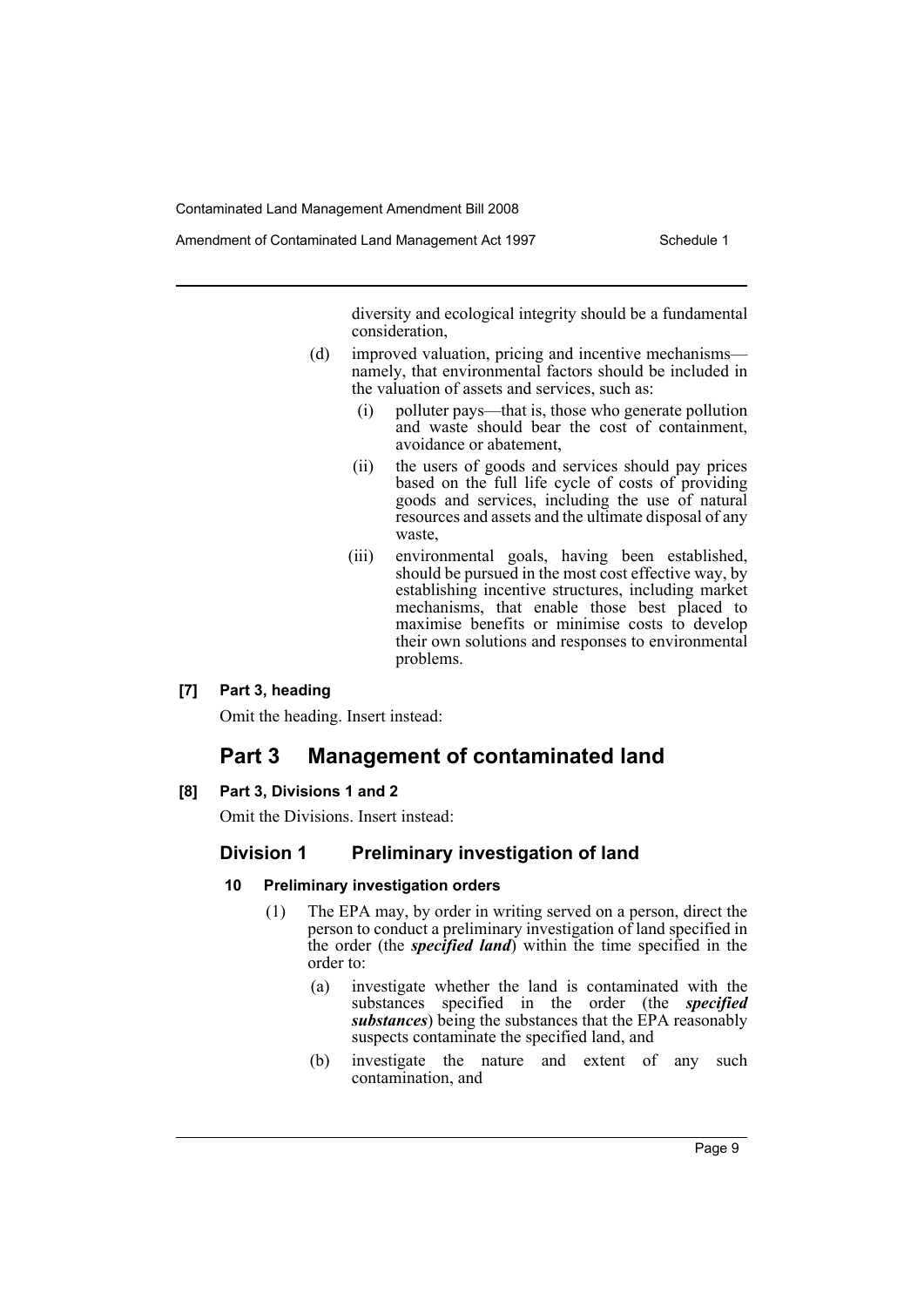- (c) provide to the EPA such information with respect to the investigation as it may require.
- (2) A substance may be specified in a preliminary investigation order by reference to a chemical group of related substances if the EPA reasonably suspects that the specified land is contaminated with one or more of the substances in that group. In such a case each substance in that group is taken to be a specified substance for the purposes of this section.
- (3) A preliminary investigation order may be served on any one or more of the following persons:
	- (a) a person who the EPA reasonably suspects may have been responsible for contamination of the land with the specified substance,
	- (b) an owner of the specified land,
	- (c) a notional owner of the specified land,
	- (d) a person who carried on activities on the specified land, but only if the activities are of the sort that:
		- (i) generate or consume the same substance as a specified substance, or
		- (ii) generate or consume substances that may be converted by reacting with each other or by the action of natural processes on the land into the same substance as any of the specified substances,
	- (e) a public authority.
- (4) In the application of Divisions 5–7 to a preliminary investigation order, any reference in those Divisions:
	- (a) to significantly contaminated land is taken to be a reference to the specified land, and
	- (b) to an appropriate person is taken to be a reference to a person on whom a preliminary investigation order may be served.
- (5) A person (other than a public authority that is not a person referred to in subsection  $(3)$  (a)–(d)) must not, without reasonable excuse, fail to comply with a preliminary investigation order. Maximum penalty:
	- (a) in the case of a corporation—625 penalty units and, in the case of a continuing offence, a further penalty of 300 penalty units for each day the offence continues, or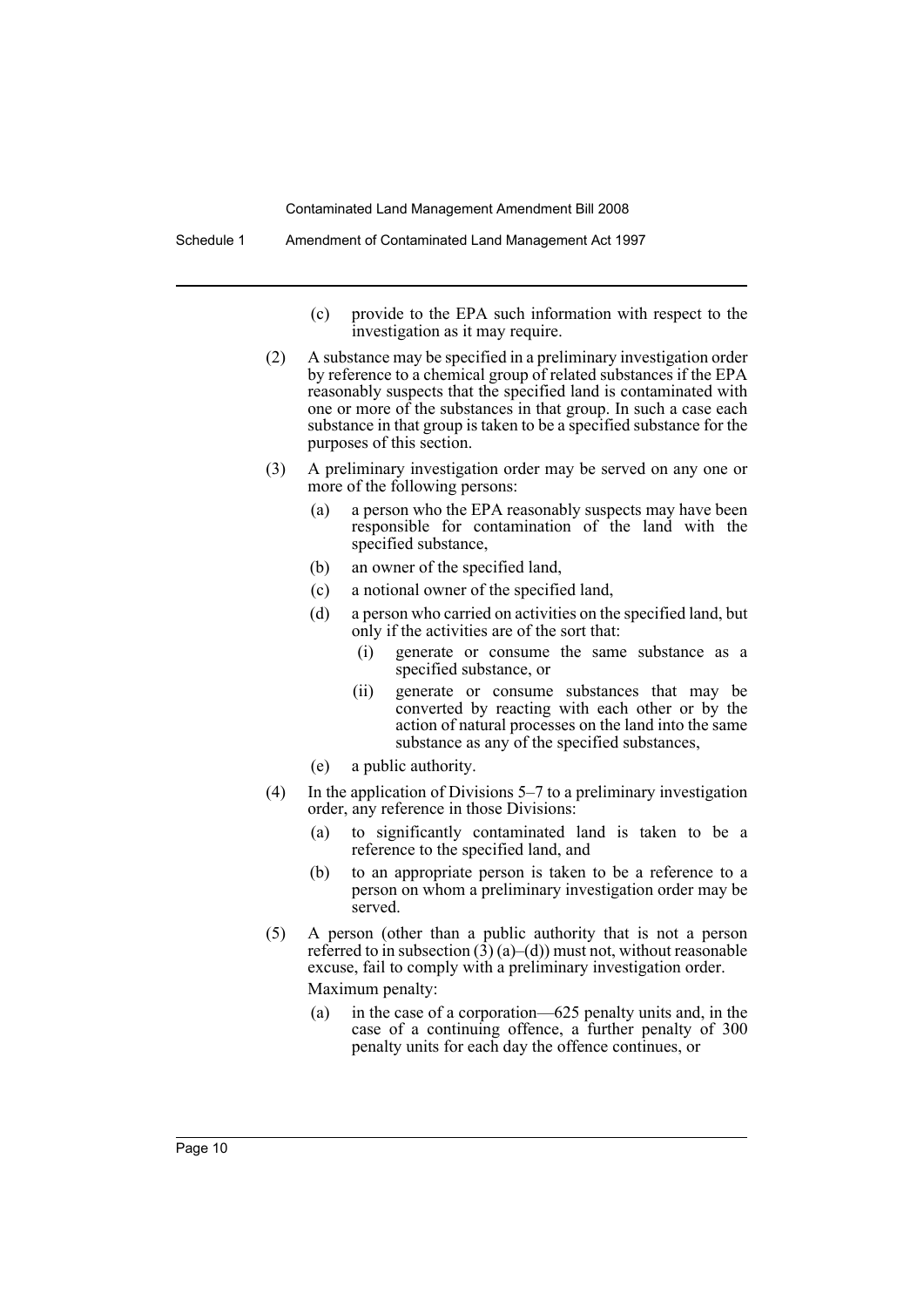- (b) in the case of an individual—300 penalty units and, in the case of a continuing offence, a further penalty of 150 penalty units for each day the offence continues.
- (6) Without limiting subsection (5), a person has a reasonable excuse if the person was unable to enter land because of the refusal of access to the land by its occupier in circumstances where entry to that land was essential to enable the person to comply with the relevant part of the preliminary investigation order.

## **Division 2 Regulation of significantly contaminated land**

#### **11 Declaring land to be significantly contaminated land**

- (1) If the EPA has reason to believe that land is contaminated and that the contamination is significant enough to warrant regulation under this Division, the EPA may declare the land to be significantly contaminated land.
- (2) The declaration is to be made by notice published in the Gazette that:
	- (a) describes with reasonable particularity the land that is to be significantly contaminated land, and
	- (b) specifies the substances that the EPA has reason to believe contaminate the land in such a way as to warrant regulation under this Division, and
	- (c) states the harm that the EPA has reason to believe has been, or may be, caused by the substances, and
	- (d) advises that declaring the land to be significantly contaminated land does not prevent the carrying out of voluntary management of the land by any person, and
	- (e) advises that any person may, within a period (not being less than 21 days) specified in the notice, make submissions to the EPA on whether the EPA should serve a management order in relation to the land or on any other matter concerning the land.
- (3) Each substance that is specified in the notice under this section is a *significant contaminant* and the actual or possible contamination of the land by the significant contaminant is *significant contamination*.
- (4) The EPA is to serve a copy of the notice on:
	- (a) the owner of the land (or, if the EPA does not know the identity or address of the owner, the notional owner of the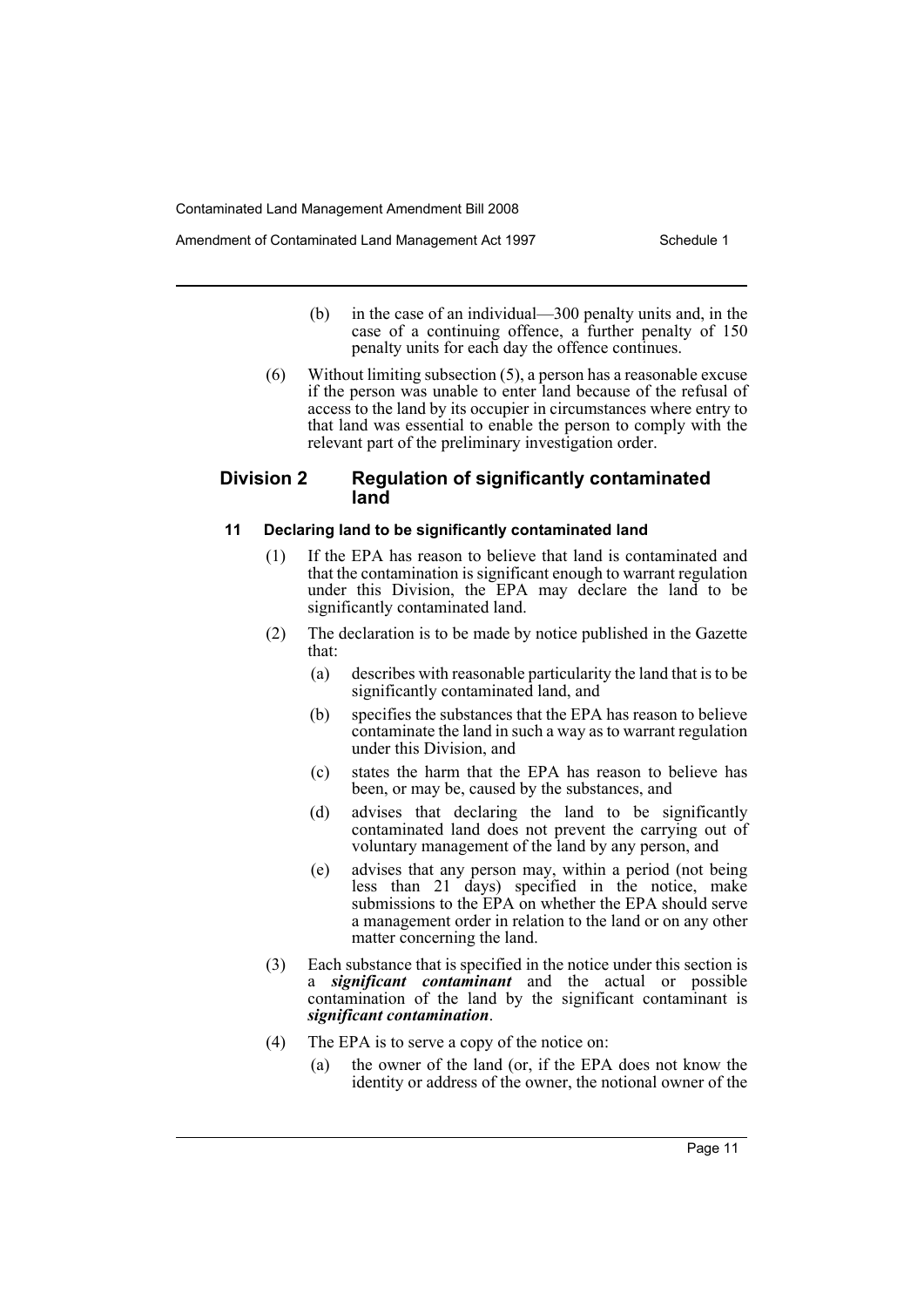land, if any, whose identity and address are known to the EPA), and

- (b) those persons (whose identities and addresses are known to the EPA) who the EPA has reason to believe are responsible for significant contamination of the land, and
- (c) the occupier of the land, and
- (d) the local authority in relation to the land, and
- (e) if the EPA has reason to believe that a significant contaminant of land originates from the use of a cattle dip site on the land in relation to a treatment ordered under the *Stock Diseases Act 1923*—the Director-General of the Department of Primary Industries.
- (5) The EPA is to publish a policy on the Department's website on the Internet setting out how it intends to notify the public about:
	- (a) land that it has declared to be significantly contaminated land, and
	- (b) land that has ceased to be significantly contaminated land,

and it is to notify the public in accordance with that policy. However, failure to comply with this subsection does not invalidate any notice under this section.

#### **12 Matters to be considered before declaring land to be significantly contaminated land**

- (1) Before declaring land to be significantly contaminated land under section 11, the EPA is to take into account any relevant guidelines and each of the following matters with respect to the substances that the EPA believes cause the land to be contaminated:
	- (a) whether the substances have already caused harm (for example in the form of toxic effects on plant or animal life),
	- (b) whether the substances are toxic, persistent or bioaccumulative or are present in large quantities or high concentrations or occur in combinations,
	- (c) whether there are exposure pathways available to the substances (that is, the routes whereby the substances may proceed from the source of the contamination to human beings or other aspects of the environment),
	- (d) whether the uses to which the land and land adjoining it are currently being put are such as to increase the risk of harm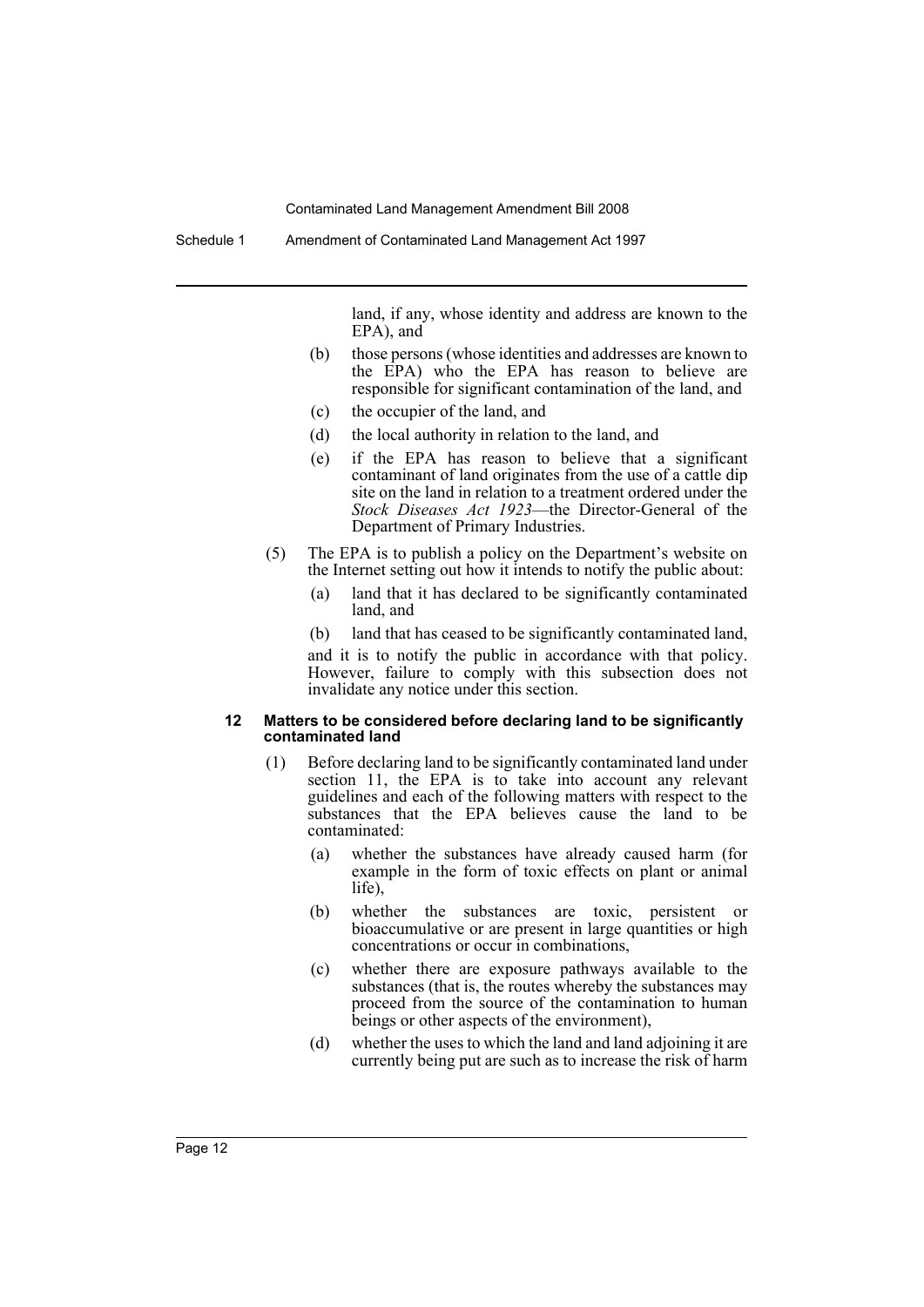from the substances (for example, use for child care, dwellings or domestic food production),

- (e) whether the approved uses of the land and land adjoining it are such as to increase the risk of harm from the substances,
- (f) whether the substances have migrated or are likely to migrate from the land (whether because of the nature of the substances or because of the nature of the land).
- (2) The EPA may declare land to be significantly contaminated land under section 11 even if the possible harm could come into existence only in certain circumstances of occupation or use of the land and those circumstances do not exist at that time. However, the circumstances must be reasonably foreseeable, and consistent with the approved use of the land, at that time.

#### **13 Choice of appropriate person to be made subject to management order**

- (1) If the EPA makes a management order in respect of significantly contaminated land, the order must specify one or more appropriate persons (or public authorities that are not appropriate persons) as the subject of the management order.
- (2) The EPA is to choose the appropriate persons from among the following persons:
	- (a) a person who is responsible for significant contamination of the land (whether or not there may be other persons who are also responsible),
	- (b) an owner of the land (whether or not the person is responsible for contamination of the land),
	- (c) a notional owner of the land (whether or not the person is responsible for contamination of the land).
- (3) In determining the appropriate persons, the EPA is, as far as practicable, to specify a person referred to in subsection  $(2)$   $(a)$ over a person referred to in subsection  $(2)$  (b) or (c) and to specify a person referred to in subsection (2) (b) over a person referred to in subsection  $(2)$  (c).
- (4) For the purposes of this section, it is not practicable to specify a person if:
	- (a) there is no such person, or
	- (b) the EPA cannot, after reasonable inquiry, find out the identity or location of the person, or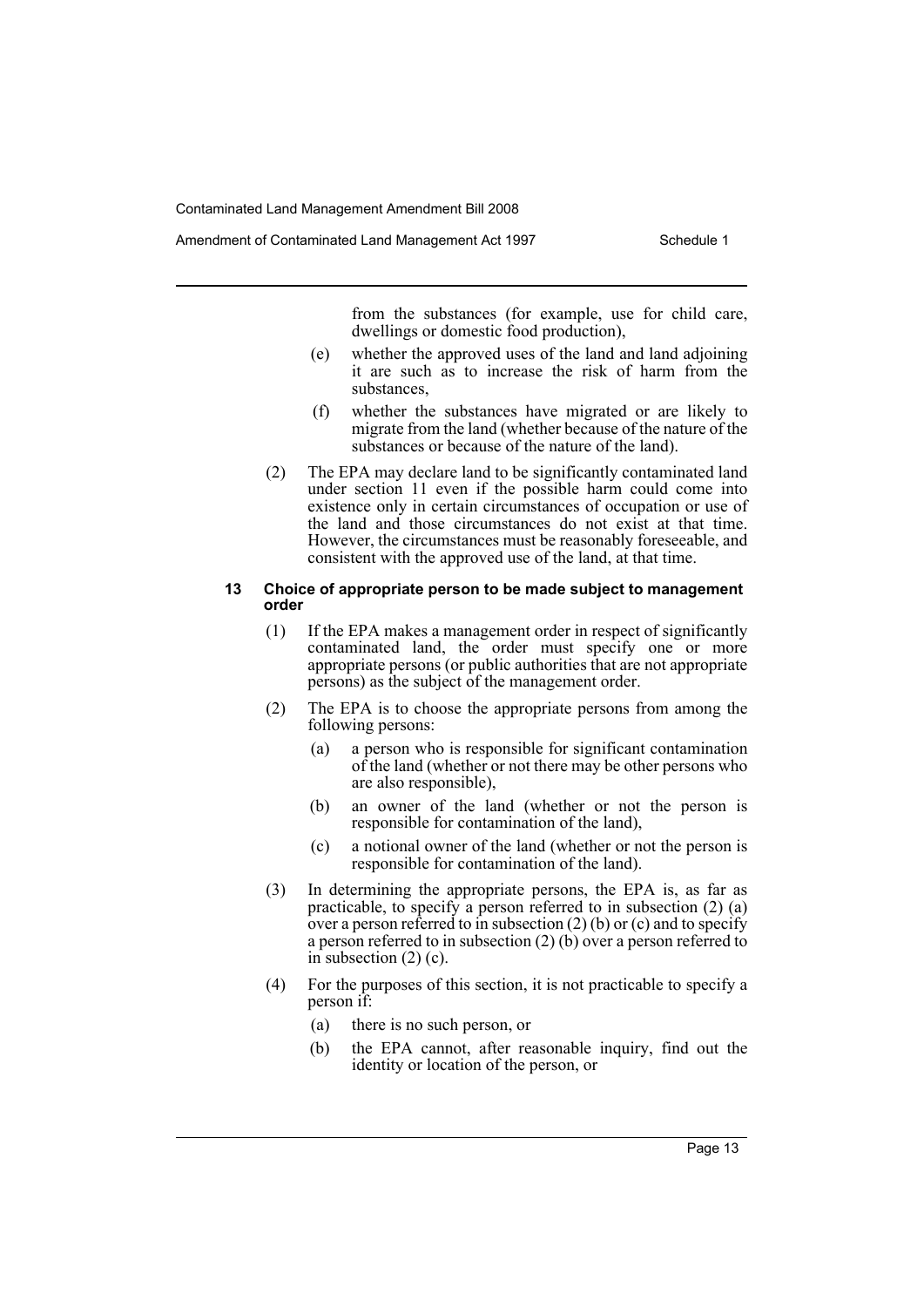Schedule 1 Amendment of Contaminated Land Management Act 1997

- (c) the person, in the opinion of the EPA, is unable to pay the person's debts or would, if the person took steps to comply with the management order, become unable to pay the person's debts.
- (5) Despite subsection (2), in the case where a significant contaminant of the land originates from the use of a cattle dip site on the land in relation to a treatment ordered under the *Stock Diseases Act 1923*, the appropriate person is:
	- (a) except in the case referred to in paragraph (b)—the Director-General of the Department of Primary Industries, or
	- (b) if a person is responsible for significant contamination of the land (whether or not there are other persons who are responsible for such contamination of the land) because of the operation of section 6 (2) (b)—that person.
- (6) Any public authority may be specified as the subject of a management order whether or not as an appropriate person.

**Note.** A person (including a public authority) who takes action concerning land may have rights of recovery against any relevant contaminator of the land—see Division 6.

#### **14 Management orders**

- (1) The EPA may, by order in writing served on a person who is an appropriate person or a public authority, direct the person to do one or both of the following in relation to significantly contaminated land, within such reasonable time as is specified in the order:
	- (a) carry out any action in relation to the management of the land that may be specified in the order in accordance with this Division,
	- (b) submit for the EPA's approval a plan of management of the land (a *plan of management*).
- (2) The EPA must serve a copy of the management order on each of the following persons in addition to any person on whom the management order has been served under subsection (1):
	- (a) the owner of the land (or, if the EPA does not know the identity or address of the owner, any notional owner of the land whose identity and address are known to the EPA), and
	- (b) those persons (whose identities and addresses are known to the EPA) who the EPA has reason to believe may be responsible for the significant contamination of the land.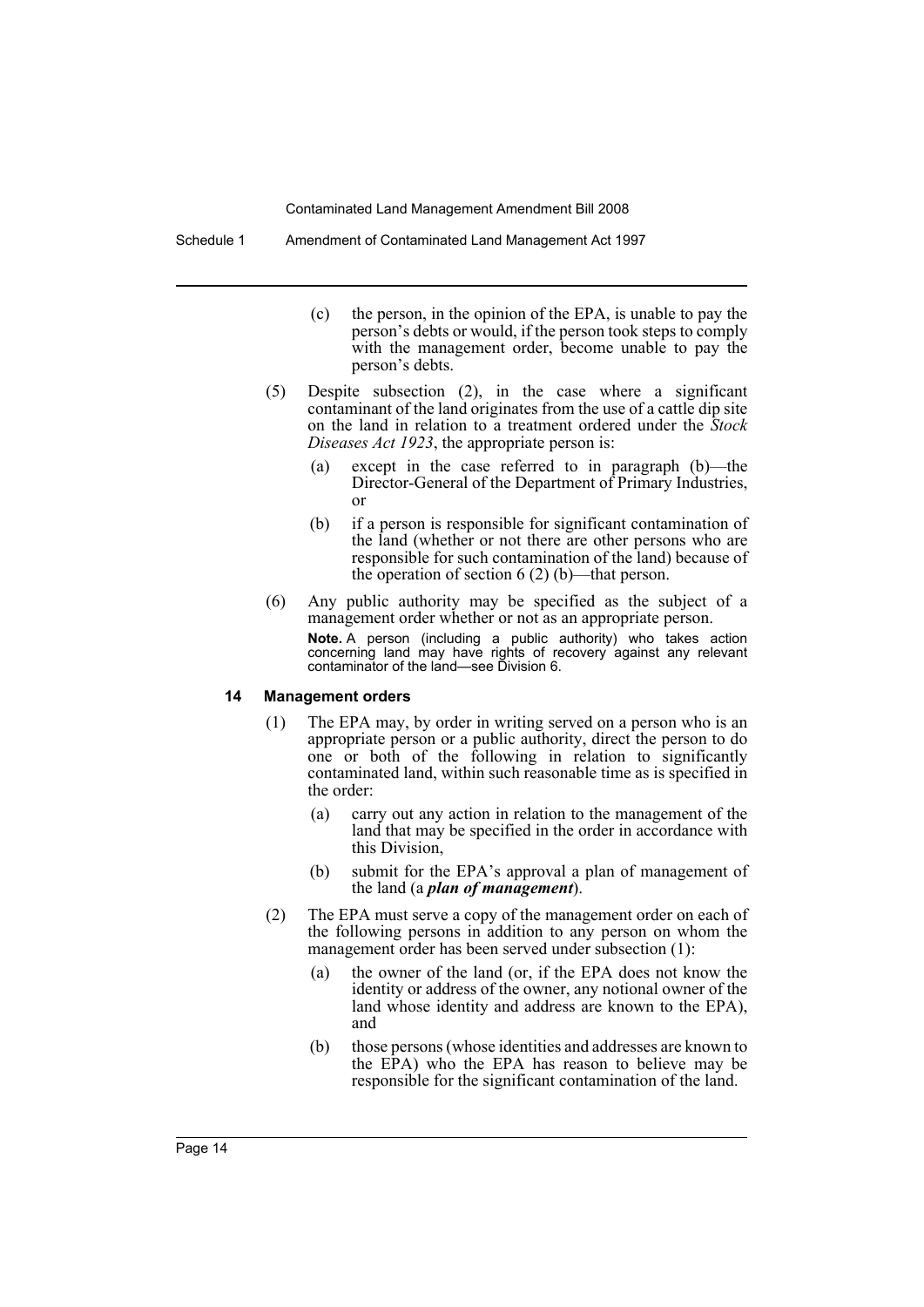- (3) A management order may adopt, with or without modification, a plan of management submitted in accordance with a previous management order or, at the discretion of the EPA, a plan recommended by the EPA or submitted by a site auditor.
- (4) The EPA must not serve a management order on a person unless it has considered any submissions it has received in accordance with section 11  $(2)$  (e) as to whether the management order should be made.
- (5) Despite subsection (4), the EPA may serve a management order on a person at any time if it considers that it is in the public interest to do so.
- (6) A person (other than a public authority that is not an interested person with respect to the relevant land) served with a management order must not, without reasonable excuse, fail to comply with the order.

Maximum penalty:

- (a) in the case of a corporation—1,250 penalty units and, in the case of a continuing offence, a further penalty of 600 penalty units for each day the offence continues, or
- (b) in the case of an individual—600 penalty units and, in the case of a continuing offence, a further penalty of 300 penalty units for each day the offence continues.
- (7) Without limiting subsection (6), a person has a reasonable excuse if the person was unable to enter land because of the refusal of access to the land by its occupier in circumstances where entry to that land was essential to enable the person to comply with the relevant part of the management order.
- (8) If land ceases to be significantly contaminated land, all management orders in force in relation to the land cease to have effect.

#### **15 Details of management order**

- (1) A management order must specify the following matters:
	- (a) the significantly contaminated land to which it applies,
	- (b) the nature of the significant contamination (and the nature of any harm that has been or may be caused) that the EPA believes may affect the land,
	- (c) the action that the person subject to the management order must take,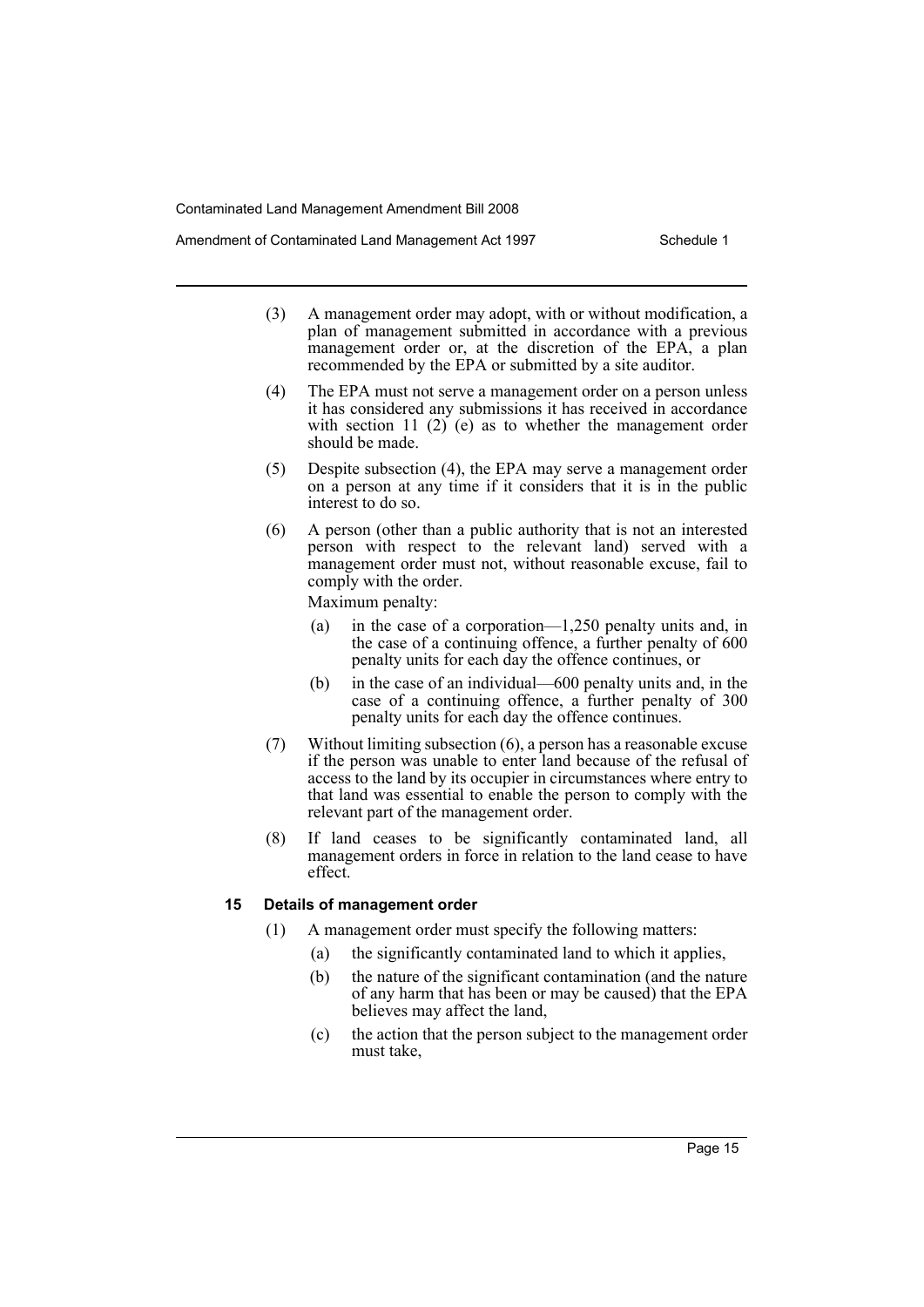- (d) a reasonable period for taking that action,
- (e) any other matter prescribed by the regulations.
- (2) The period for taking action must exceed by a reasonable amount the period for lodging an appeal against the management order, except if the EPA considers that the nature of the harm or possible harm presented by the contamination is so serious that, in the public interest, action during the period for lodging an appeal is necessary.

**Note.** Part 6 provides for appeals.

(3) A management order does not confer power on the person subject to it to enter or do anything on land, for the purposes of giving effect to the management order, without the consent of the occupier of the land.

#### **16 Actions that may be required by management order**

Without limiting section 14 or 15, a management order may require a person who is subject to the order to do any one or more of the following:

- (a) to investigate the existence, nature and extent of any significant contamination of the significantly contaminated land to which the order relates,
- (b) to investigate the nature and extent of any harm that has been or may be caused by the significant contamination of the land,
- (c) to investigate the most appropriate means for undertaking remediation of the land,
- (d) to carry out remediation of the land,
- (e) to monitor the effectiveness of any remediation or the risk of harm presented by the significant contamination of the land,
- (f) to erect a fence, wall, bund or other barrier in a specified place on the land,
- (g) to treat, store or contain on the land, or remove from the land and treat or dispose of, any solid or liquid materials including any soil, sand, rock or water,
- (h) to vacate, or cease to carry on any activity on, the land or any part of it,
- (i) to display on the land any specified sign or notice,
- (j) to refrain from disturbing or further disturbing the land in a specified manner or below a specified depth,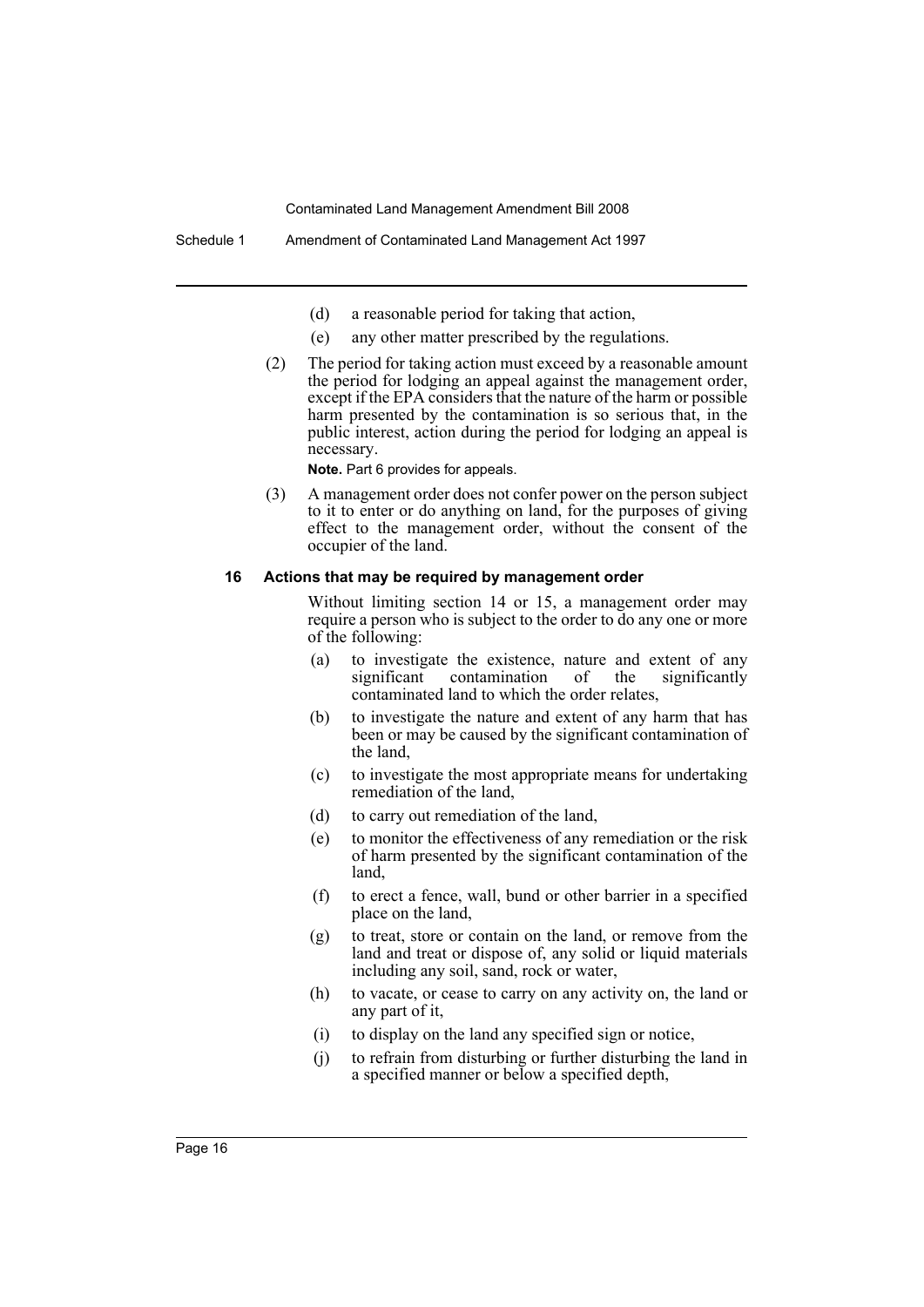- (k) to enter any specified land (which may, but need not, be the significantly contaminated land) in order to carry out the management order,
- (l) to serve notice of the management order on those persons who occupy land, access to which is necessary for the person to carry out the management order,
- (m) to have specified actions audited by a site auditor under Part 4,
- (n) to make progress reports to the EPA,
- (o) if the person finds that groundwater is contaminated, to report that fact to the Minister administering the *Water Management Act 2000*,
- (p) to make available for inspection by any person, free of charge, a report on the action taken under the management order, or the plan of management, and provide a copy of such a report or plan to any person for a reasonable fee,
- (q) to advertise and conduct meetings for the public to receive progress reports, and to make comments, on the action taken under the management order or on the plan of management,
- (r) to inform the EPA of any change in the ownership or occupancy of the land, to the extent that the person is aware of the change.

#### **17 Voluntary management proposals**

- (1) This section applies where one or more persons furnish the EPA with a proposal for the management of significantly contaminated land (a *voluntary management proposal*).
- (2) The EPA may approve a voluntary management proposal in respect of one or more of the parties to the proposal (an *approved party*).
- (3) The EPA may approve a voluntary management proposal unconditionally or subject to conditions by notice in writing served on each approved party.
- (4) The EPA must not approve a voluntary management proposal unless it is satisfied that:
	- (a) the terms of the voluntary management proposal, as modified by any conditions to be imposed by the EPA, are appropriate (including any plan of management, provision for giving notice and terms setting out a timetable or requiring progress reports), and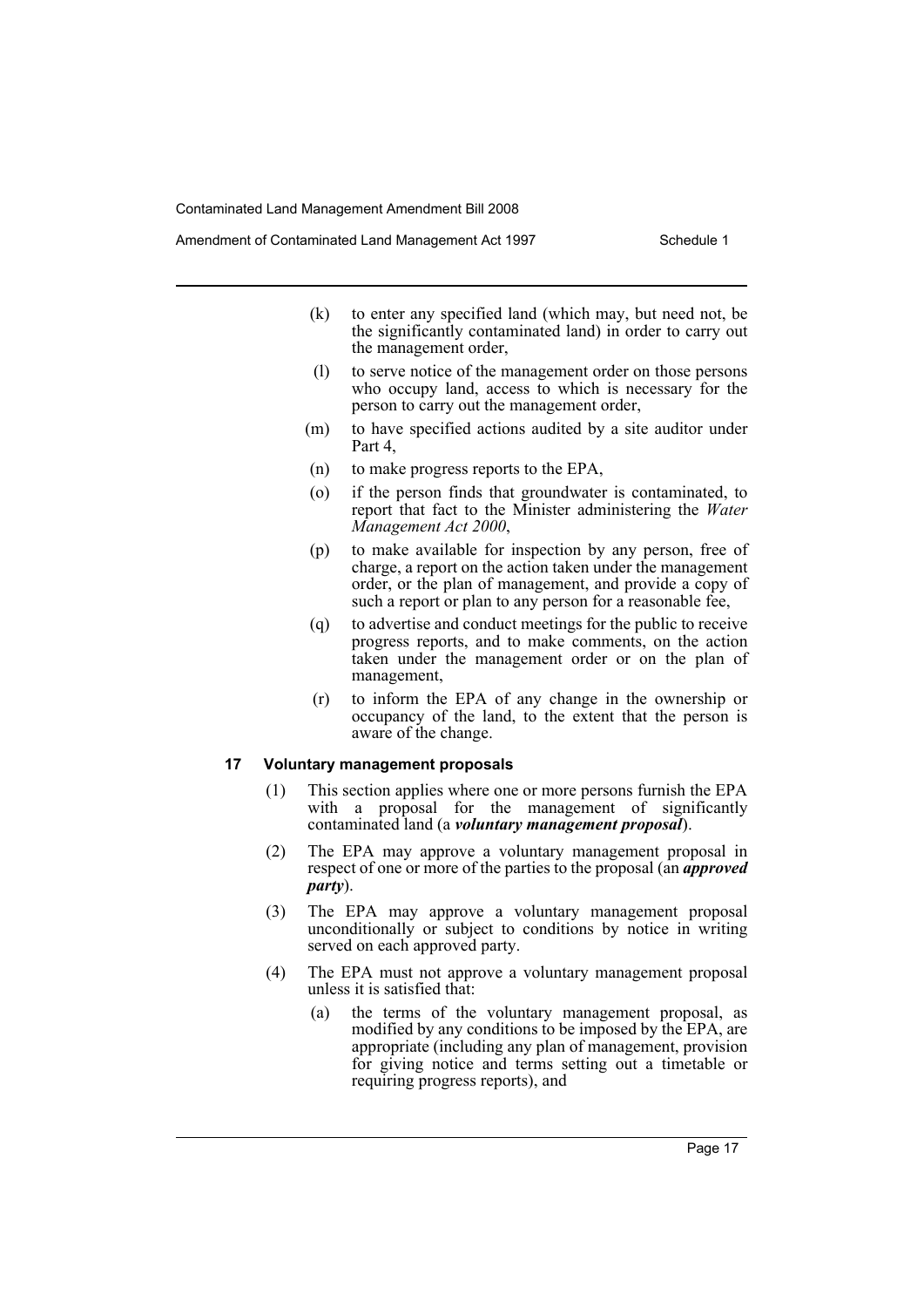Schedule 1 Amendment of Contaminated Land Management Act 1997

- (b) the parties to the proposal have taken all reasonable steps to identify and find every owner and notional owner of the land and every person responsible for significant contamination of the land, and
- (c) the parties to the proposal have given those persons identified and found a reasonable opportunity to participate in the formulation and carrying out of the proposal on reasonable terms.
- (5) Despite subsection (4), the EPA may approve a voluntary management proposal even if it is not satisfied as to the matters set out in subsection (4) (b) and (c), but only if the EPA makes it a condition of its approval that the parties to the proposal cannot recover contributions under Division 6.
- (6) The EPA may serve a management order in relation to significantly contaminated land that is the subject of an approved voluntary management proposal but only on:
	- (a) an appropriate person or public authority who is not an approved party to the proposal, or
	- (b) an appropriate person or public authority who is an approved party to the proposal, if in the opinion of the EPA:
		- (i) the terms of the approved proposal are not carried out, or
		- (ii) the management order relates to a matter that is not adequately addressed by the proposal, or
		- (iii) its approval to the proposal was given on the basis of false or misleading information.
- (7) A proposal ceases to be an approved voluntary management proposal:
	- (a) if the EPA by notice in writing served on each approved party:
		- (i) specifies that it is satisfied that the terms of the voluntary management proposal have all been carried out, or
		- (ii) withdraws at any time its approval of the voluntary management proposal, and
	- (b) at the time specified in the notice, or if no time is specified, at the time the notice is served on each approved party.
- (8) If a proposal (other than a proposal referred to in subsection (5)) ceases to be an approved voluntary management proposal, the approved parties may recover contributions for carrying out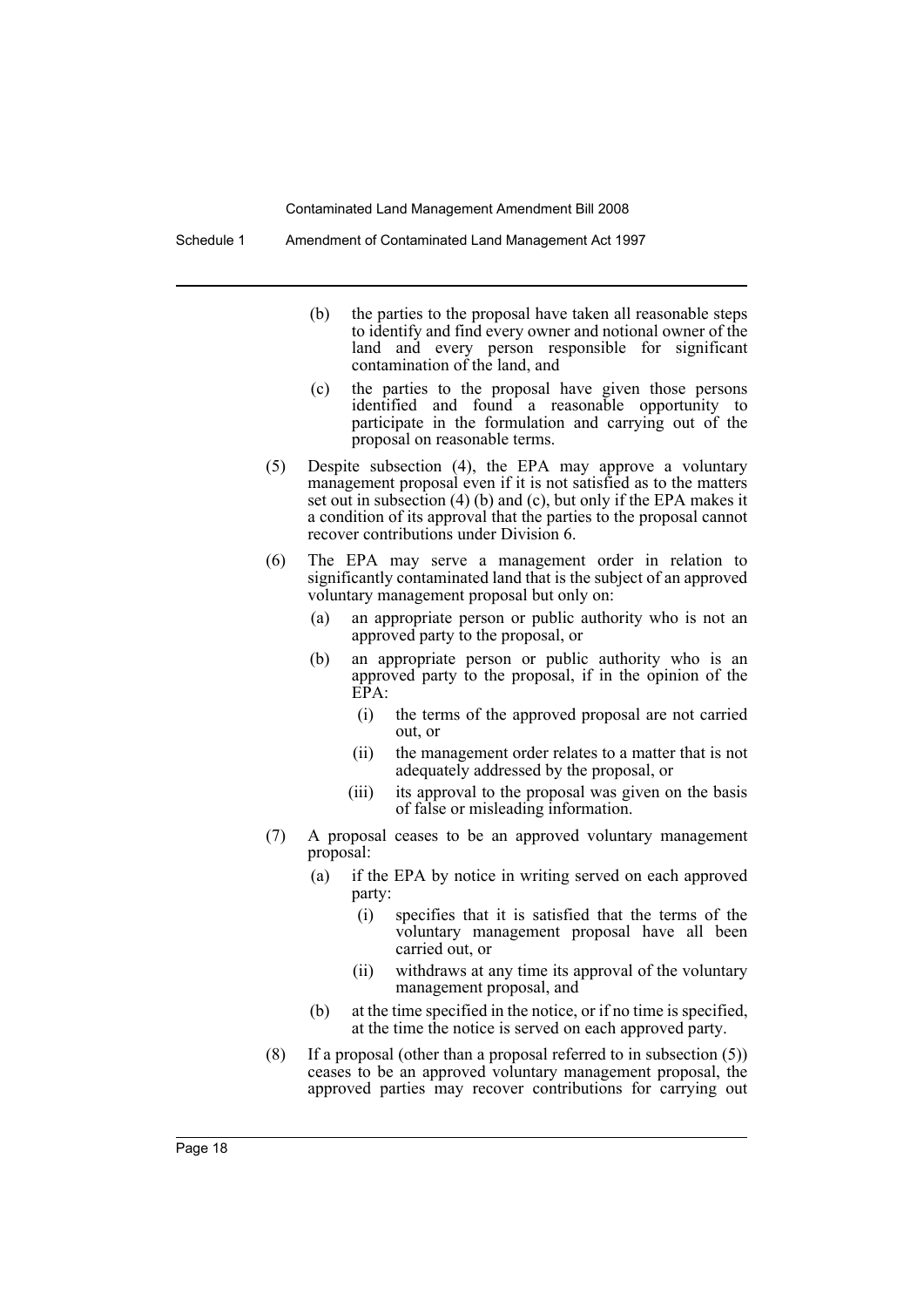Amendment of Contaminated Land Management Act 1997 Schedule 1

requirements under the approved voluntary management proposal in accordance with Division 6 as if the requirements had been carried out under a management order.

#### **[9] Part 3, Divisions 3–7**

Omit the Divisions. Insert instead:

## **Division 3 Ongoing maintenance of management action**

#### **28 Ongoing maintenance orders**

- (1) This section applies to land that has been the subject of a management order or an approved voluntary management proposal (whether or not the land is significantly contaminated land).
- (2) The EPA may, by order in writing served on a person who is an owner or occupier of land to which this section applies, direct the person to do one or more of the following in relation to the land, commencing within such reasonable time as may be specified in the order:
	- (a) to carry out any ongoing management of the land that is specified in the order,
	- (b) to provide reports to the EPA or any other specified person at specified periods or on the occurrence of any specified event,
	- (c) to inform the EPA of any change in the ownership or occupancy of the land, to the extent that the person is aware of the change,
	- (d) to not carry out specified activities on the land and to not permit other persons to carry out any such activities on the land,
	- (e) to not use the land for specified purposes and to not permit other persons to use the land for those purposes,
	- (f) to carry out any other requirement in relation to the ongoing monitoring and maintenance of the land that is prescribed by the regulations.
- (3) An ongoing maintenance order is to specify when it ceases to have effect by reference to:
	- (a) the end of a specified period, or
	- (b) the occurrence of a specified event or set of circumstances, or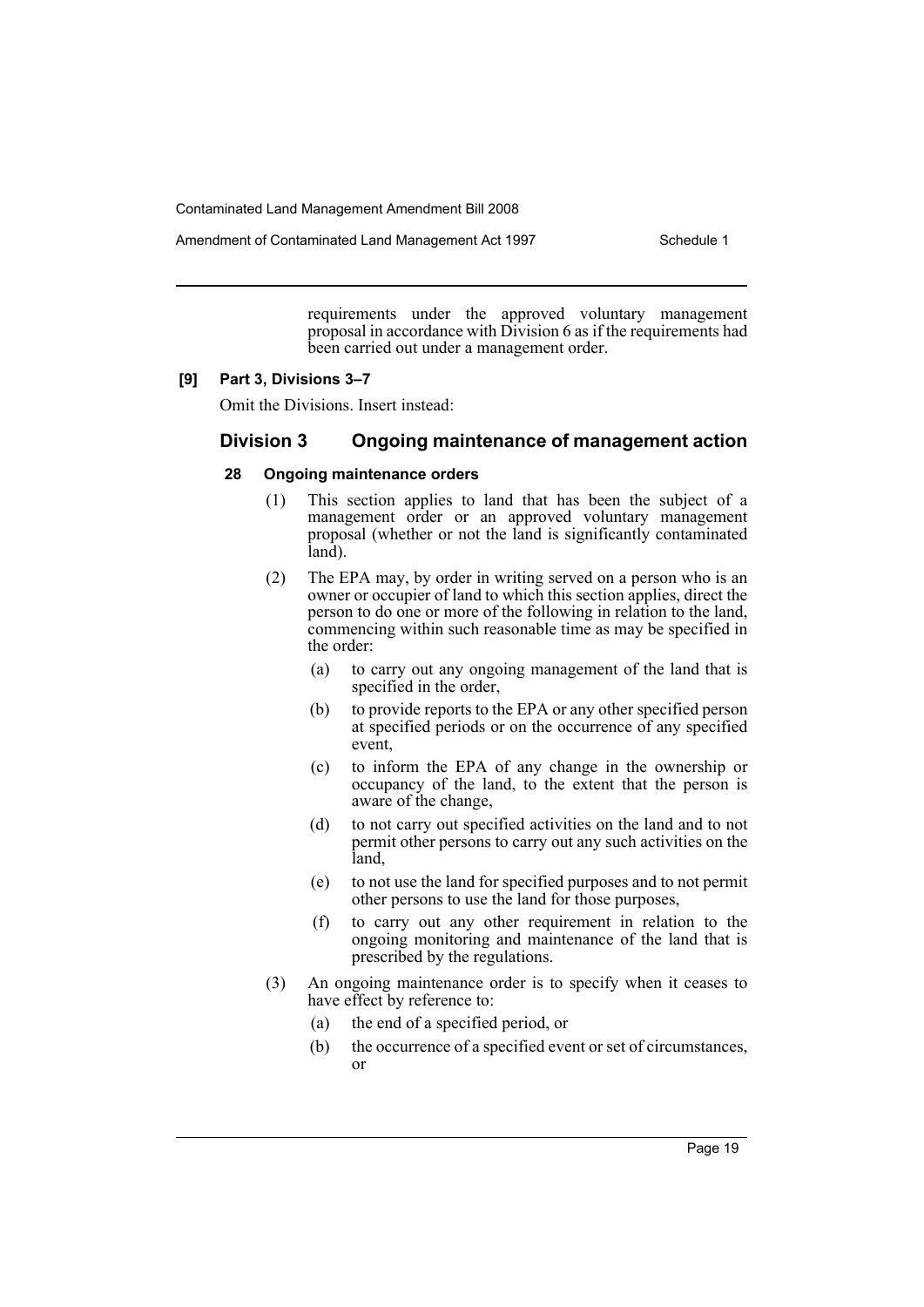- (c) such time as the person served with the order ceases to be the owner or occupier (as the case requires) of the land.
- (4) A person must comply with an ongoing maintenance order that is served on the person.

Maximum penalty:

- (a) in the case of a corporation—600 penalty units, or
- (b) in the case of an individual—300 penalty units.

#### **29 Ongoing maintenance—restrictions and covenants**

- (1) This section applies to land that is not vested in the EPA and that has been the subject of a management order or an approved voluntary management proposal.
- (2) The EPA may, under section 88E of the *Conveyancing Act 1919*, impose restrictions on the use of, or impose public positive covenants on, any land to which this section applies for the purpose of the ongoing management of the land and may release or vary any such restriction or covenant.
- (3) A public positive covenant or restriction imposed under this section may require any owner (for the time being) of the land to do one or more of the following in relation to the land:
	- (a) to carry out any ongoing management of the land that is specified,
	- (b) to provide reports to the EPA or any other specified person at specified periods or on the occurrence of any specified event,
	- (c) to inform the EPA of any change in the ownership or occupancy of the land, to the extent that the person is aware of the change,
	- (d) to not carry out specified activities on the land and to not permit other persons to carry out any such activities on the land,
	- (e) to not use the land for specified purposes and to not permit other persons to use the land for those purposes,
	- (f) to carry out any other requirement in relation to the ongoing monitoring and maintenance of the land that is prescribed by the regulations.
- (4) Despite section 88E of the *Conveyancing Act 1919*:
	- (a) the memorandum or deed by which the restriction or covenant referred to in subsection (2) is imposed, released or varied: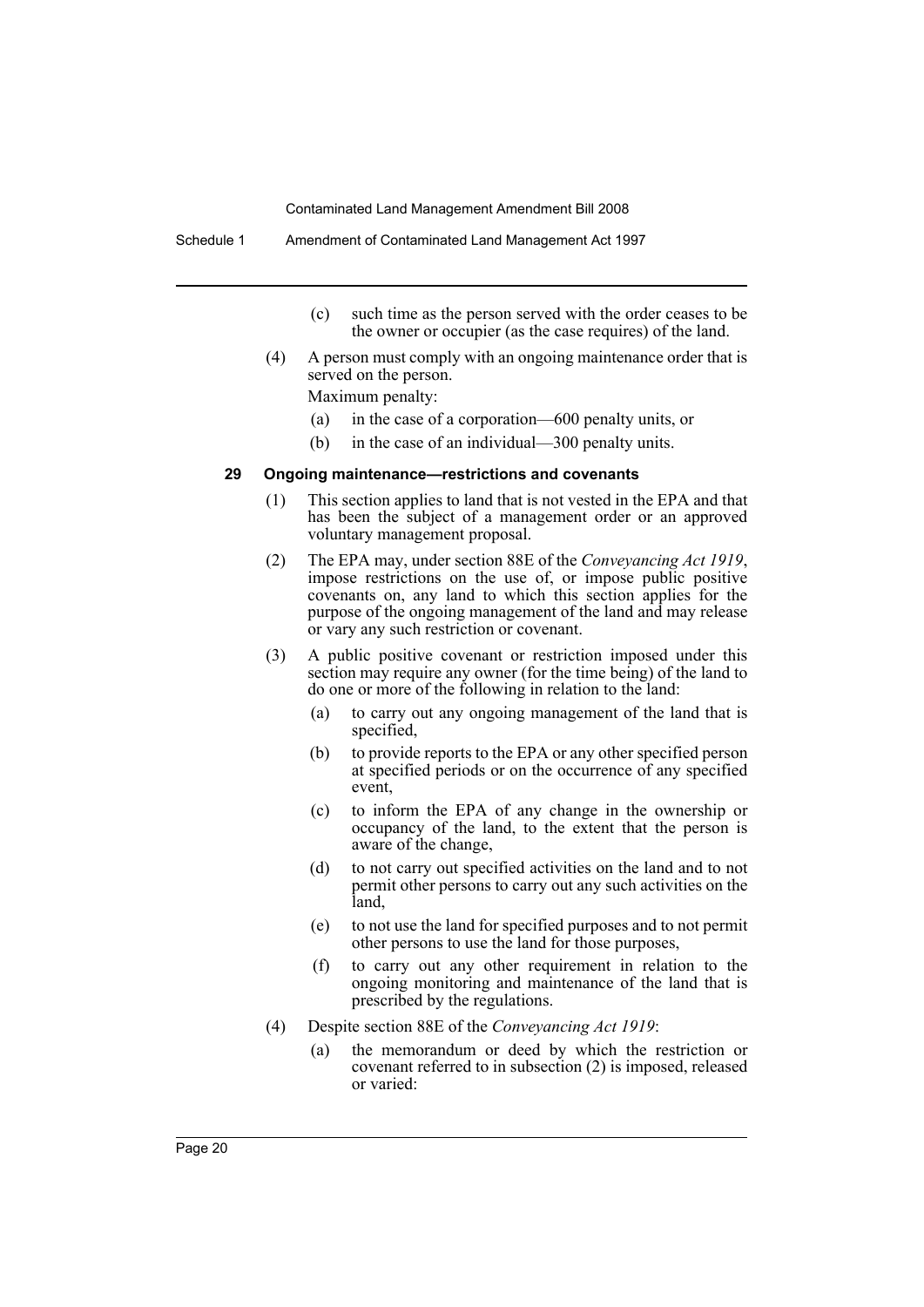- (i) need be executed only by the EPA and not by any other person, and
- (ii) does not require the agreement of any other person, and
- (b) where a restriction or public positive covenant referred to in subsection (2) takes effect, the EPA may enforce it against any person.

## **Division 4 Action by public authority**

## **30 Public authority may step in if person fails to act**

If a person fails to comply with any requirement of an order under this Part, the EPA may carry out the requirement or may, by notice in writing, order another public authority to carry out that requirement.

## **31 Duty of public authority**

- (1) A public authority that is subject to an order under this Part (whether or not as an appropriate person and whether or not because of the failure of a person to comply with an order under this Part) must comply with that order.
- (2) A public authority may carry out any requirement of an order under this Part by itself or its employees or by agents or contractors.

## **Division 5 Entry on land**

#### **32 Refusal of entry on land**

- (1) An order under this Part does not confer any power to enter land, remain on land or do anything on land, without the permission of the occupier of the land.
- (2) However, if the occupier withholds or withdraws that permission, the EPA may revoke or suspend the order and instead make an order to which the occupier is subject as if the occupier were the appropriate person.
- (3) If the occupier carries out the requirements of an order, the occupier may recover costs in accordance with Division 6 as if the occupier was the appropriate person.

#### **33 Liability for losses**

(1) A person who (with the permission of the occupier) enters any land, or does anything else on land, as required by an order under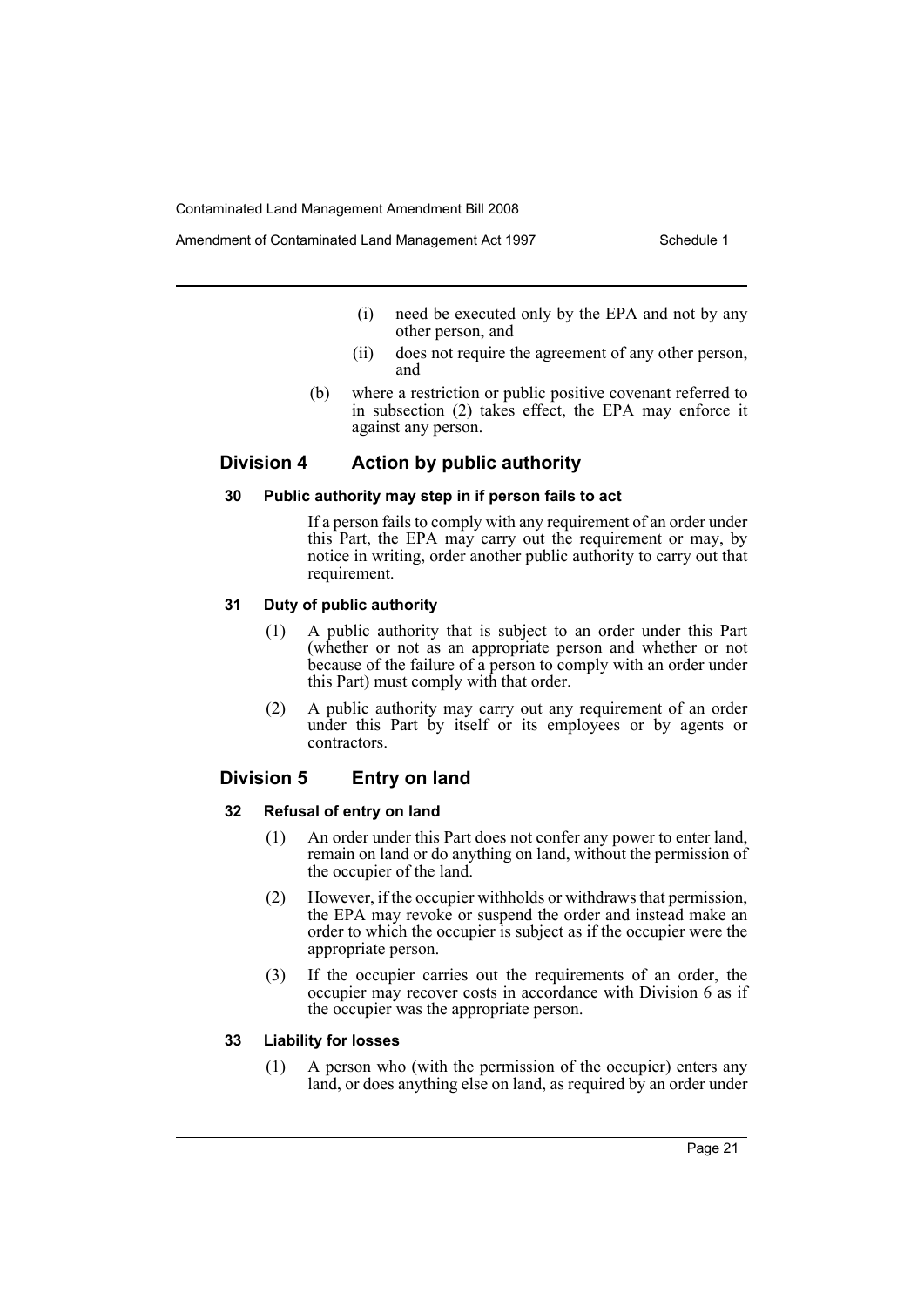Schedule 1 Amendment of Contaminated Land Management Act 1997

this Part, is liable (except as prescribed by the regulations) to the occupier of the land for any loss suffered by the occupier as a result of the entry or other actions (including any loss suffered by the occupier because of the interruption of the occupier's business on that land by that entry or those actions).

- (2) A person (other than the owner of land) who (with the permission of the occupier) enters the land, or does anything else on the land, as required by an order under this Part, is liable (except as prescribed by the regulations) to the owner of the land for any loss suffered by the owner as a result of that entry or those actions or for any injury to the land caused by that person.
- (3) In addition to any liability that a person who enters land as referred to in this section may have, the person has a duty to meet the reasonable costs and expenses of the owner and the occupier of the land in providing access to that land as referred to in this section.
- (4) A person has a duty to:
	- (a) take reasonable steps to minimise the loss and injury referred to in this section caused by the person's actions, and
	- (b) take reasonable steps towards restitution in respect of that loss or injury (except as prescribed by the regulations), and
	- (c) compensate the party that suffered the loss or injury for which the person is liable to the extent that restitution is not practicable (except as prescribed by the regulations).

## **Division 6 Costs**

#### **33A Recovery of money under this Division**

An amount that is required to be paid or entitled to be recovered under this Division may be recovered as a debt in a court of competent jurisdiction.

## **34 Recovery of EPA's costs**

The EPA may, by notice in writing, require a person to pay (at the prescribed rate or amount, or if no such rate or amount is prescribed, at a reasonable rate or amount) all or any costs incurred by the EPA in connection with any one or more of the following:

(a) preparing and serving an order under this Part to which the person is subject or in assessing and settling the terms of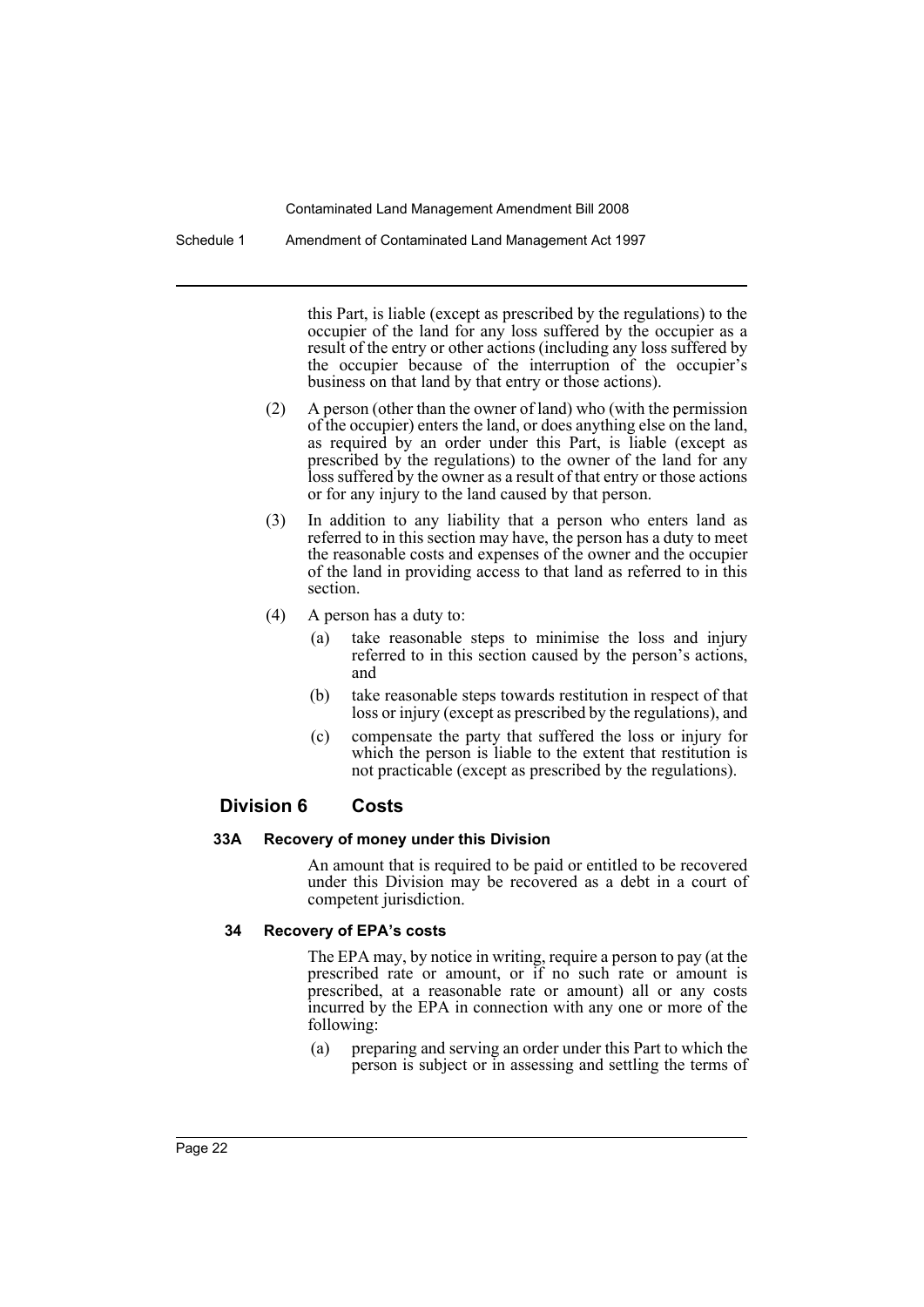Amendment of Contaminated Land Management Act 1997 Schedule 1

any voluntary management proposal to which the person is a party,

- (b) monitoring action under such an order or under an approved voluntary management proposal to which the person is an approved party within the meaning of section 17,
- (c) seeking the compliance of the person with any such order or approved voluntary management proposal,
- (d) any other matter associated with, or incidental to, the matters set out in paragraphs  $(a)$ – $(c)$ ,
- (e) any other matter prescribed by the regulations.

## **35 Recovery of public authority's costs in carrying out order**

- (1) A public authority may, by notice in writing, require a person to pay all or any costs reasonably incurred by the public authority in connection with the public authority's carrying out, under section 30, of the requirements of an order made in respect of the person.
- (2) A public authority may, by notice in writing, require an owner of land to pay all or any costs reasonably incurred (and not recovered under subsection (1)) by the public authority in connection with the public authority's carrying out (otherwise than as an appropriate person) of the requirements of an order made in respect of the land (whether or not the order was made in respect of the owner).
- (3) A public authority may enter into an arrangement with the owner of land for the payment of any cost under subsection (2), including an arrangement for the periodic, partial or deferred payment of such a cost, or for the compromise of any debt to which the arrangement relates.

## **36 Recovery of other costs**

#### (1) **Person subject to order is not contaminator**

A person:

- (a) who carries out the requirements of a management order in relation to the significant contamination of land, and
- (b) who is not responsible for the significant contamination,

may recover the person's costs in carrying out those requirements as a portion from each person who is responsible for the significant contamination.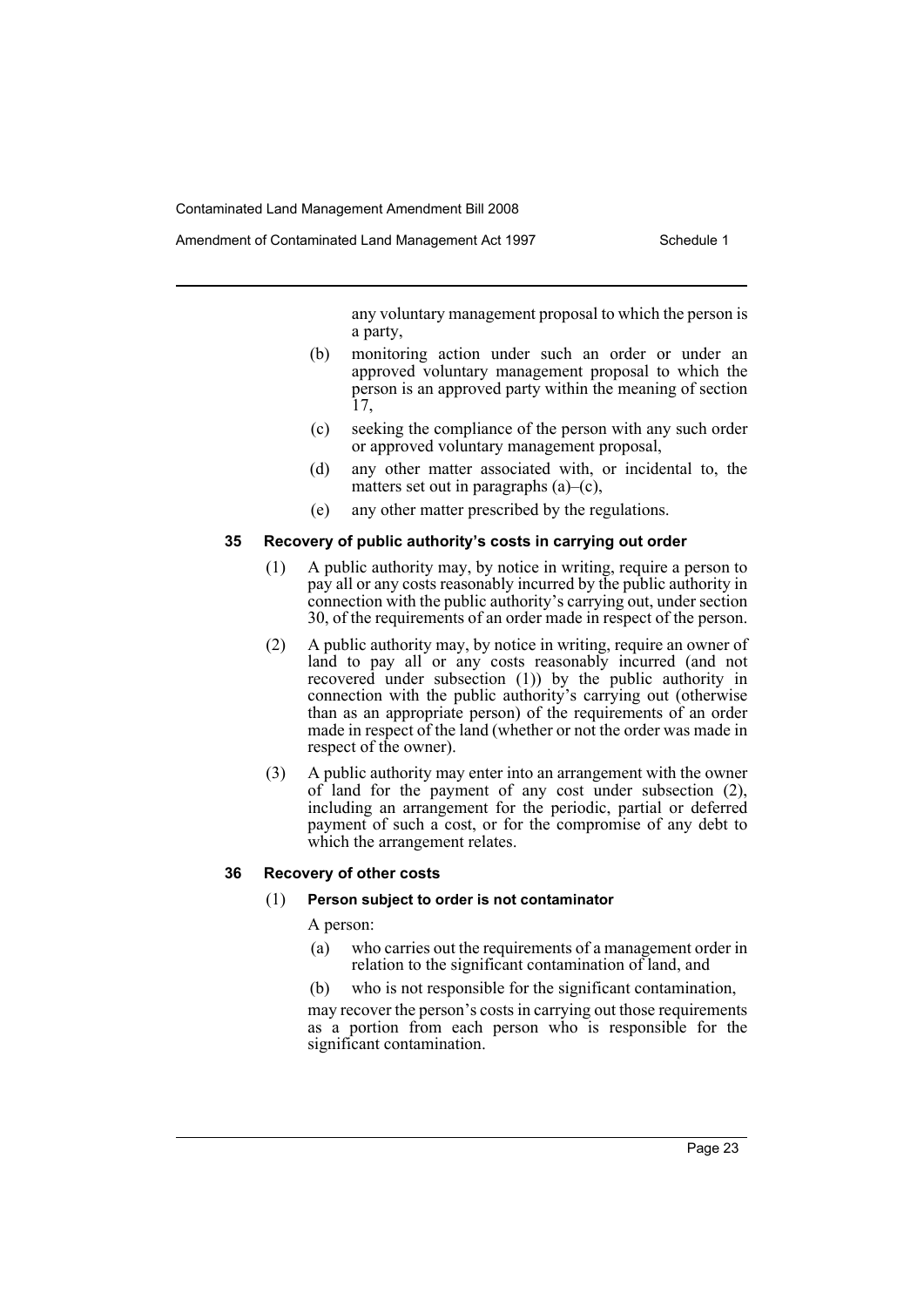Schedule 1 Amendment of Contaminated Land Management Act 1997

- (2) A person:
	- (a) who carries out the requirements of a preliminary investigation order in relation to specific land, and
	- (b) who is not responsible for any significant contamination of that land,

may recover the person's costs in carrying out those requirements as a portion from each person who is responsible for significant contamination to that land.

#### (3) **Person subject to order is contaminator**

A person:

- (a) who carries out the requirements of a management order in relation to the significant contamination of land, and
- (b) who is responsible for the significant contamination,

may recover a portion of the person's costs in carrying out those requirements from each other person who is responsible for the significant contamination.

#### (4) **Recovery by owner**

If:

- (a) an owner (or notional owner) of land pays any costs specified in a notice under section 34 or 35 with respect to a management order, and
- (b) the owner (or notional owner) is not responsible for the significant contamination concerned,

the owner (or notional owner) may recover a portion of the amount paid from each person who is responsible for the significant contamination.

(5) **Portion**

The portion referred to in this section must reflect what is reasonable and just in the circumstances, including the following circumstances:

- (a) the proportion of responsibility of each person for the significant contamination,
- (b) the reasonable cost of any steps taken by each person in respect of managing the significant contamination.

#### (6) **Reference to person**

In this section, a reference to a person includes a reference to a public authority.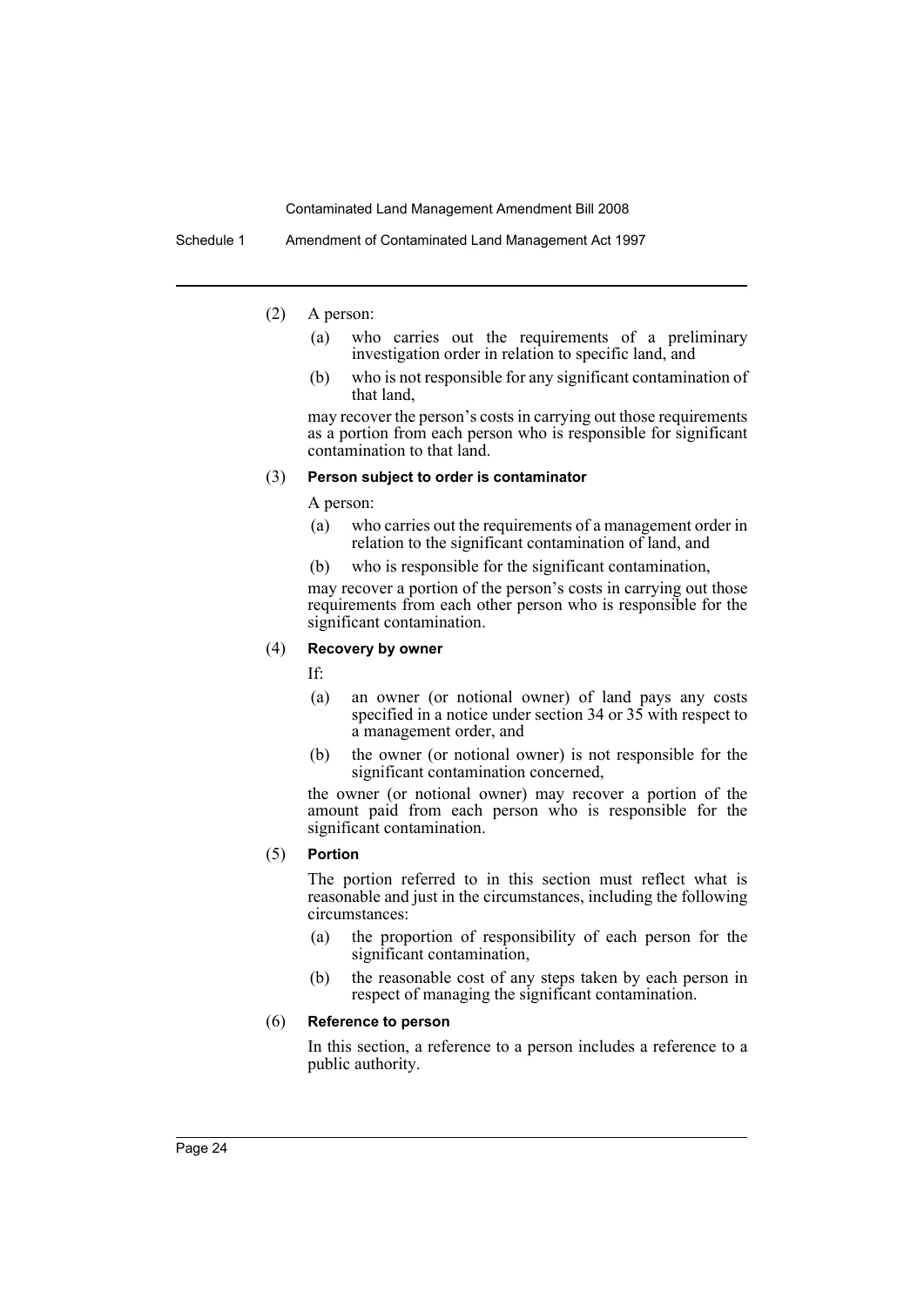#### (7) **Persons entering voluntary management proposal may agree section not to apply**

If the parties to a voluntary management proposal have agreed that this section is not to apply as among themselves, this section does not apply to allow the recovery of any costs by one party from a second party unless the second party has failed to comply with the terms of the proposal.

(8) **Costs**

For the purposes of this section, the costs of a person in carrying out the requirements of a management order include any amount for which the person is liable, or reasonable cost that the person has a duty to meet, under section 34 or 35.

#### **37 Public authority's priority if owner insolvent**

If a public authority carries out (otherwise than as an appropriate person) the requirements of an order under this Part in respect of land disclaimed (by a liquidator or trustee in bankruptcy) as onerous property in the course of proceedings for winding up or bankruptcy, the public authority may recover the cost of carrying out the order together with a reasonable commercial rate of interest and all associated administrative or other costs and expenses so incurred in priority to any holder of a security over the land.

#### **38 Limit on liability of representative or trustee**

- (1) The financial liability under this Division of a legal personal representative in respect of an estate (or of a trustee of property), that is or includes or is part of significantly contaminated land, is limited respectively to such value of the assets of the estate (or such value of the property) as the representative or trustee may lawfully realise to meet a liability under this Division.
- (2) A person is not, in such a capacity, personally liable for any costs under this Act that relate to an order under this Part that relates to the land and is not required to carry out such an order to a greater extent than may be paid for by the person's lawfully realising the assets of the estate or the property to meet those costs or that payment.
- (3) A reference in this section to a trustee of property includes the Public Trustee to the extent that the property is deemed to be vested in it under section 61 of the *Probate and Administration Act 1898*.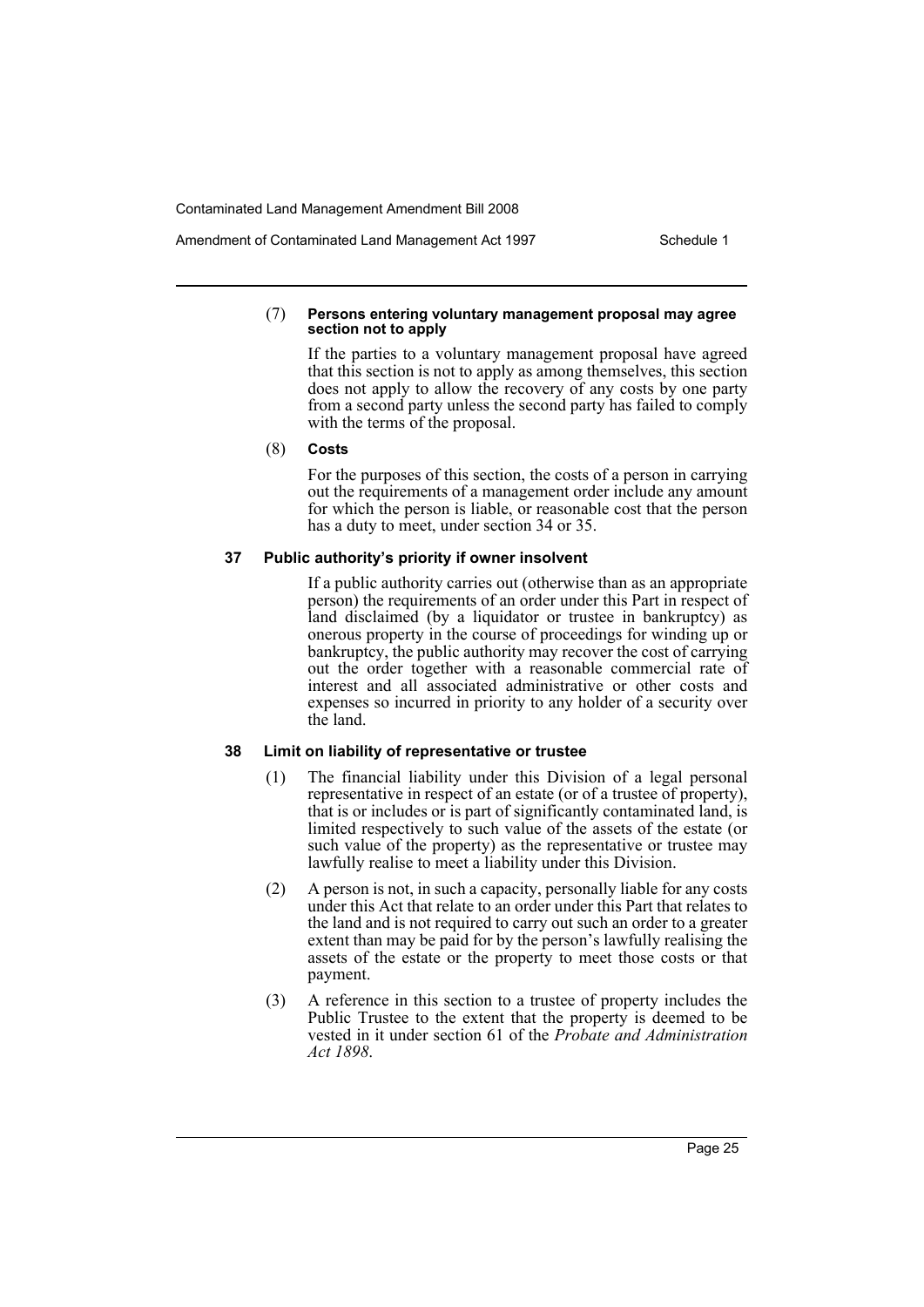Schedule 1 Amendment of Contaminated Land Management Act 1997

#### **39 Registration of cost notices**

- (1) A public authority that issues a notice to an owner of land under section 35 (2) may apply to the Registrar-General for registration of the notice in relation to any land that is owned by the person and was the subject of the management order to which the notice relates.
- (2) An application under this section must specify the land to which it relates.
- (3) The Registrar-General must, on application under this section and lodgment of a copy of the notice, register the notice in relation to the land in such manner as the Registrar-General thinks fit.

#### **40 Charge on land subject to cost notice**

#### (1) **Creation of charge**

On the registration of a notice under section 39, a charge is created on the land in relation to which the notice is registered to secure the payment to the public authority specified in the notice.

#### (2) **When charge ceases to have effect**

Such a charge ceases to have effect in relation to the land when the first of the following occurs:

- (a) the payment by the person to the public authority of the amount concerned,
- (b) the completion of the sale or other disposition of the land with the consent of the public authority,
- (c) the completion of the sale of the land to a purchaser, in good faith for value, who, at the time of the sale, has no notice of the charge.

#### (3) **Charge is not subject to existing charges and encumbrances**

Such a charge has priority over every charge or encumbrance to which the land was subject immediately before the notice was registered and, in the case of land under the provisions of the *Real Property Act 1900*, has priority over every mortgage, lease or other interest recorded in the Register kept under that Act.

## (4) **Charge not affected by change of ownership**

Such a charge is not affected by any change of ownership of the land, except as provided by subsection (2).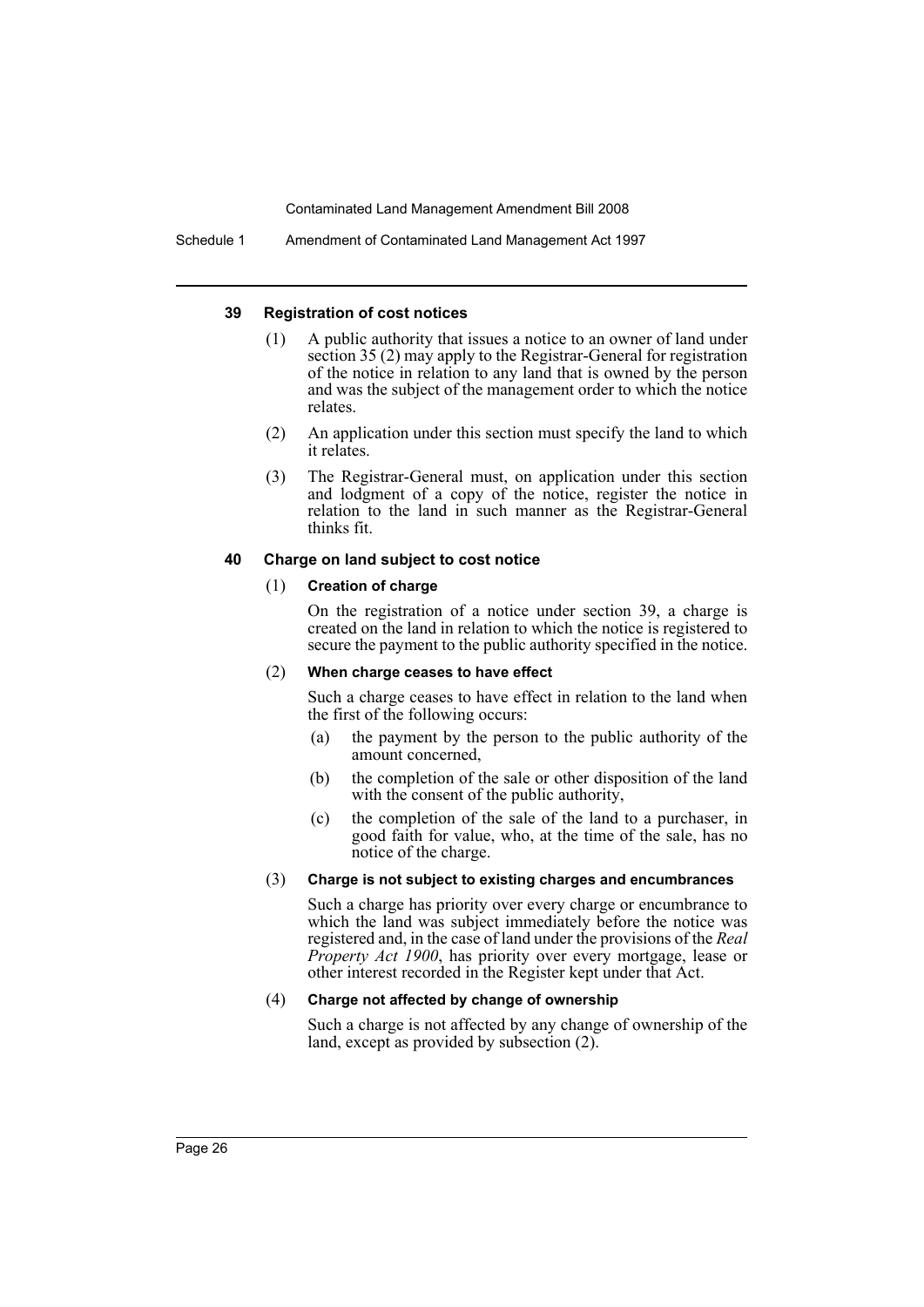#### (5) **Registration of charge is notice**

- If:
	- (a) such a charge is created on land of a particular kind and the provisions of any law of the State provide for the registration of title to, or charges over, land of that kind, and
	- (b) the charge is so registered,

a person who purchases or otherwise acquires the land after the registration of the charge is, for the purposes of subsection (2), taken to have notice of the charge.

## (6) **Charge on Torrens land not effective until registered**

If such a charge relates to land under the provisions of the *Real Property Act 1900*, the charge has no effect until it is registered under that Act.

#### **41 Removal of charge**

- (1) When a charge under this Division ceases to have effect, the relevant public authority must apply to the Registrar-General for the cancellation or removal of the relevant notice registered under section 39.
- (2) The regulations may make provision for or with respect to the removal of a charge under this Division.

#### **42 Repayment of appropriations out of Consolidated Fund**

- (1) This section applies if the costs of a public authority in carrying out the requirements of an order under this Part are partly or fully met out of money appropriated by Parliament specifically for the management of contaminated land.
- (2) If a public authority recovers, under this Division, part or all of the cost of carrying out the requirements of the order, the authority must repay, into the Consolidated Fund or such other fund as may be directed by the Treasurer, a portion of the amount recovered.
- (3) The portion referred to in subsection (2) must reflect the proportion that the money provided by Parliament bore to the total costs incurred by the authority in carrying out the requirements of the order.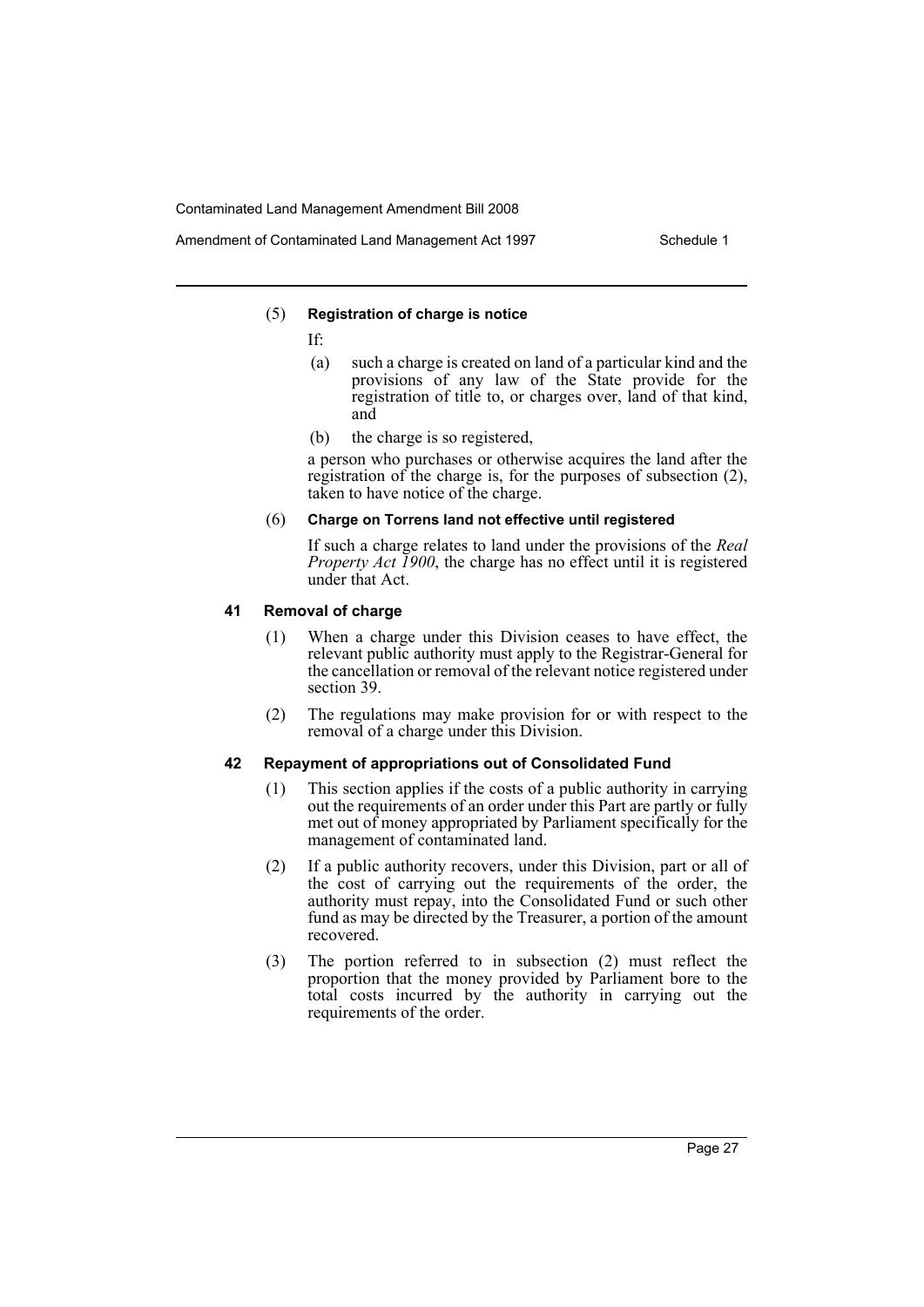Schedule 1 Amendment of Contaminated Land Management Act 1997

## **Division 7 General**

#### **43 Multiple orders and notices**

More than one order or notice may be served under a provision of this Part on the same person or in respect of the same land, or both.

#### **44 Amendment or repeal of orders and notices**

- (1) An order or notice under this Part (the *original instrument*) may be amended or repealed by one or more subsequent orders or notices (the *amending instrument*).
- (2) An amending instrument:
	- (a) must state the reasons for the amendment or repeal, and
	- (b) must, as far as is reasonably practicable, be served on the persons on whom the original instrument was required to be served, and
	- (c) must not declare land that is not significantly contaminated land to be significantly contaminated land unless the amending instrument is made in accordance with sections 11 and 12, and
	- (d) is taken to be made under the same provisions of this Act as the original instrument, and
	- (e) is not otherwise required to comply with the provisions of this Part with respect to the making of an original instrument.
- (3) Nothing in this section enables the amendment of an original instrument so that, as amended, it would not have been in accordance with this Act originally to make it.

#### **45 Obstruction of persons**

(1) A person must not wilfully delay or obstruct a person (including a public authority) who is carrying out any action in compliance with an order or notice under this Part.

Maximum penalty:

- (a) in the case of a corporation—1,250 penalty units and, in the case of a continuing offence, a further penalty of 600 penalty units for each day the offence continues, or
- (b) in the case of an individual—600 penalty units and, in the case of a continuing offence, a further penalty of 300 penalty units for each day the offence continues.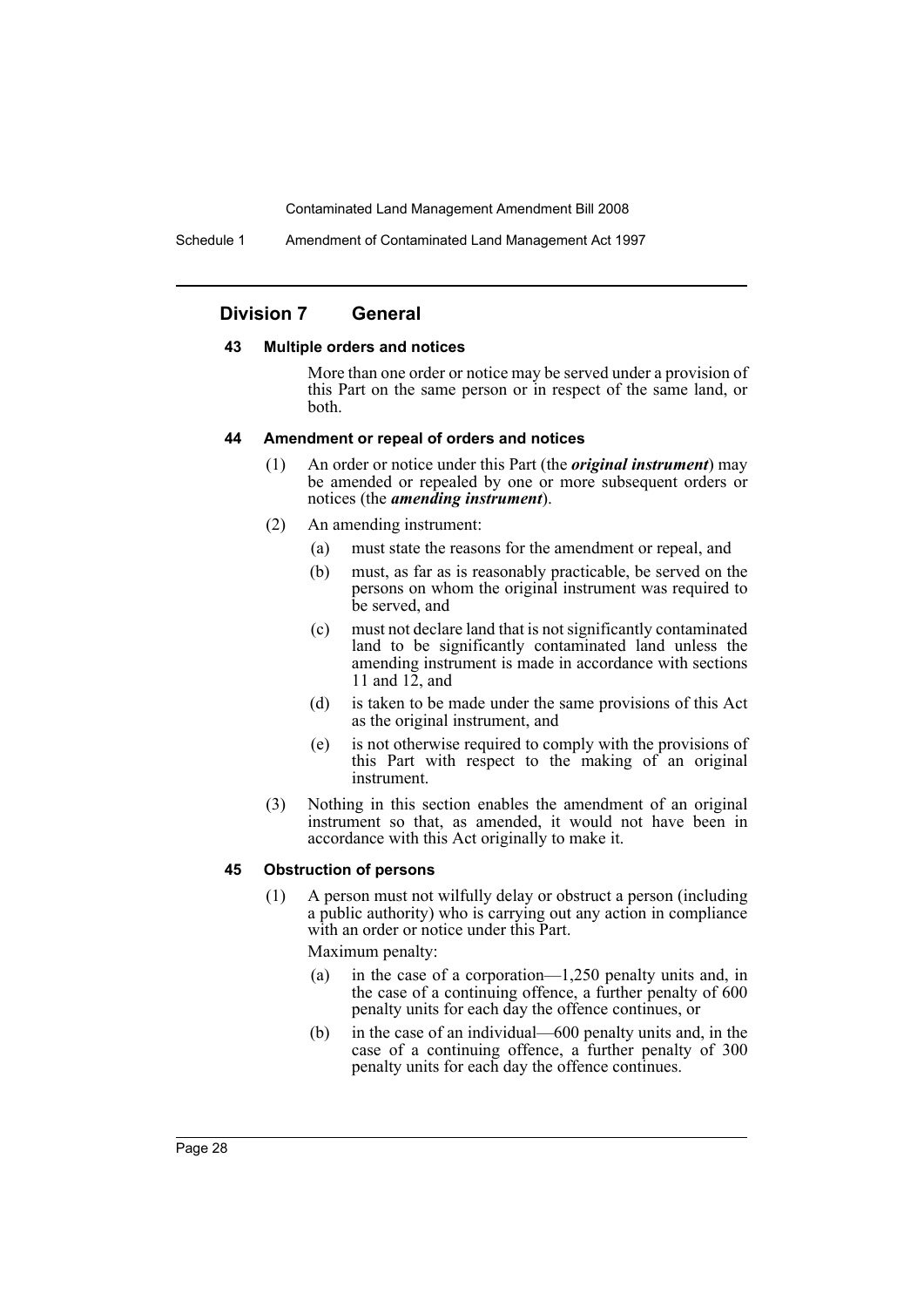Amendment of Contaminated Land Management Act 1997 Schedule 1

(2) It is a defence to a prosecution for an offence under this section if the defendant establishes that the delay or obstruction to the person occurred in a situation in which the person was present on the land without the permission of the occupier or contrary to the terms of the occupier's permission.

#### **46 EPA may issue clean-up and prevention notices**

The EPA may issue a notice or direction in accordance with Part 4.2 or 4.3 of the *Protection of the Environment Operations Act 1997* in relation to significantly contaminated land:

- (a) as if it were the appropriate regulatory authority within the meaning of that Act, and
- (b) despite any order or approved voluntary management proposal relating to the land,

and any such notice or direction is taken to have been issued under that Act.

## **[10] Part 4, heading**

Omit the heading. Insert instead:

# **Part 4 Site audits**

#### **[11] Section 47**

Omit the section. Insert instead:

**47 Definition**

In this Part, a reference to a *statutory site audit* is a reference to a site audit carried out in order to secure compliance with one or more of the following:

- (a) a requirement under this Act,
- (b) an approved voluntary management proposal,
- (c) a requirement imposed by *State Environmental Planning Policy No 55—Remediation of Land* or by any other environmental planning instrument made under the *Environmental Planning and Assessment Act 1979* or by any development consent or approval given under that Act,
- (d) any other requirement imposed by or under an Act,

unless it is carried out only in order to secure compliance with a legal obligation arising from an agreement or arising in such other circumstances as the regulations may prescribe.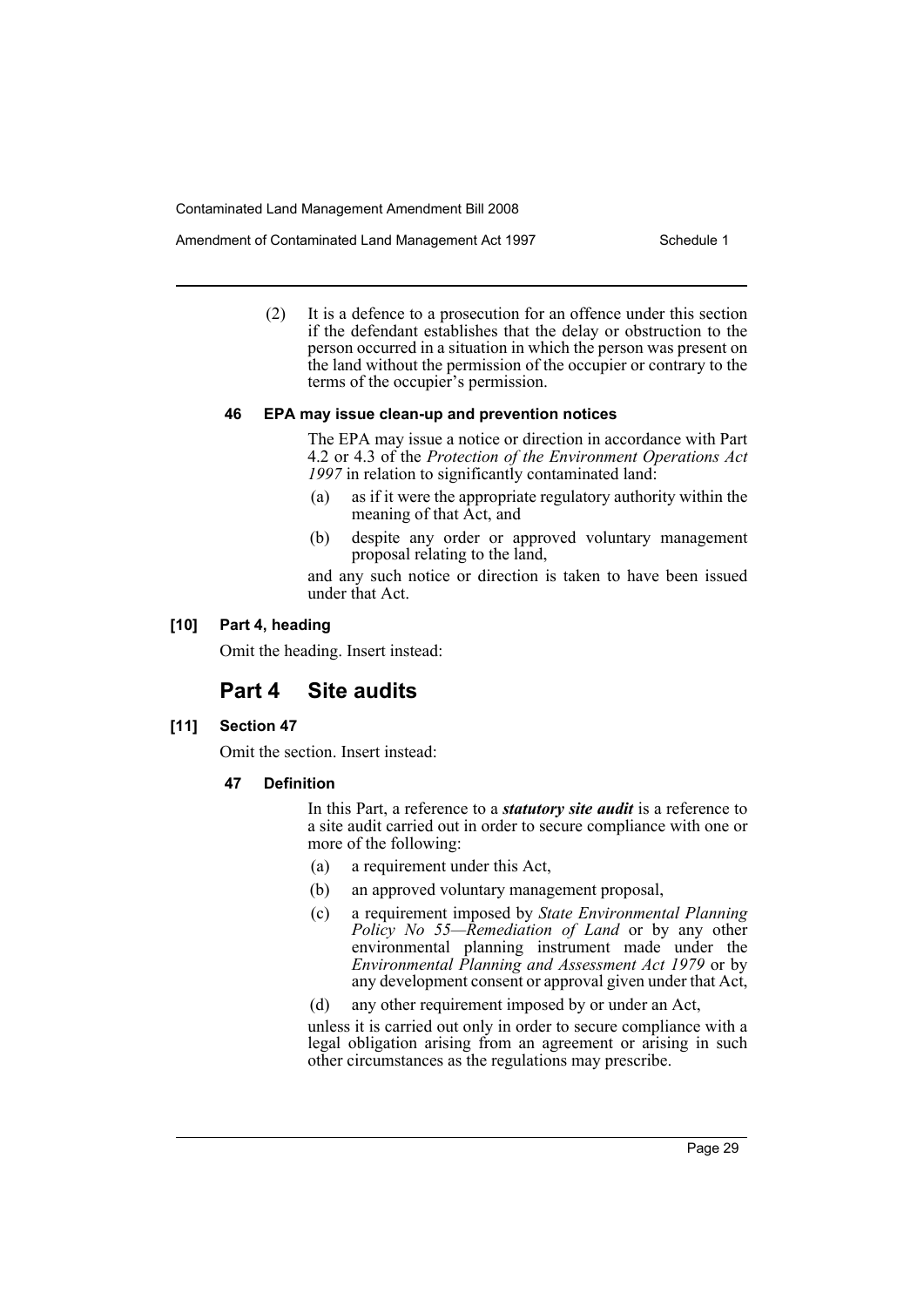Schedule 1 Amendment of Contaminated Land Management Act 1997

## **[12] Section 53D Annual returns and other notifications**

Omit "investigation, remediation or" from section 53D (5) (c) (ii).

## **[13] Section 55 False audits or information**

Omit the section.

## **[14] Section 58 Record to be maintained by the EPA**

Omit section 58 (1) and (2). Insert instead:

- (1) The EPA is to maintain a record that consists of the following:
	- (a) a copy of the relevant notice under section 11 that relates to land that is significantly contaminated land,
	- (b) a copy of any preliminary investigation order,
	- (c) a copy of any other order under Part 3 that has not been revoked or ceased to have effect,
	- (d) a copy of any site audit statement furnished to the EPA under section 53B that relates to land that is significantly contaminated land,
	- (e) a copy of any approved voluntary management proposal that has not been fully carried out and where the EPA's approval has not been revoked,
	- (f) as far as reasonably practicable, a copy of anything that was formerly required to be included as part of the record (marked in such a way as to show that it no longer has effect),
	- (g) anything prescribed by the regulations.
- (2) A copy of the record (whether in electronic or other form) is to be available for public inspection:
	- (a) at the principal office of the EPA, and
	- (b) on the Department's internet website, and
	- (c) at such other places as the EPA thinks fit.

## **[15] Sections 59 and 60**

Omit the sections. Insert instead:

## **59 Local authorities to be informed**

(1) The EPA must, as soon as practicable after the occurrence of any of the following in relation to land, inform the local authority for the area in which land is situated of that matter: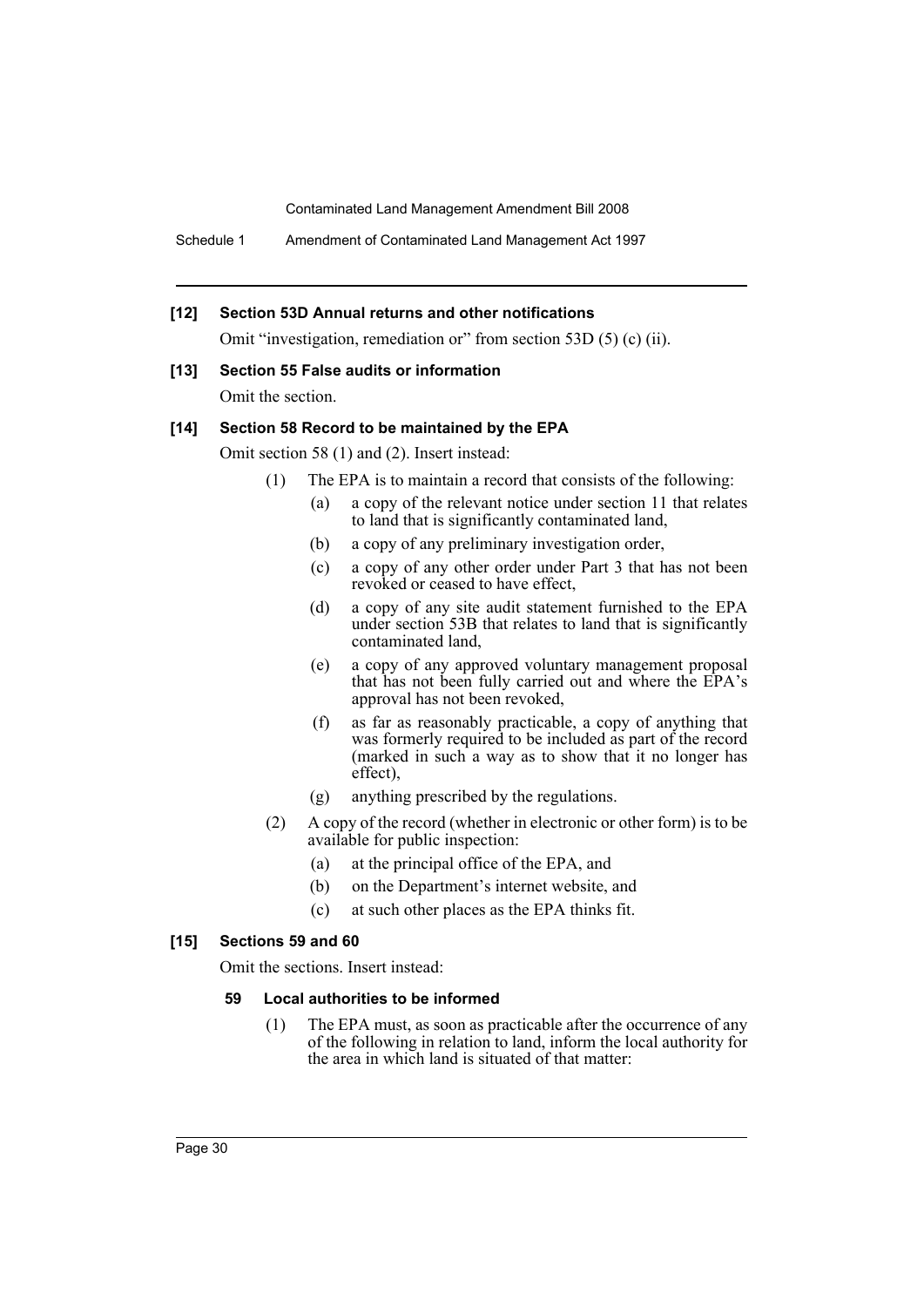- (a) the land being declared to be significantly contaminated land or ceasing to be significantly contaminated land,
- (b) a management order in relation to the land being served on a person or being revoked,
- (c) the EPA giving its approval or withdrawing its approval for a voluntary management proposal in relation to the land or a voluntary management proposal in relation to the land being completed to the satisfaction of the EPA,
- (d) an ongoing maintenance order in relation to the land being served on a person or being revoked.
- (2) For the purposes of section 149 of the *Environmental Planning and Assessment Act 1979*, the following matters are prescribed in addition to any other matters, prescribed by the regulations under that section, to be specified in a certificate under that section:
	- (a) that the land to which the certificate relates is significantly contaminated land—if the land (or part of the land) is significantly contaminated land at the date when the certificate is issued,
	- (b) that the land to which the certificate relates is subject to a management order—if it is subject to such an order at the date when the certificate is issued,
	- (c) that the land to which the certificate relates is the subject of an approved voluntary management proposal—if it is the subject of such an approved proposal at the date when the certificate is issued,
	- (d) that the land to which the certificate relates is subject to an ongoing maintenance order—if it is subject to such an order at the date when the certificate is issued,
	- (e) that the land to which the certificate relates is the subject of a site audit statement—if a copy of such a statement has been provided at any time to the local authority issuing the certificate.

**Note.** Section 53B requires site auditors to furnish local authorities with copies of site audit statements relating to site audits for the purposes of statutory requirements.

(3) If a local authority, under section 149 (5) of the *Environmental Planning and Assessment Act 1979*, includes advice in a certificate in relation to a matter set out in subsection  $(2)$  (a)–(e) that no longer applies to the land, the authority is to make this clear on the certificate.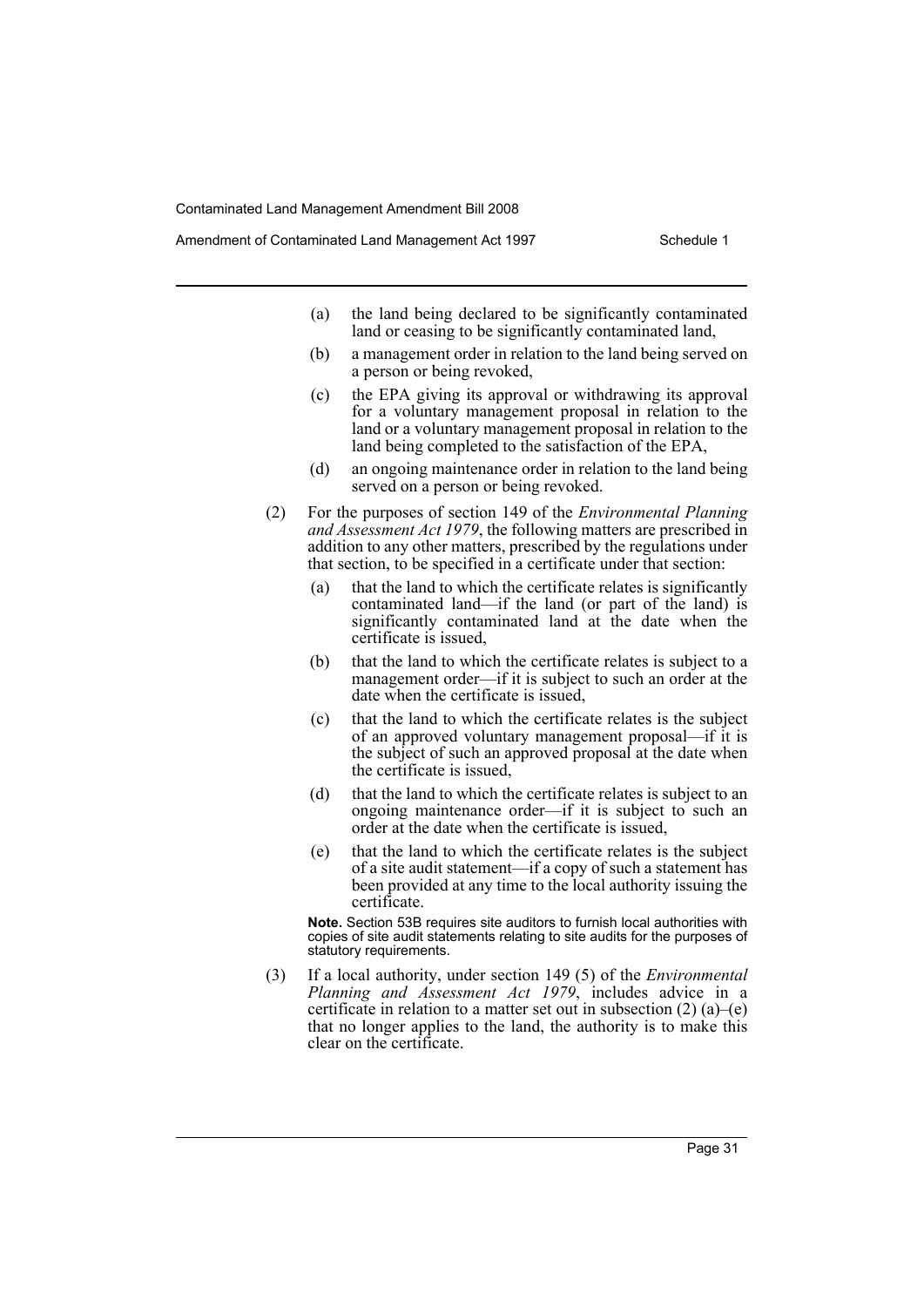Schedule 1 Amendment of Contaminated Land Management Act 1997

#### **60 Duty to report contamination**

(1) A person whose activities have contaminated land must notify the EPA in writing in accordance with this section that the land has been so contaminated.

Maximum penalty:

- (a) in the case of a corporation—1,500 penalty units, and in the case of a continuing offence, a further penalty of 700 penalty units for each day the offence continues, or
- (b) in the case of an individual—700 penalty units, and in the case of a continuing offence, a further penalty of 300 penalty units for each day the offence continues.
- (2) An owner of land that has been contaminated (whether before or during the owner's ownership of the land) must notify the EPA in writing in accordance with this section that the land has been so contaminated.

Maximum penalty:

- (a) in the case of a corporation—1,500 penalty units, and in the case of a continuing offence, a further penalty of 700 penalty units for each day the offence continues, or
- (b) in the case of an individual—700 penalty units, and in the case of a continuing offence, a further penalty of 300 penalty units for each day the offence continues.
- (3) A person is required to notify the EPA under subsection (1) or (2) only if:
	- (a) each of the following is true:
		- (i) the substance contaminating the land (the *contaminant*) or any by-product of the contaminant has entered or will foreseeably enter neighbouring land, the atmosphere, groundwater or surface water,
		- (ii) the regulations prescribe for the purposes of this subparagraph, or the guidelines specify, a level of the contaminant or by-product in the neighbouring land, atmosphere, groundwater or surface water,
		- (iii) the level of the contaminant or by-product after that entry is, or will foreseeably be, above the level prescribed or specified and will foreseeably continue to remain above that level, or
	- (b) a guideline specifies a level of the contaminant in soils with respect to a current or approved use of the land and the level of the contaminant on or in any part of the soil on that land is equal to or above that specified in the guideline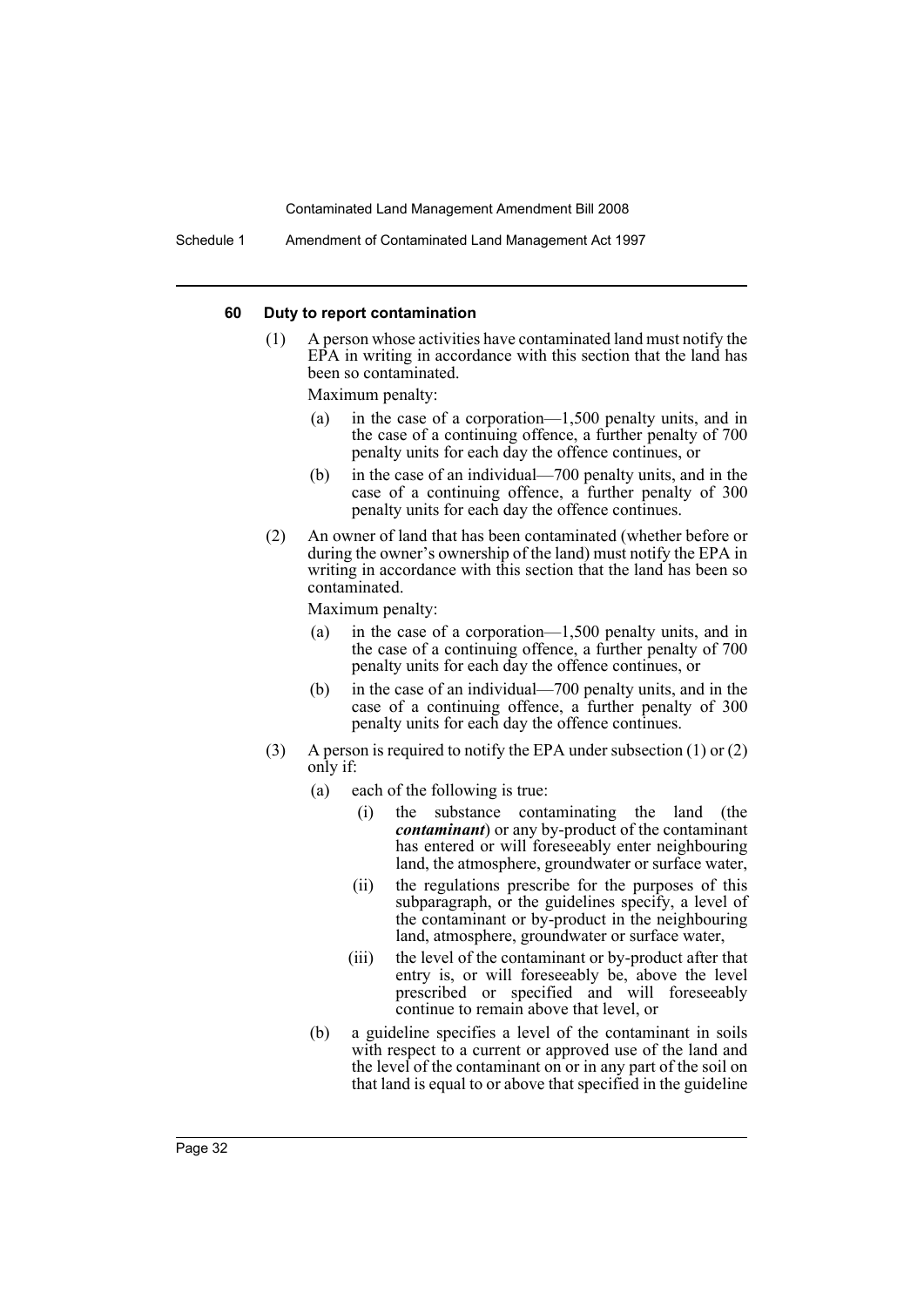and a person has been, or foreseeably will be, exposed to the contaminant or any by-product of the contaminant, or

- (c) the contamination meets any other criteria that may be prescribed by the regulations for the purposes of this subsection.
- (4) A person is required to notify the EPA under this section as soon as practicable after the person becomes aware of the contamination.
- (5) A person is taken to be aware of contamination for the purposes of this section if the person ought reasonably to have been aware of the contamination.
- (6) A notice under this section is to be in a form approved by the EPA and is to specify the following matters to the extent that they are within the knowledge of the person required to give the notice:
	- (a) the location of the land,
	- (b) the activities that have contaminated the land,
	- (c) the nature of the contamination,
	- (d) the nature of the risk posed by the contamination,
	- (e) any other matter prescribed by the regulations.
- (7) Information provided by a person for the purpose of complying with this section is not admissible as evidence in any proceedings against that person for an offence under the environment protection legislation (except in proceedings for an offence under this section).
- (8) The EPA may identify land as significantly contaminated land or make an order under Part 3 in respect of any person, whether or not the person has notified the EPA in accordance with this section.
- (9) The following are to be taken into account in determining when a person should reasonably have become aware of contamination:
	- (a) the person's abilities, including his or her experience, qualifications and training,
	- (b) whether the person could reasonably have sought advice that would have made the person aware of the contamination,
	- (c) the circumstances of the contamination.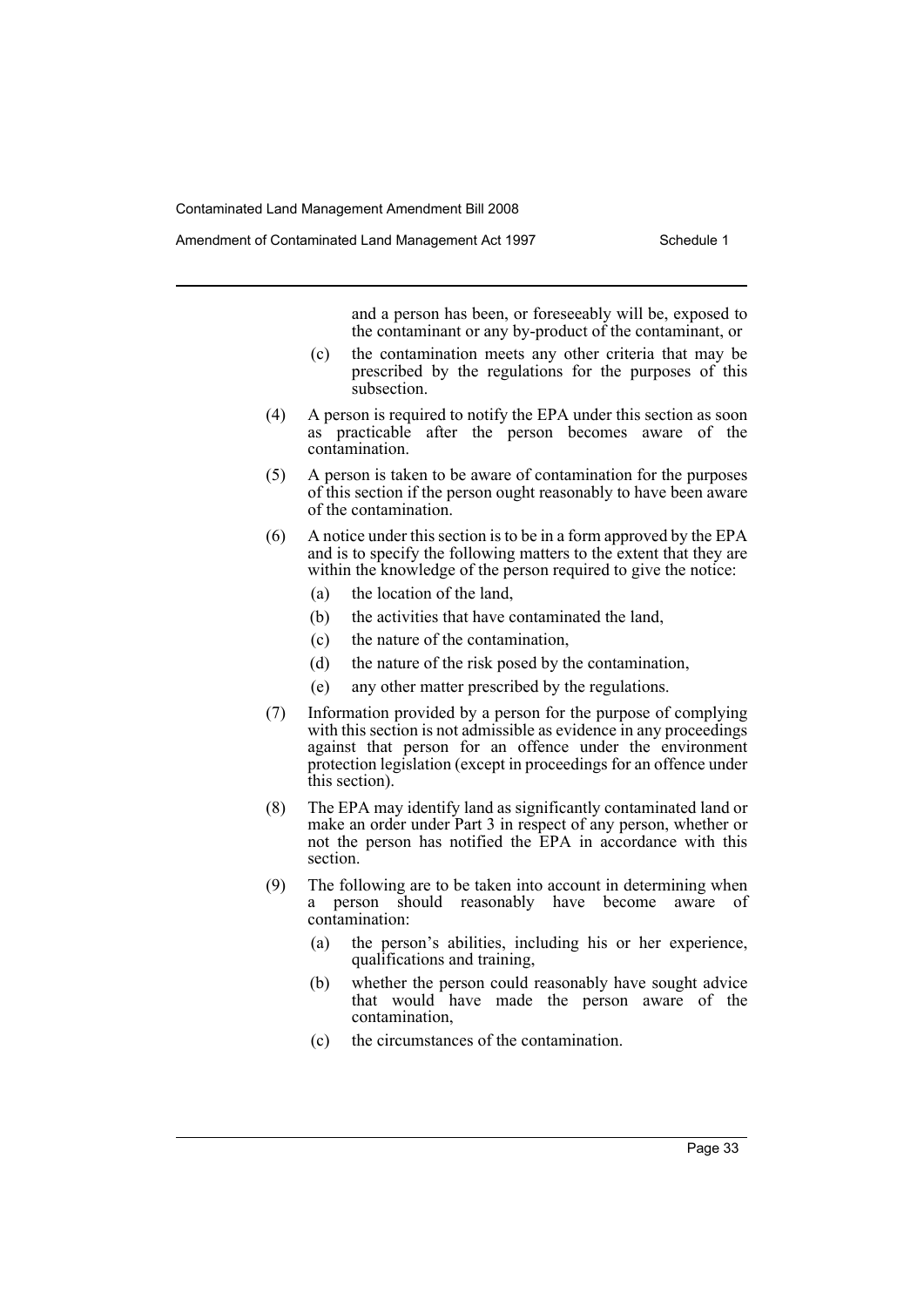Schedule 1 Amendment of Contaminated Land Management Act 1997

- (10) The regulations may exempt, or provide for the exemption of:
	- (a) any person or class of persons, or
	- (b) any premises or class of premises, or
	- (c) any area or class of areas, or
	- (d) any activity or class of activities, or
	- (e) any other matter or thing or class of matters or things,

from any specified provision or provisions of this section in such circumstances (if any) and subject to such conditions (if any) as may be specified or referred to in the regulations.

(11) In this section, a reference to the *level* of a contaminant or by-product of a contaminant includes a reference to the concentration of the contaminant or by-product.

## **[16] Section 61**

Omit the section. Insert instead:

## **61 Appeals about management orders**

- (1) A person who is the subject of a management order may appeal to the Land and Environment Court against the order within 21 days (or such other period as may be prescribed) after the date of the service of the order on the person.
- (2) An appeal may be made under subsection (1) even if the management order required action to be started (or completed) during the period within which any such appeal may be made.

## **[17] Part 7, heading**

Omit "**investigate or remediate**". Insert instead "**manage contamination**".

## **[18] Sections 63 (1) and (7), 64 (1) and (3) (b) and 65 (1) and (7)**

Omit "an investigation or remediation order" wherever occurring. Insert instead "a management order".

## **[19] Sections 63 (1) (b), (3) (a) and (b) and (7), 64 (2) and (3) (a) and 65 (1) (b), (2), (3) (a) and (b) and (7)**

Omit "the investigation or remediation order" wherever occurring. Insert instead "the management order".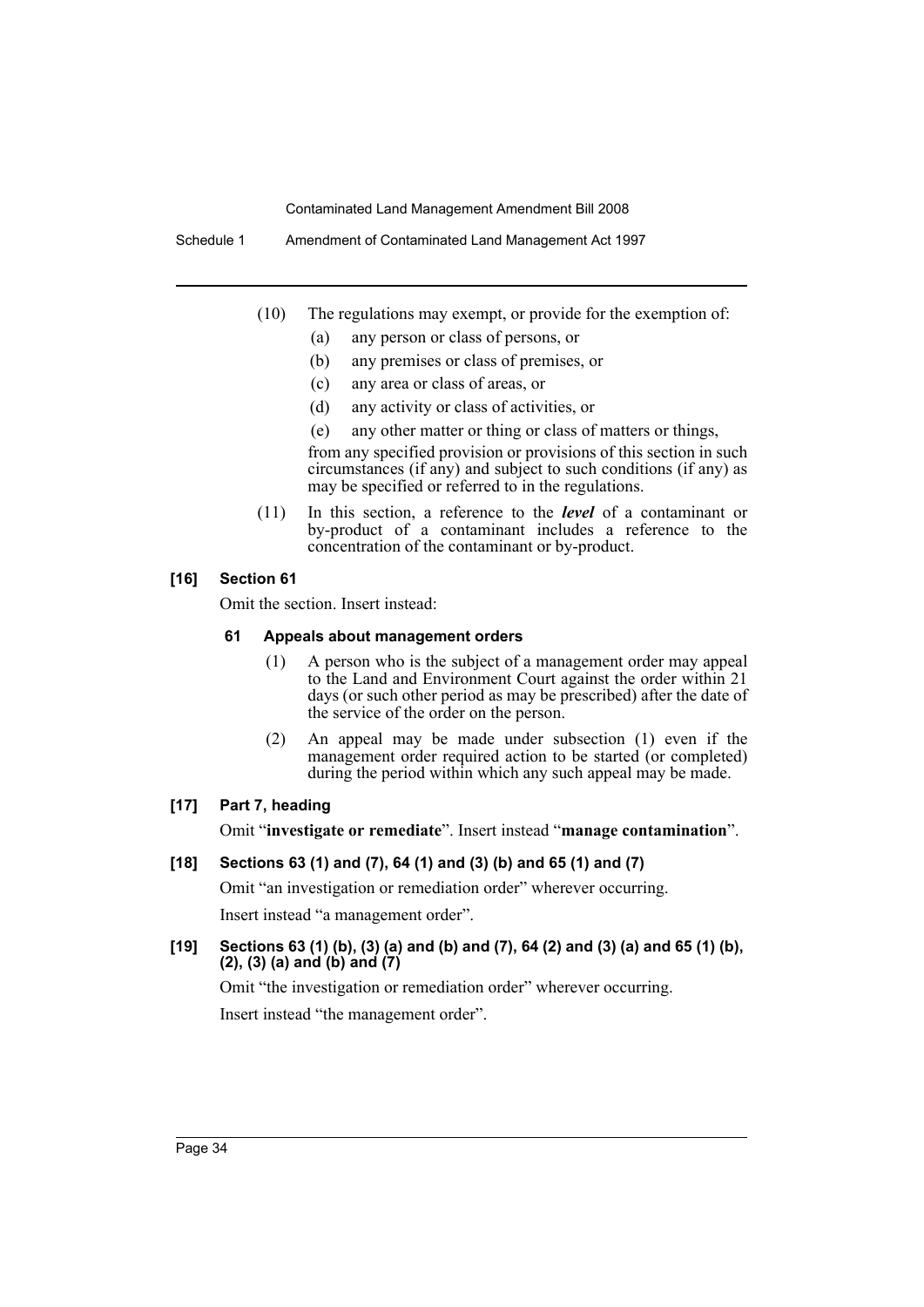## **[20] Section 63 (2)**

Omit "original investigation or remediation order". Insert instead "original management order".

## **[21] Sections 63 (6) and 65 (6)**

Omit "relevant investigation or remediation order" wherever occurring. Insert instead "relevant management order".

## **[22] Section 64 (1) (a)**

Insert ", to which the management order related," after "land".

## **[23] Section 64 (1) (b)**

Omit the paragraph. Insert instead:

(b) the person to whom the land was transferred (the *transferee*) has failed to comply with the management order.

## **[24] Section 64 (2)**

Omit "The person".

Insert instead "A person who is subject to an order of the Court under this section".

## **[25] Section 64 (3) (b)**

Omit "investigation or remediation of". Insert instead "management of".

## **[26] Section 64 (4) (c)**

Omit "to remediate".

Insert instead "with respect to the management of contamination of".

## **[27] Section 66 Definitions**

Omit the definition of *designated officer*.

## **[28] Sections 67 and 68**

Omit the sections.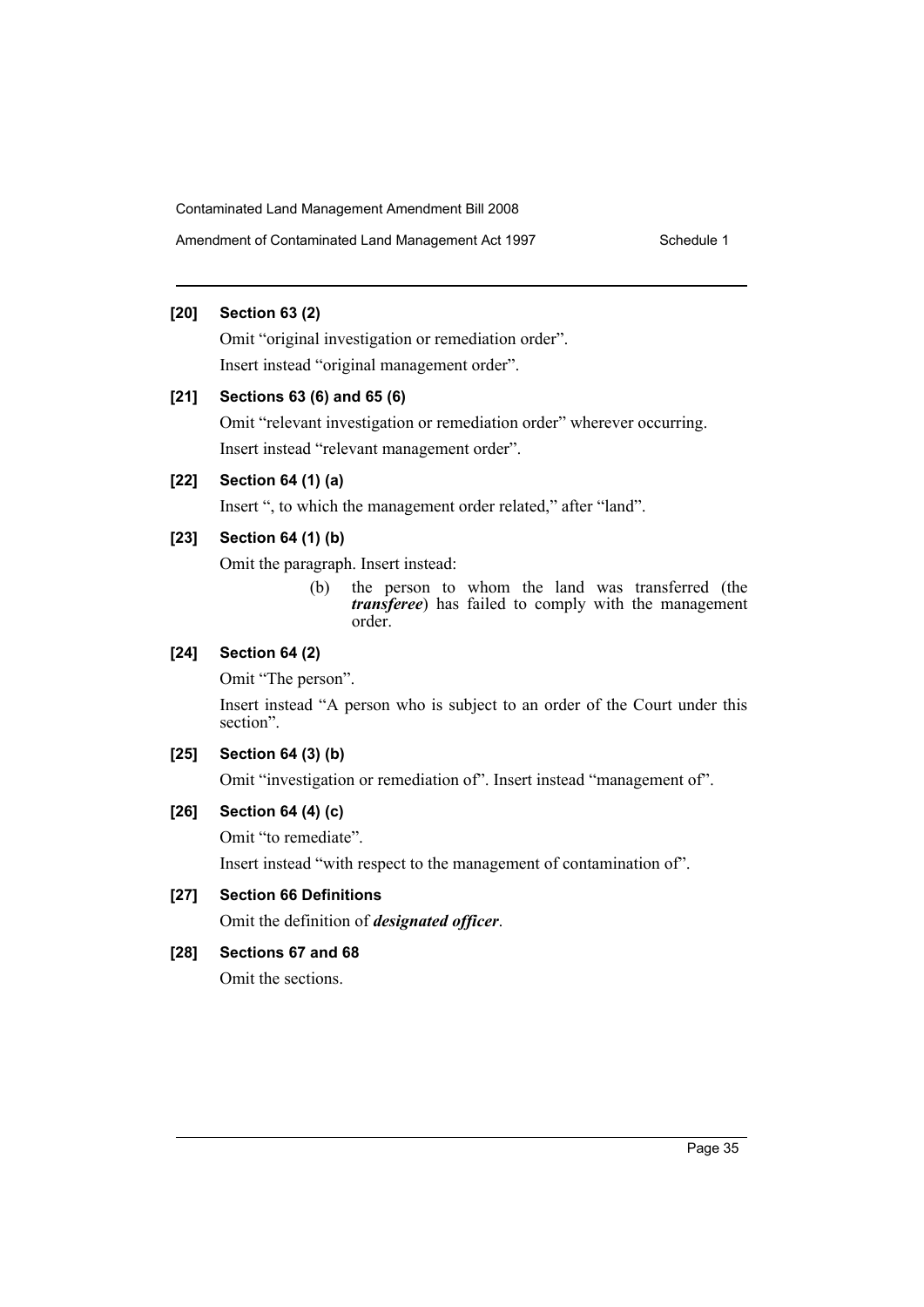Schedule 1 Amendment of Contaminated Land Management Act 1997

#### **[29] Section 69 Proof of certain matters not required**

Insert at the end of section 69 (b):

, or

(c) the fact that a person is, or at any relevant time was, the owner or occupier of any land to which the proceedings relate.

## **[30] Section 71 Certificate evidence of certain matters**

Omit "or a designated officer" from section 71 (1).

Insert instead "(or an officer of the EPA designated in writing by the Director-General for the purposes of this section)".

## **[31] Section 71 (2) (a)**

Insert "or was published in a specified manner on a specified day" after "specified day".

## **[32] Section 71 (2) (j) and (k)**

Omit the paragraphs. Insert instead:

- (j) that land was or was not, at a specified time or during a specified period, significantly contaminated land,
- (k) that land was or was not, at a specified time or during a specified period, subject to an order under Part 3 set out in, or annexed to, the certificate,

## **[33] Section 77 Requirement to provide information and records (EPA)**

Omit "a person interested in any land within an investigation area" from section  $7\overline{7}$  (2).

Insert instead "an interested person with respect to any significantly contaminated land".

## **[34] Section 77 (2)**

Omit "site" wherever occurring. Insert instead "land".

#### **[35] Section 81 Powers to enter land**

Omit section 81 (1) (c). Insert instead:

(c) any significantly contaminated land—at any time, and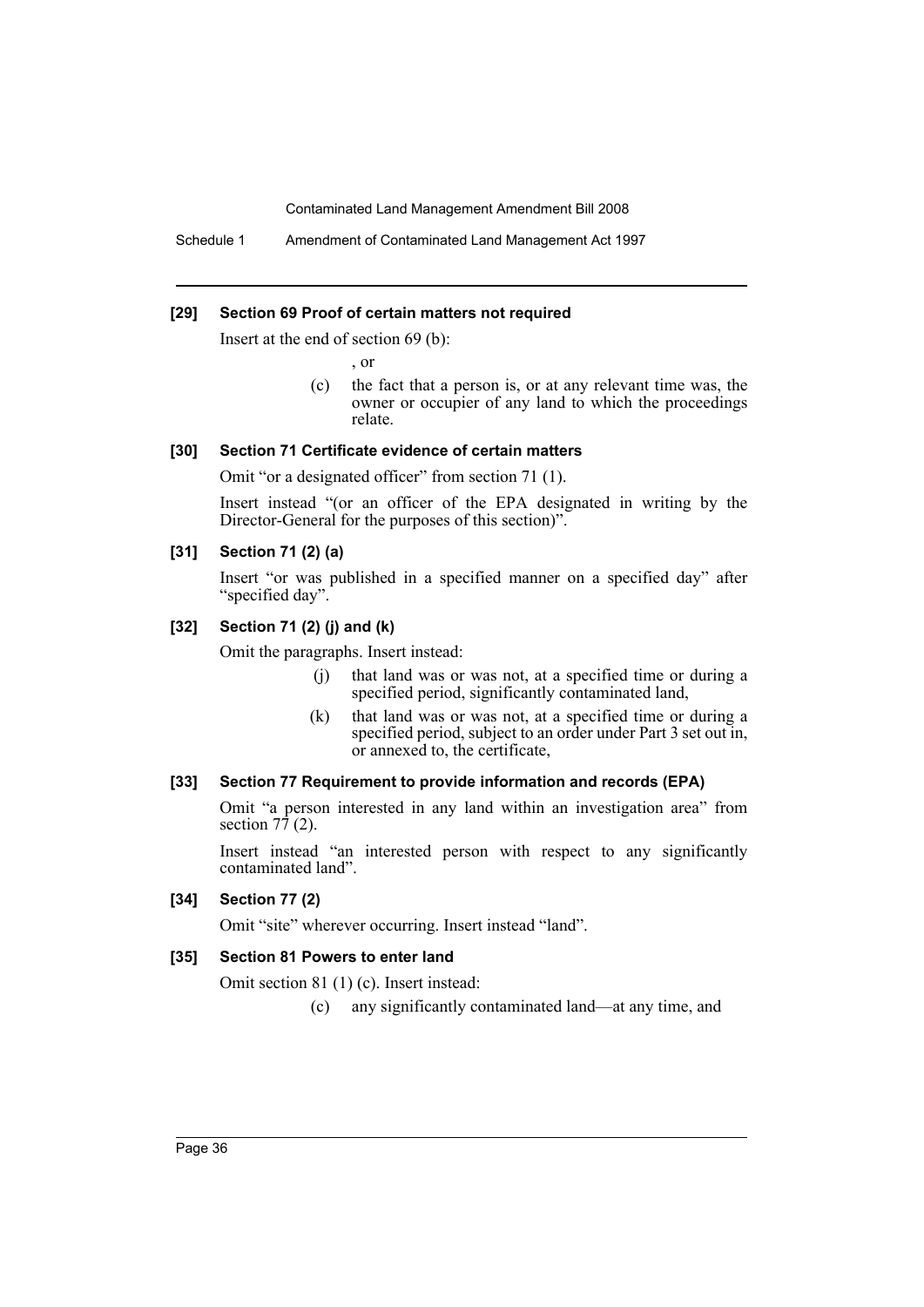#### **[36] Section 89 Offences**

Omit the penalty provision. Insert instead:

Maximum penalty:

- (a) in the case of a corporation—1,250 penalty units, and in the case of a continuing offence, a further penalty of 600 penalty units for each day the offence continues, or
- (b) in the case of an individual—600 penalty units, and in the case of a continuing offence, a further penalty of 300 penalty units for each day the offence continues.

#### **[37] Section 92A Penalty notices**

Insert after section 92A (5):

- (5A) Despite subsection (4), an authorised officer, whether or not the officer by whom the penalty notice has been served:
	- (a) may withdraw the notice within 28 days after the date on which the notice was served, and
	- (b) must withdraw the notice immediately if directed to do so by the EPA.
- (5B) The following provisions have effect in relation to an alleged offence if a penalty notice for the alleged offence is withdrawn in accordance with subsection (5A):
	- (a) the amount that was payable under the notice ceases to be payable,
	- (b) any amount that has been paid under the notice is repayable to the person by whom it was paid,
	- (c) further proceedings in respect of the alleged offence may be taken against any person (including the person on whom the notice was served) as if the notice had never been served.

#### **[38] Section 93 Time for commencing proceedings**

Omit "46, 55," from paragraph (a) of the definition of *prescribed offence* in section  $93(5)$ .

## **[39] Section 95 Other persons may institute proceedings with leave**

Omit "an investigation or remediation order" from section 95 (3). Insert instead "an order under Part 3".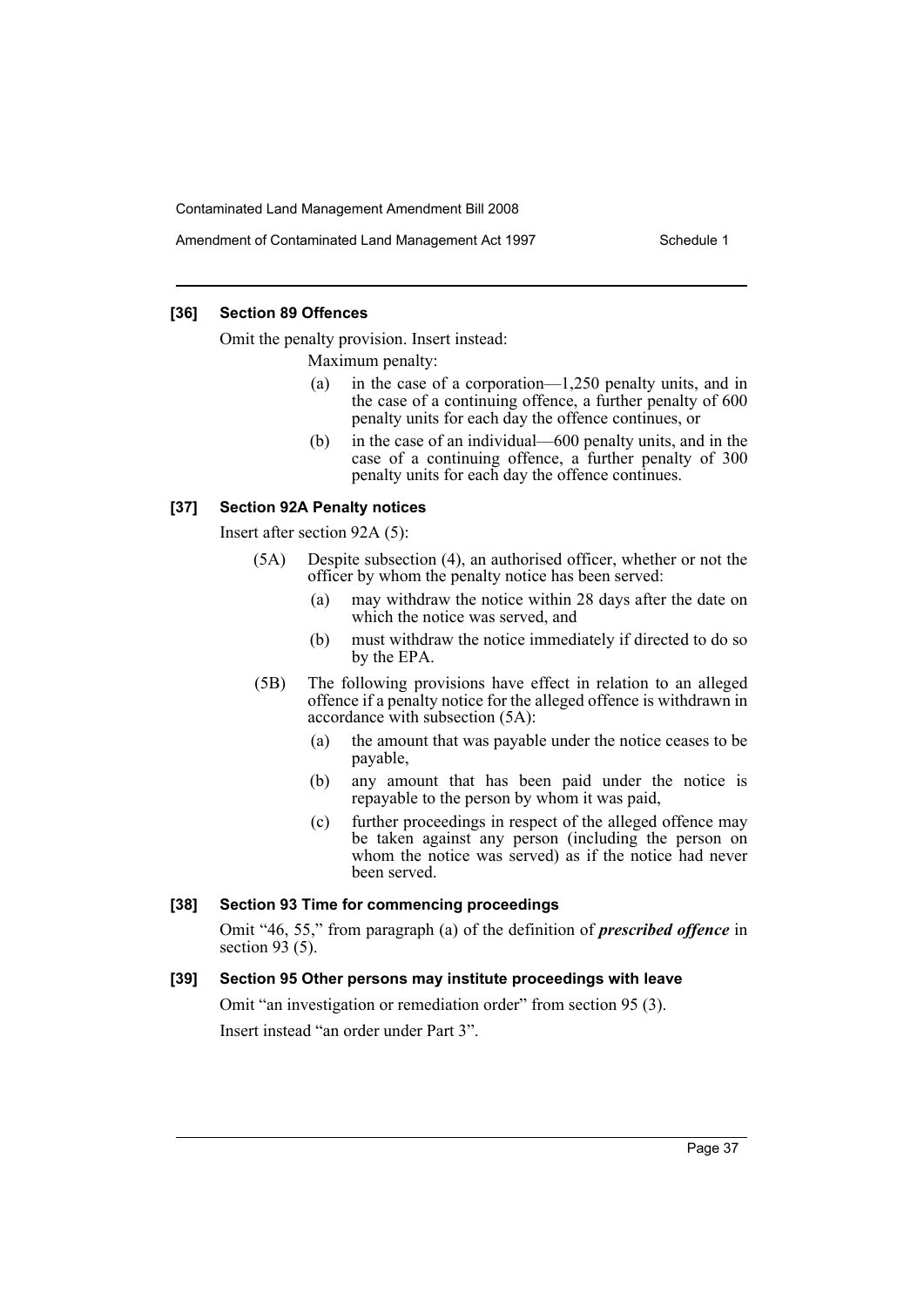Schedule 1 Amendment of Contaminated Land Management Act 1997

#### **[40] Section 98**

Omit the section. Insert instead:

#### **98 Offences by corporations**

- (1) If a corporation contravenes, whether by act or omission, any provision of this Act or the regulations, each person who is a director of the corporation or who is concerned in the management of the corporation is taken to have contravened the same provision, unless the person satisfies the court that:
	- (a) the person was not in a position to influence the conduct of the corporation in relation to its contravention of the provision, or
	- (b) the person, if in such a position, used all due diligence to prevent the contravention by the corporation.
- (2) A person may be proceeded against and convicted under a provision pursuant to this section whether or not the corporation has been proceeded against or been convicted under that provision.
- (3) Nothing in this section affects any liability imposed on a corporation for an offence committed by the corporation against this Act or the regulations.
- (4) Without limiting any other law or practice regarding the admissibility of evidence, evidence that an officer, employee or agent of a corporation (while acting in his or her capacity as such) had, at any particular time, a particular state of mind, is evidence that the corporation had that state of mind.
- (5) In this section, the *state of mind* of a person includes:
	- (a) the knowledge, intention, opinion, belief or purpose of the person, and
	- (b) the person's reasons for the intention, opinion, belief or purpose.

#### **[41] Section 102 Disputes between EPA and public authorities**

Insert "or a decision to issue an order under section 30" after "this Act" in section 102 (1).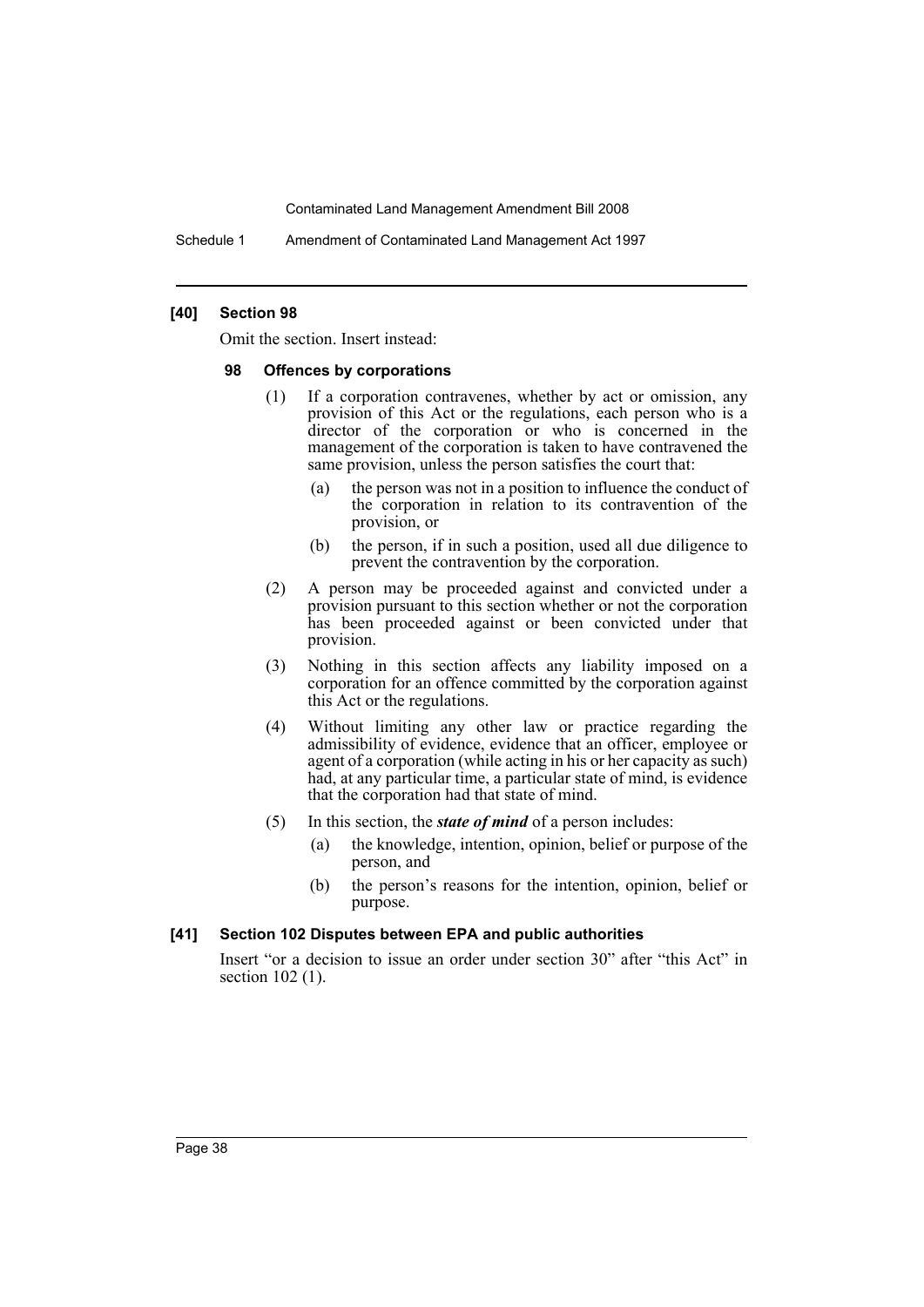Amendment of Contaminated Land Management Act 1997 Schedule 1

#### **[42] Section 103**

Omit the section. Insert instead:

#### **103 False or misleading information**

- (1) A person must not, in compliance or purported compliance with a requirement under this Act, give information to the EPA or another person knowing that, or reckless as to whether, the information is false or misleading in a material particular. Maximum penalty:
	- (a) in the case of a corporation—1,250 penalty units, or
	- (b) in the case of an individual—600 penalty units.
- (2) For the purposes of this section, information given in connection with a site audit, a site audit report or a site audit statement is taken to be given in compliance with this Act.
- (3) In this section:

*give information* includes make a statement, give evidence or produce a document.

#### **[43] Section 104 Publicity about contamination**

Omit "The EPA may do these things as a response referred to in section 7 (c) or otherwise.".

## **[44] Section 105 Guidelines**

Omit section 105 (4). Insert instead:

- (4) The EPA may from time to time vary the terms of its approval of a guideline under this section, or revoke that approval.
- (4A) A guideline may amend or revoke another guideline. If an amendment to a guideline is a minor amendment, the EPA is not required to comply with subsection (2) (a) or (b).

#### **[45] Section 105 (7)**

Insert after section 105 (6):

(7) In this section:

*minor amendment* includes the following:

- (a) the correction of a typographical or grammatical error,
- (b) the updating of a cross-reference or contact or address details,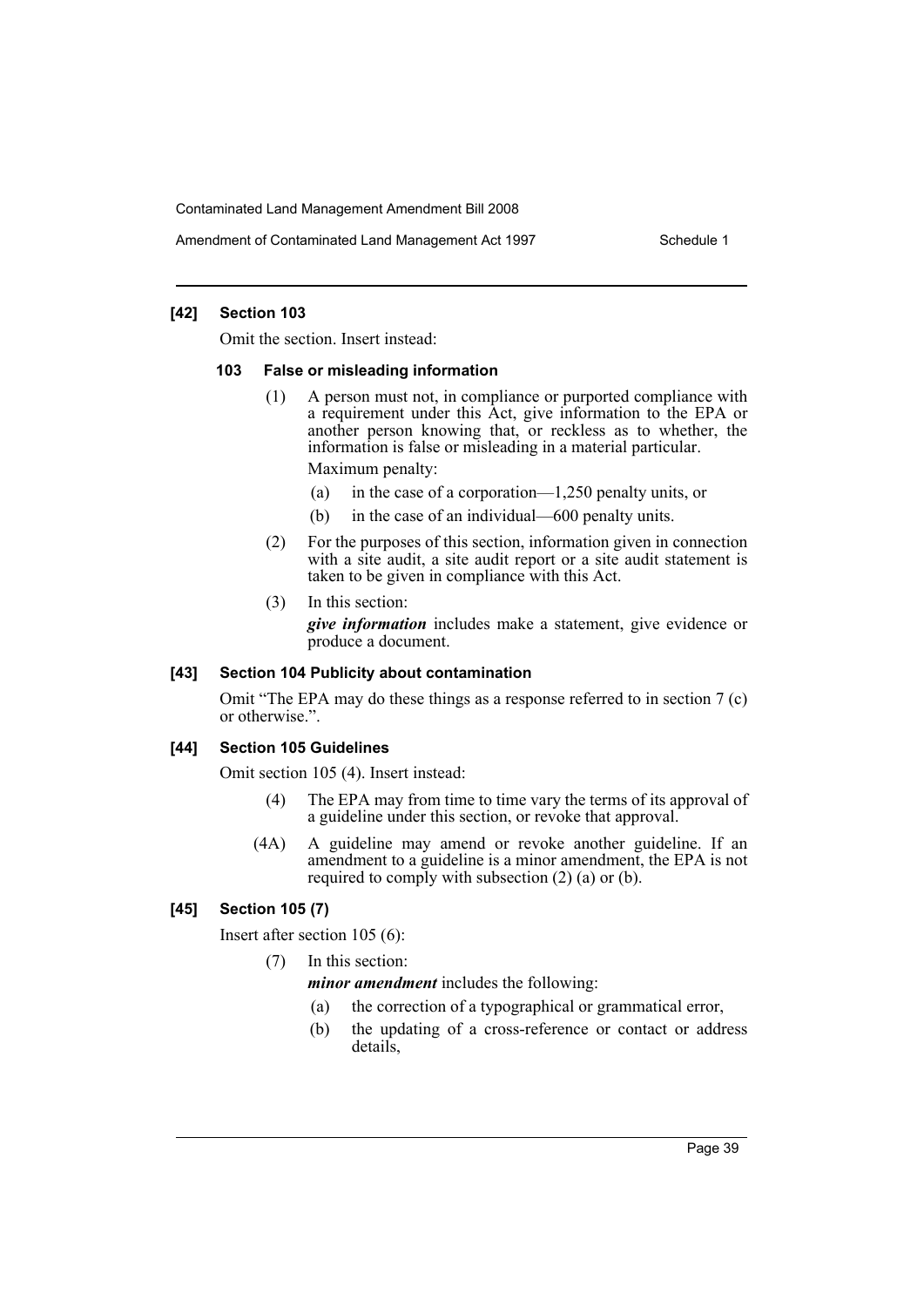(c) any other amendment that is declared by the regulations to be a minor amendment.

#### **[46] Section 106 Reasons for certain decisions**

Omit section 106 (1). Insert instead:

(1) If, in the exercise of any function under this Act, the EPA makes a decision on the basis that it does not have reason to believe that land is contaminated in such a way as to warrant regulation under Division 2 of Part 3, the EPA must provide a written statement of the reasons for its decision to any person who makes written request for those reasons in relation to that land.

#### **[47] Section 106 (3)**

Omit "section 6". Insert instead "section 8".

#### **[48] Section 107 Disclosure of information**

Insert after section 107 (2) (before the note):

(3) Despite subsection (1), the EPA or a local authority may disclose to any person a site audit report or site audit statement if the report or statement relates to a statutory site audit within the meaning of Part 4.

#### **[49] Section 108 Service of notices**

Omit "the Internet" from section 108 (1) (e). Insert instead "by email".

#### **[50] Section 109 Relationship with other Acts**

Insert after section 109 (3):

(4) Nothing in this section prevents the EPA from issuing a clean-up notice or direction in accordance with Part 4.2 of the *Protection of the Environment Operations Act 1997* or a prevention notice in accordance with Part 4.3 of that Act.

#### **[51] Section 111 Notes**

Omit the section.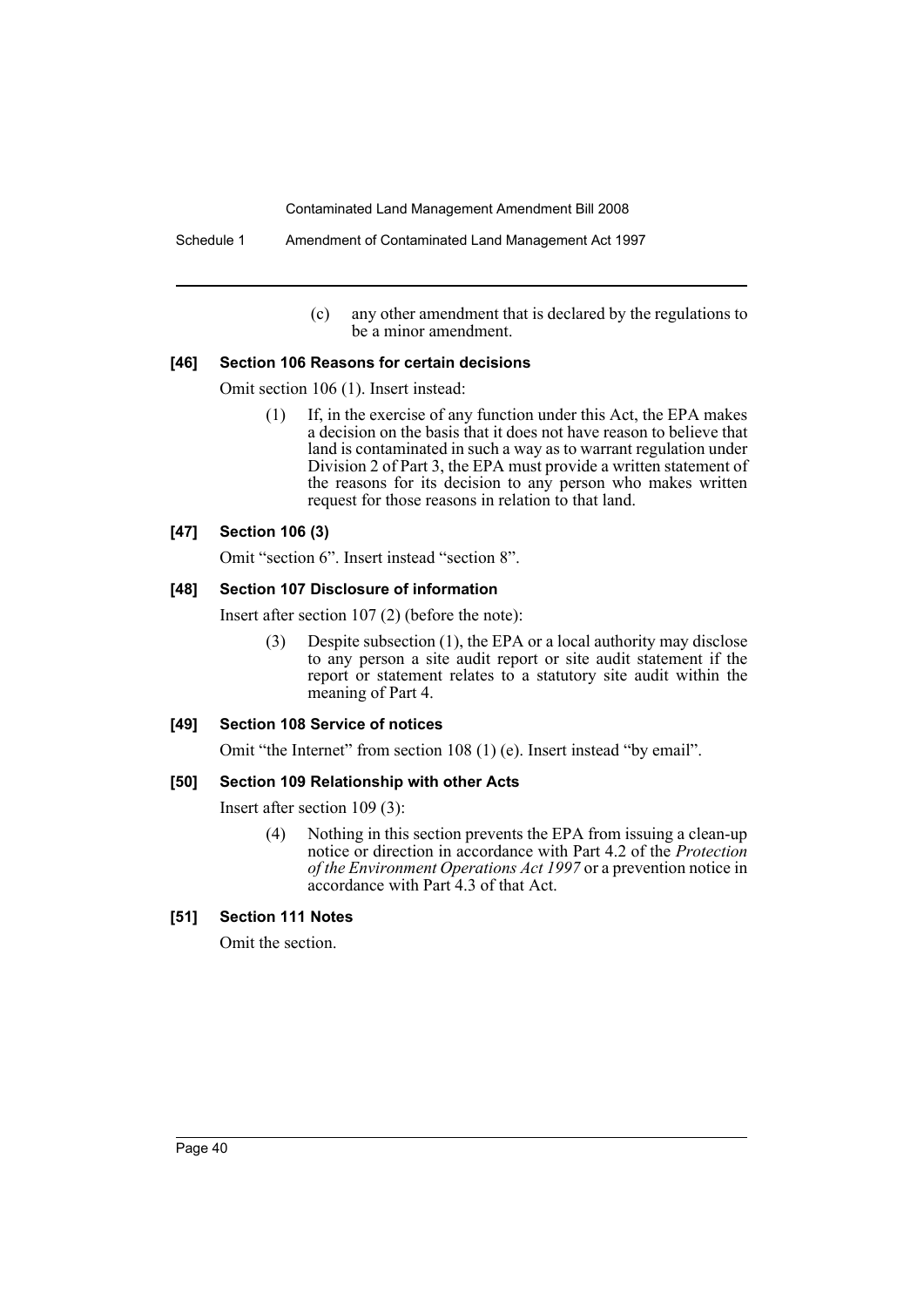Amendment of Contaminated Land Management Act 1997 Schedule 1

## **[52] Section 111A**

Insert before section 112:

#### **111A Offset arrangements**

(1) The Minister may, if he or she considers it to be in the public interest to do so, enter into offset arrangements with a person responsible for the contamination of land under which the person provides assistance (other than direct monetary assistance) to communities affected by the contamination.

**Note.** Assistance may, amongst other things, include the provision of community facilities or community services or the establishment and operation of environmental or resource projects.

- (2) Despite subsection (1), the Minister is not to enter into offset arrangements with a person who is or has been an approved party to a voluntary management proposal in respect of land that has been the subject of that proposal if:
	- (a) the person has not complied with the approved voluntary management proposal or a condition to which the proposal is subject, or
	- (b) the voluntary management proposal was approved on the basis of false or misleading information provided by the person.
- (3) Offset arrangements may be entered only if the Minister reasonably considers that it would not be practicable to remediate the contamination within a reasonable time.
- (4) Offset arrangements are to be in writing and may specify the circumstances and manner in which functions under this Act are to be exercised if the assistance is duly provided and any such function is to be exercised accordingly.

## **[53] Section 112 Regulations**

Insert after section 112 (2) (b):

- (b1) the circumstances in which any or all of the costs recoverable under section 34 may be waived or refunded by the EPA,
- (b2) the circumstances in which the EPA may disclose any information obtained in connection with the administration or execution of this Act or the regulations (including personal information within the meaning of the *Privacy and Personal Information Protection Act 1998*) other than information that may not be disclosed under section 107 (1),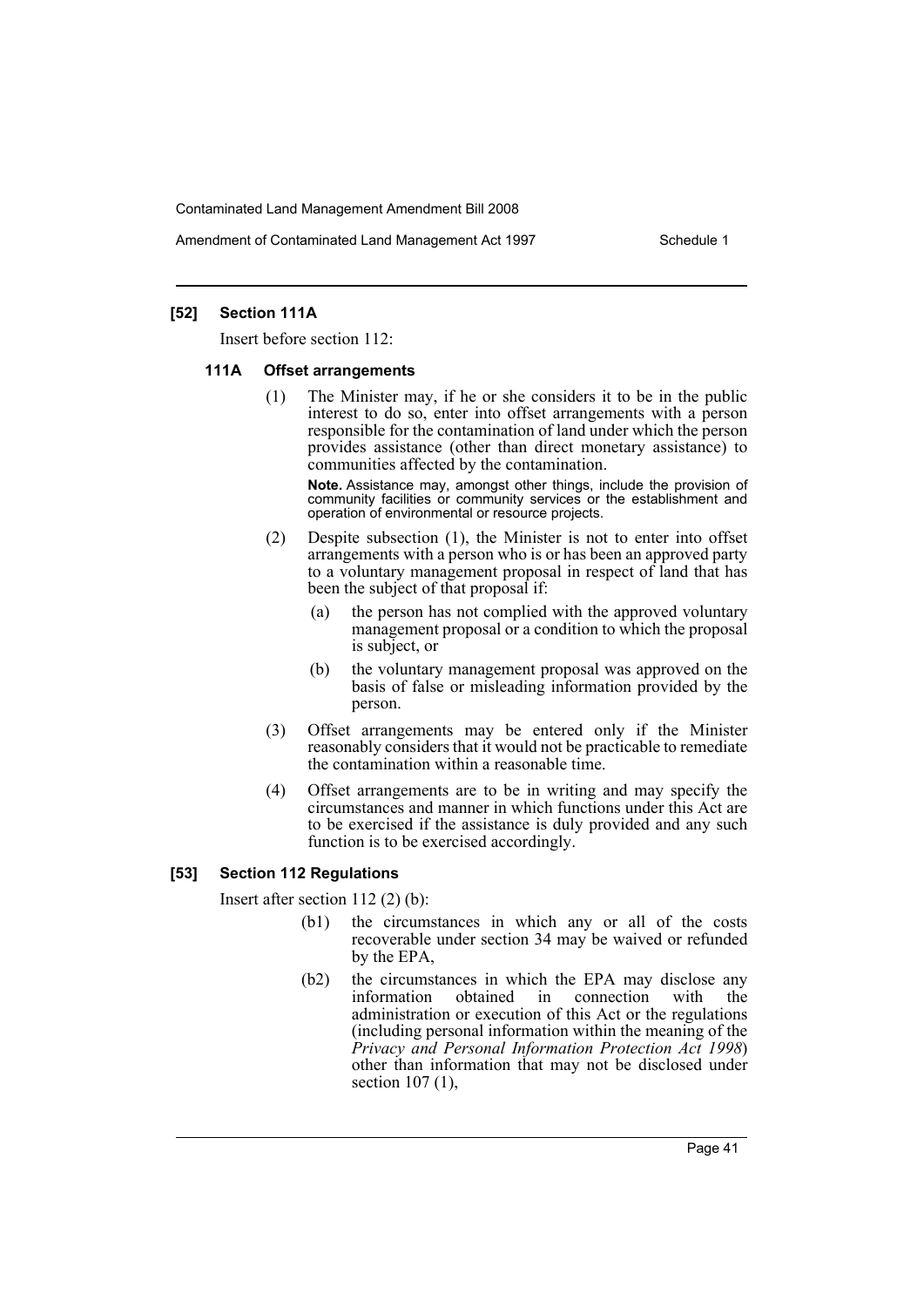Schedule 1 Amendment of Contaminated Land Management Act 1997

## **[54] Schedule 2 Savings and transitional provisions**

Insert before clause 1:

## **Part 1 General**

**[55] Schedule 2, clause 1**

Insert at the end of clause 1 (1):

*Contaminated Land Management Amendment Act 2008*

## **[56] Schedule 2, clause 2**

Omit "section 13" from clause 2 (c). Insert instead "section 6".

**[57] Schedule 2**

Insert before clause 3:

# **Part 2 Provisions consequent on enactment of this Act**

## **[58] Schedule 2, clause 3**

Insert after clause 3 (5):

(6) A direction given under section 35 of the *Environmentally Hazardous Chemicals Act 1985* before the repeal of Part 5 of that Act by this Act, may be revoked by the EPA at any time by notice in writing that is, where reasonably practicable, served on the person to whom the direction was given.

## **[59] Schedule 2**

Insert after clause 5:

## **Part 3 Provisions consequent on enactment of the Environment Protection Legislation Amendment Act 2002**

# **[60] Schedule 2**

Insert after clause 6:

# **Part 4 Provisions consequent on enactment of the Contaminated Land Management Amendment Act 2003**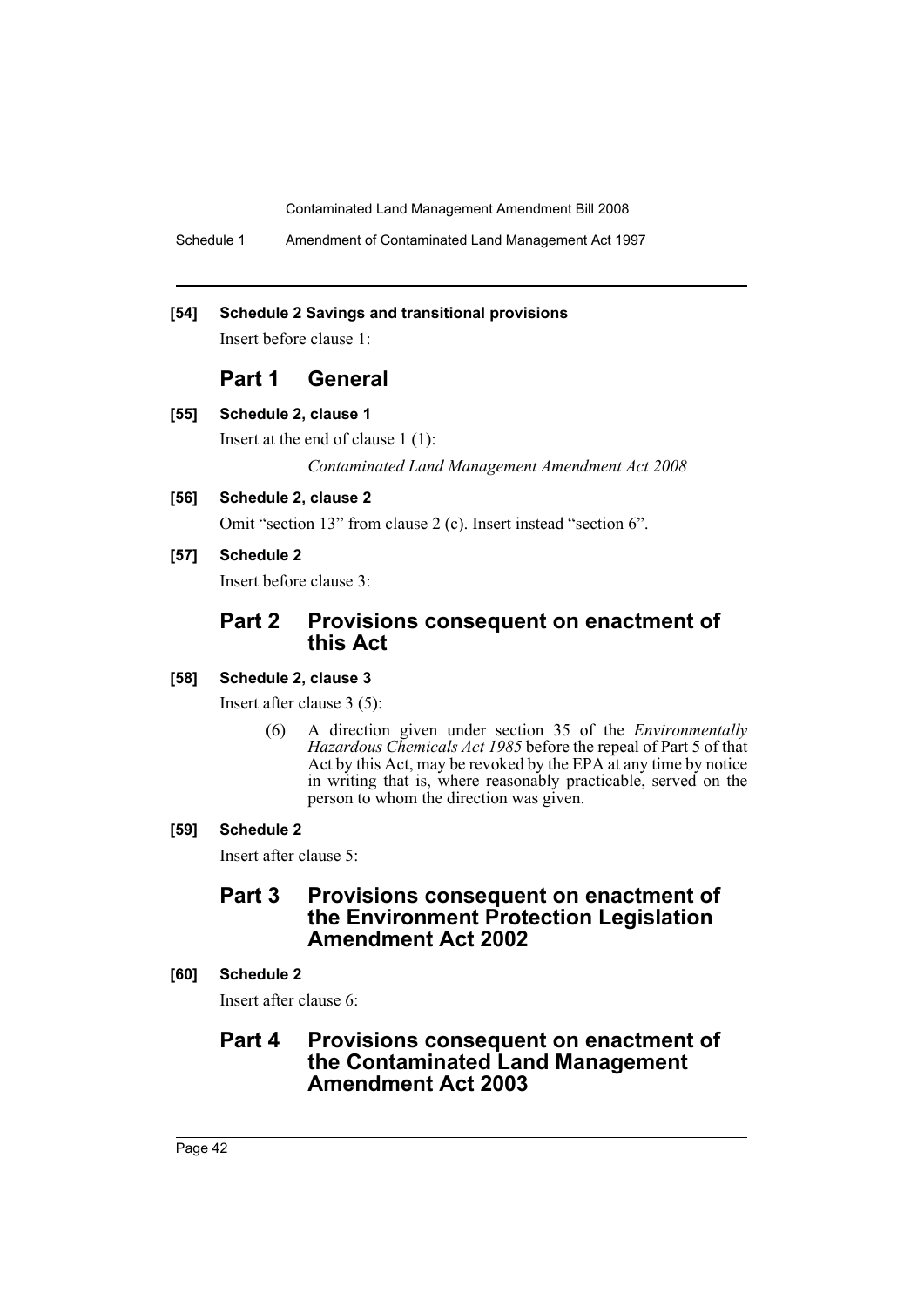Amendment of Contaminated Land Management Act 1997 Schedule 1

## **[61] Schedule 2**

Insert after clause 11:

# **Part 5 Provisions consequent on enactment of the Contaminated Land Management Amendment Act 2008**

## **12 Definition**

In this Part:

*the amending Act* means the *Contaminated Land Management Amendment Act 2008*.

#### **13 Orders, declarations and voluntary proposals**

- (1) Land that is an investigation area or a remediation site immediately before the substitution of Division 2 of Part 3 by the amending Act is, on the substitution of that Division, taken to be significantly contaminated land.
- (2) An investigation order or remediation order that is in force immediately before the substitution of Division 2 of Part 3 by the amending Act is, on the substitution of that Division, taken to be a management order that is in force on the same terms as the investigation order or remediation order.
- (3) A voluntary investigation proposal or voluntary remediation proposal that has been agreed to by the EPA and that has not been fully carried out immediately before the substitution of Division 2 of Part 3 by the amending Act is, on the substitution of that Division, taken to be an approved voluntary management proposal in force on the same terms as the voluntary investigation proposal or voluntary remediation proposal.
- (4) In relation to any investigation area, remediation site, investigation order, remediation order, voluntary investigation proposal or voluntary remediation proposal to which this clause applies the following references (whether in the order or proposal or elsewhere) are, on and from the substitution of Division 2 of Part 3 by the amending Act, to be read as follows:
	- (a) a reference to an investigation area or a remediation site is taken to be a reference to significantly contaminated land,
	- (b) a reference to an investigation order or remediation order is taken to be a reference to a management order,
	- (c) a reference to a voluntary investigation proposal or voluntary remediation proposal that has been agreed to by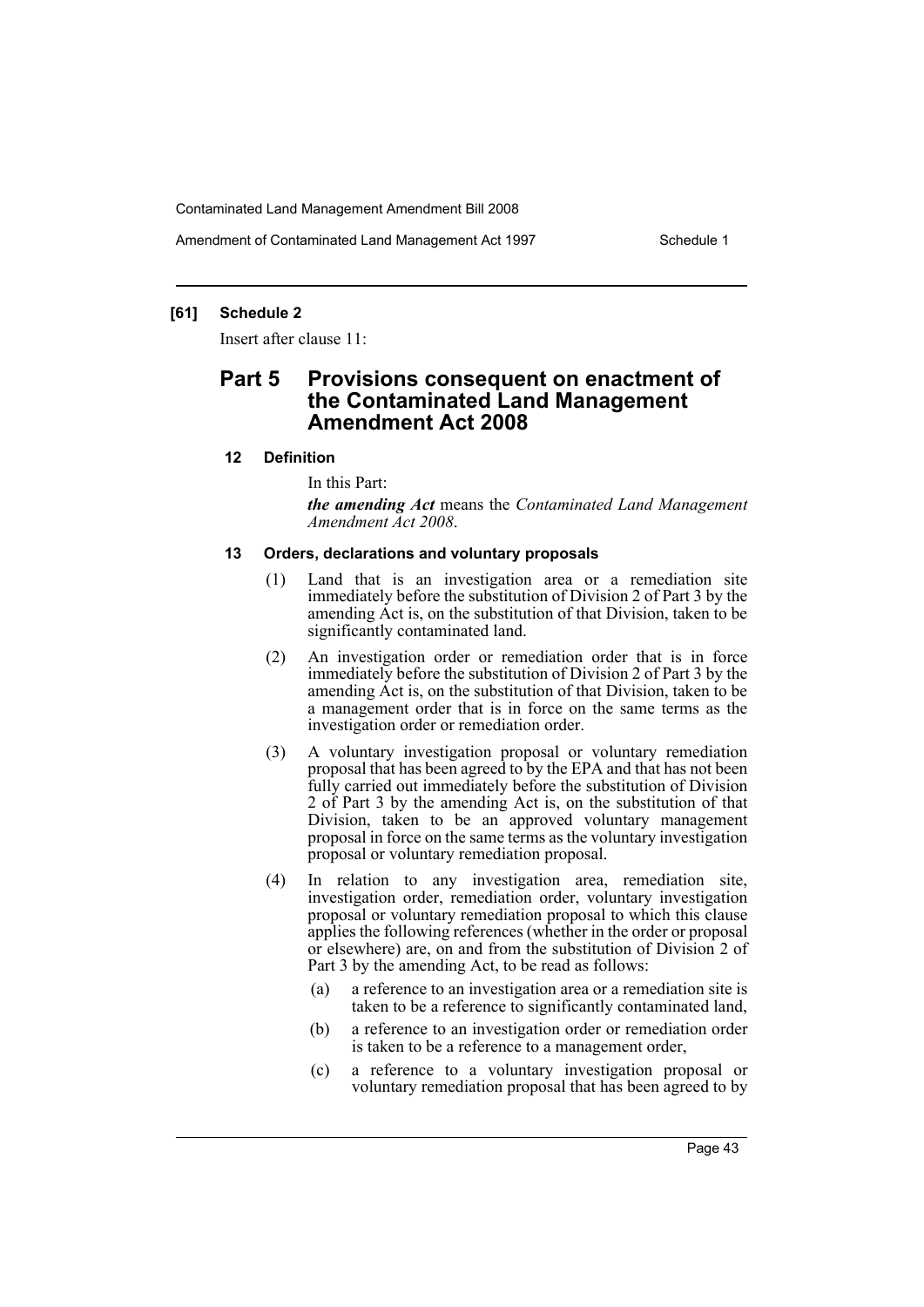the EPA is taken to be a reference to an approved voluntary management proposal and a reference to a party to such a voluntary investigation proposal or voluntary remediation proposal is taken to be a reference to an approved party,

- (d) a reference to land being contaminated in such a way as to present a significant risk of harm is taken to be a reference to contamination that the EPA considers to be significant enough to warrant regulation under Division 2 of Part 3 of this Act.
- (5) Subclause (4) (d) does not apply to a reference in a guideline.

#### **14 Public consultation**

For the purposes of section 14 (4), the EPA is taken to have considered submissions under section 11 (2) (e) if, in respect of the land to which the proposed management order is to apply, the EPA has, before the substitution of Division 2 of Part 3 by the amending Act, considered submissions under section 17 (2) or 23 (3).

#### **15 Voluntary management proposals**

Section 17 (6) does not apply to a voluntary investigation proposal or voluntary remediation proposal that is taken, because of clause 13, to be an approved voluntary management proposal and section 20 or 27 (as the case may be) as in force immediately before the substitution of Division 2 of Part 3 by the amending Act continues to apply in respect of those proposals.

#### **16 Maintenance of remediation**

- (1) A notice issued under section 28 and in force immediately before the substitution of that section by the amending Act continues in force and is taken to have been issued under section 28 as substituted.
- (2) A reference in section 28 (1) or 29 (1) to land that has been the subject of a management order or an approved voluntary management proposal includes land that was, before the substitution of Division 2 of Part 3 by the amending Act:
	- (a) the subject of an investigation order or a remediation order, or
	- (b) the subject of a voluntary investigation proposal or voluntary remediation proposal that has been agreed to by the EPA under section 19 or 26.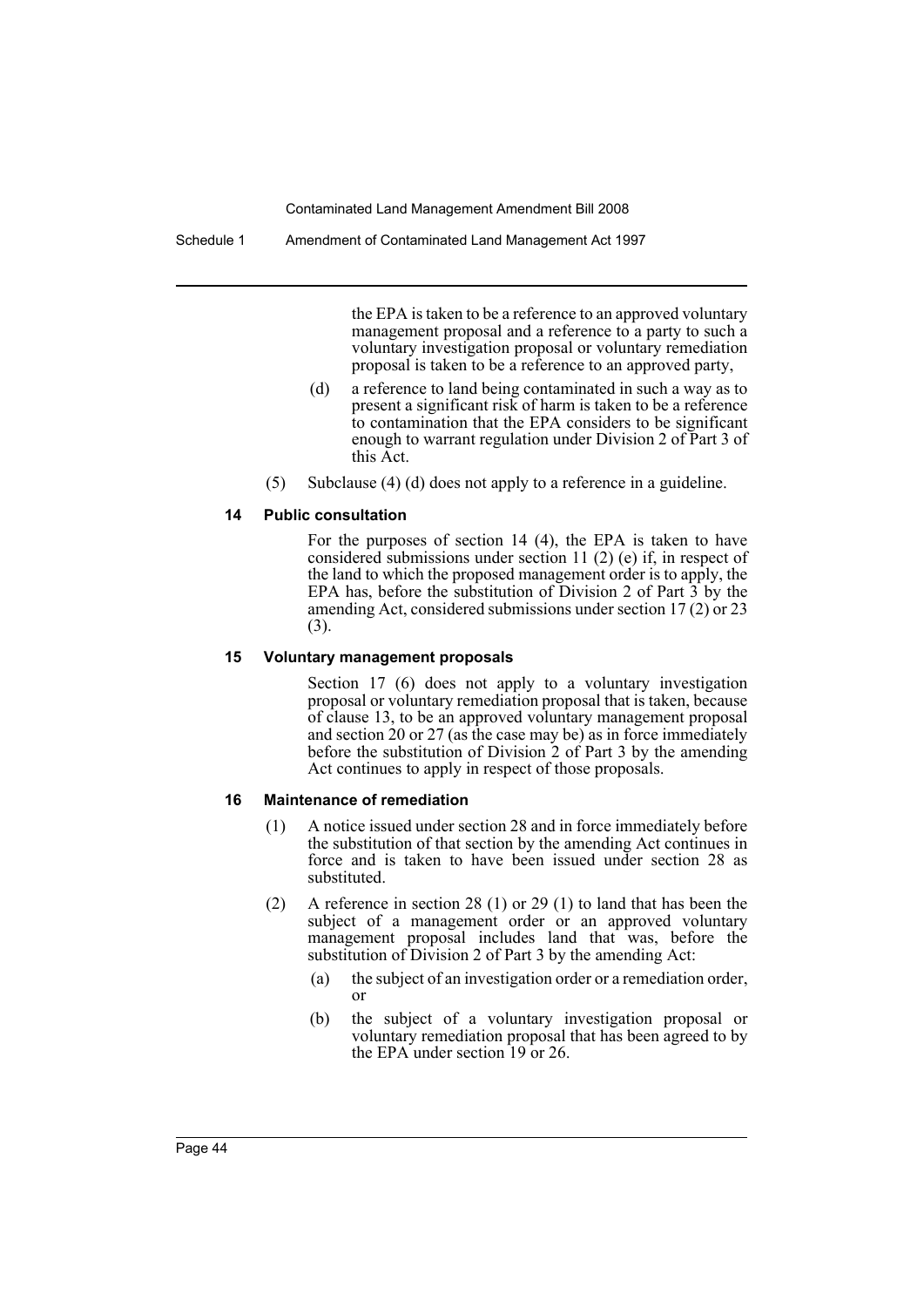- Amendment of Contaminated Land Management Act 1997 Schedule 1
	- (3) A covenant imposed by the EPA under section 29 before the substitution of that section by the amending Act may be released or varied under section 29 (2) as substituted by the amending Act.
	- (4) Land that is taken to be land the subject of remediation under Part 3 because of the operation of clause 3 (3) is, on the substitution of section 28 by the amending Act, taken to be land the subject of a management order.

## **17 Cost recovery**

Sections 34 and 35 as substituted by the amending Act apply only in respect of an order made under Part 3, or a voluntary management proposal furnished to the EPA, after that substitution and in any other case those sections apply as they were immediately before that substitution.

## **18 Penalty notices**

Section 92A (5A) and (5B), as inserted by the amending Act, extend to a penalty notice served before the commencement of those subsections.

## **19 Disclosure of information**

Section 107 (3), as inserted by the amending Act, extends to information obtained by the EPA before the commencement of that subsection.

## **20 Records**

A reference in clause 3 to section 58 or 59 includes a reference to those sections as substituted by the amending Act.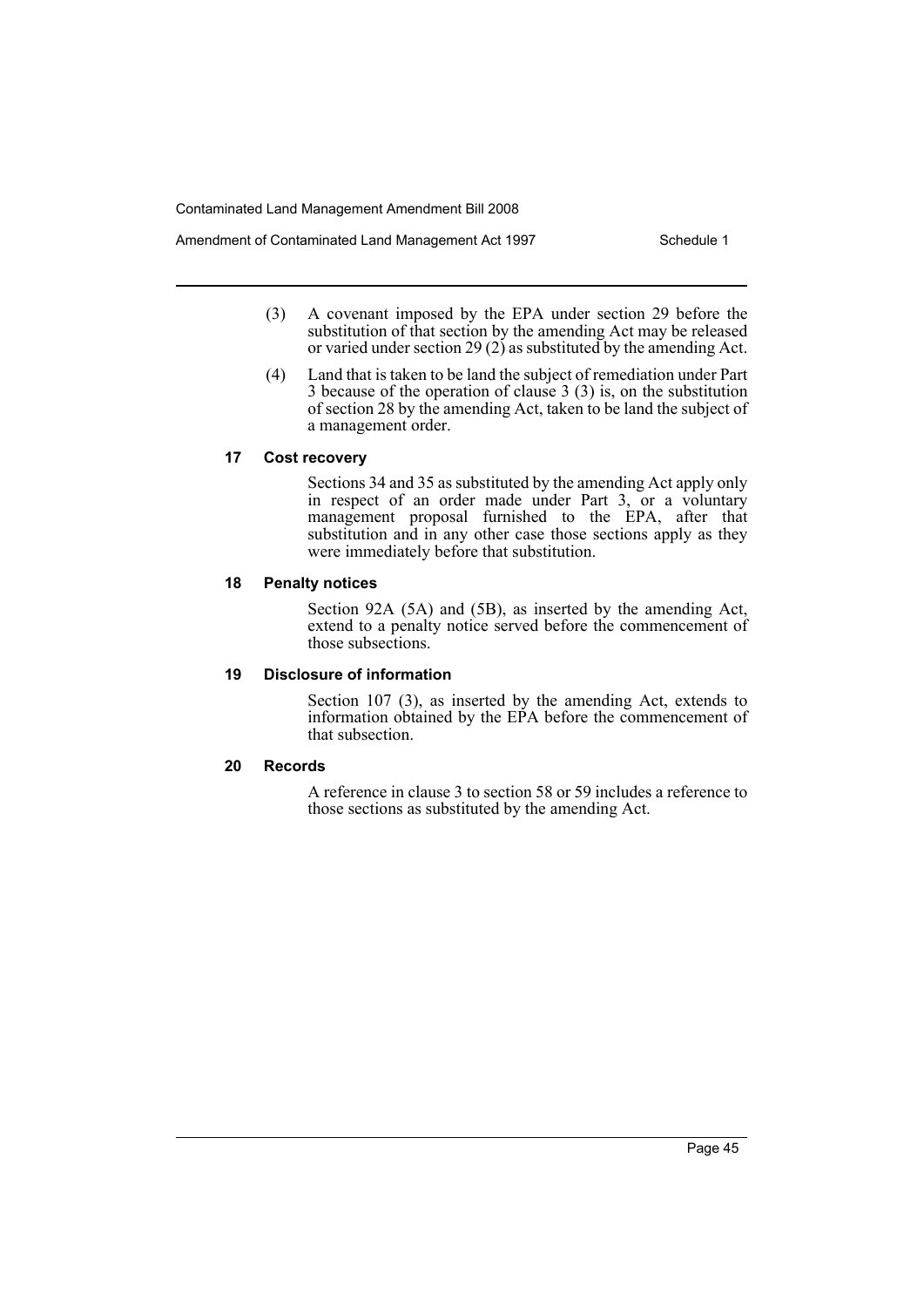# <span id="page-46-0"></span>**Schedule 2 Amendment of instruments**

(Section 4)

## **2.1 Environmental Planning and Assessment Regulation 2000**

#### **[1] Schedule 4 Planning certificates**

Omit clause 10.

#### **[2] Schedule 4**

Insert at the end of the Schedule:

**Note.** The following matters are prescribed by section 59 (2) of the *Contaminated Land Management Act 1997* as additional matters to be specified in a planning certificate:

- (a) that the land to which the certificate relates is significantly contaminated land within the meaning of that Act—if the land (or part of the land) is significantly contaminated land at the date when the certificate is issued,
- (b) that the land to which the certificate relates is subject to a management order within the meaning of that Act—if it is subject to such an order at the date when the certificate is issued,
- (c) that the land to which the certificate relates is the subject of an approved voluntary management proposal within the meaning of that Act—if it is the subject of such an approved proposal at the date when the certificate is issued,
- (d) that the land to which the certificate relates is subject to an ongoing maintenance order within the meaning of that Act—if it is subject to such an order at the date when the certificate is issued,
- (e) that the land to which the certificate relates is the subject of a site audit statement within the meaning of that Act—if a copy of such a statement has been provided at any time to the local authority issuing the certificate.

## **2.2 Local Government (General) Regulation 2005**

#### **Clause 97**

Omit the clause. Insert instead:

#### **97 Copies of certain orders to be provided to EPA**

(1) If a council gives Order No 11, 12, 18, 21, 22 or 25 in respect of land or premises and the land or the land on which the premises are situated is subject to statutory contaminated land management, the council must provide the EPA with a copy of the Order and of any modification or revocation of it.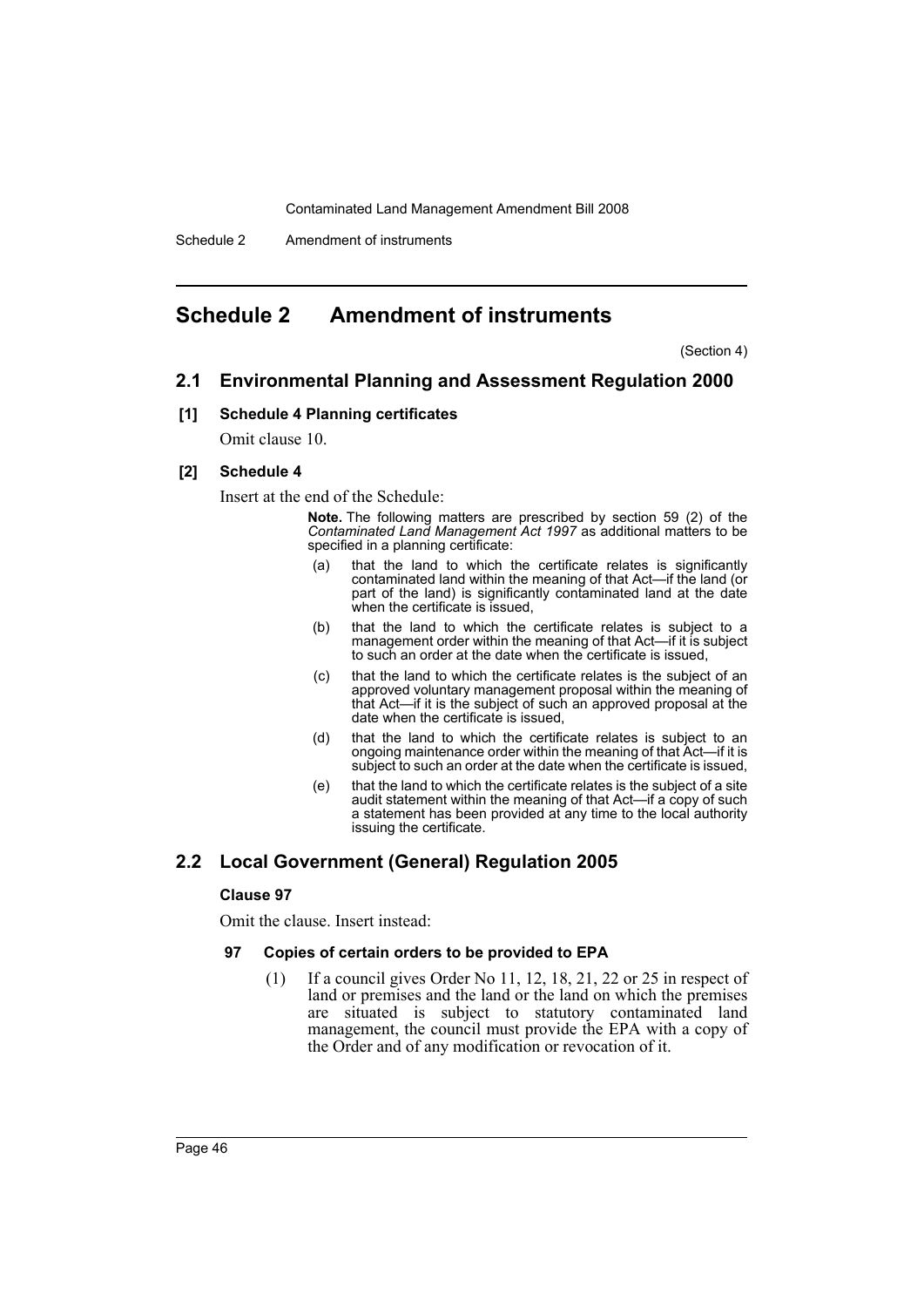Amendment of instruments **Schedule 2** and the 2 and 2 and 2 and 2 and 2 and 2 and 2 and 2 and 2 and 2 and 2 and 2 and 2 and 2 and 2 and 2 and 2 and 2 and 2 and 2 and 2 and 2 and 2 and 2 and 2 and 2 and 2 and 2 and 2 and 2

- (2) Failure to provide the EPA with a copy does not invalidate an Order, modification or revocation.
- (3) In this clause:

*EPA* means the Environment Protection Authority constituted by the *Protection of the Environment Administration Act 1991*.

*statutory contaminated land management* means that one or more of the following matters under the *Contaminated Land Management Act 1997* apply in relation to the land:

- (a) the land is significantly contaminated land within the meaning of that Act and the council has been notified under section 59 of that Act that the land is significantly contaminated land,
- (b) a management order is in force under Part 3 of that Act and the council has been notified under section 59 of that Act that the order is in force,
- (c) an approved voluntary management proposal applies to the land under section 17 of that Act and the council has been notified under section 59 of that Act that the proposal has been approved,
- (d) an ongoing maintenance order has effect under section 28 of that Act and the council has been notified under section 59 of that Act that the order has effect,
- (e) a restriction on the use of the land or a public positive covenant has been imposed by the EPA on the land under section 29 of that Act.

**Note.** Section 7 (2) of the *Protection of the Environment Operations Act 1997* provides for that Act to prevail over any other Act or statutory rule to the extent of any inconsistency and for a regulation under that Act to prevail over any other statutory rule to the extent of any inconsistency.

Section 109 of the *Contaminated Land Management Act 1997* provides that the exercise of functions under other Acts must not be inconsistent with the functions of the EPA or other public authority under that Act.